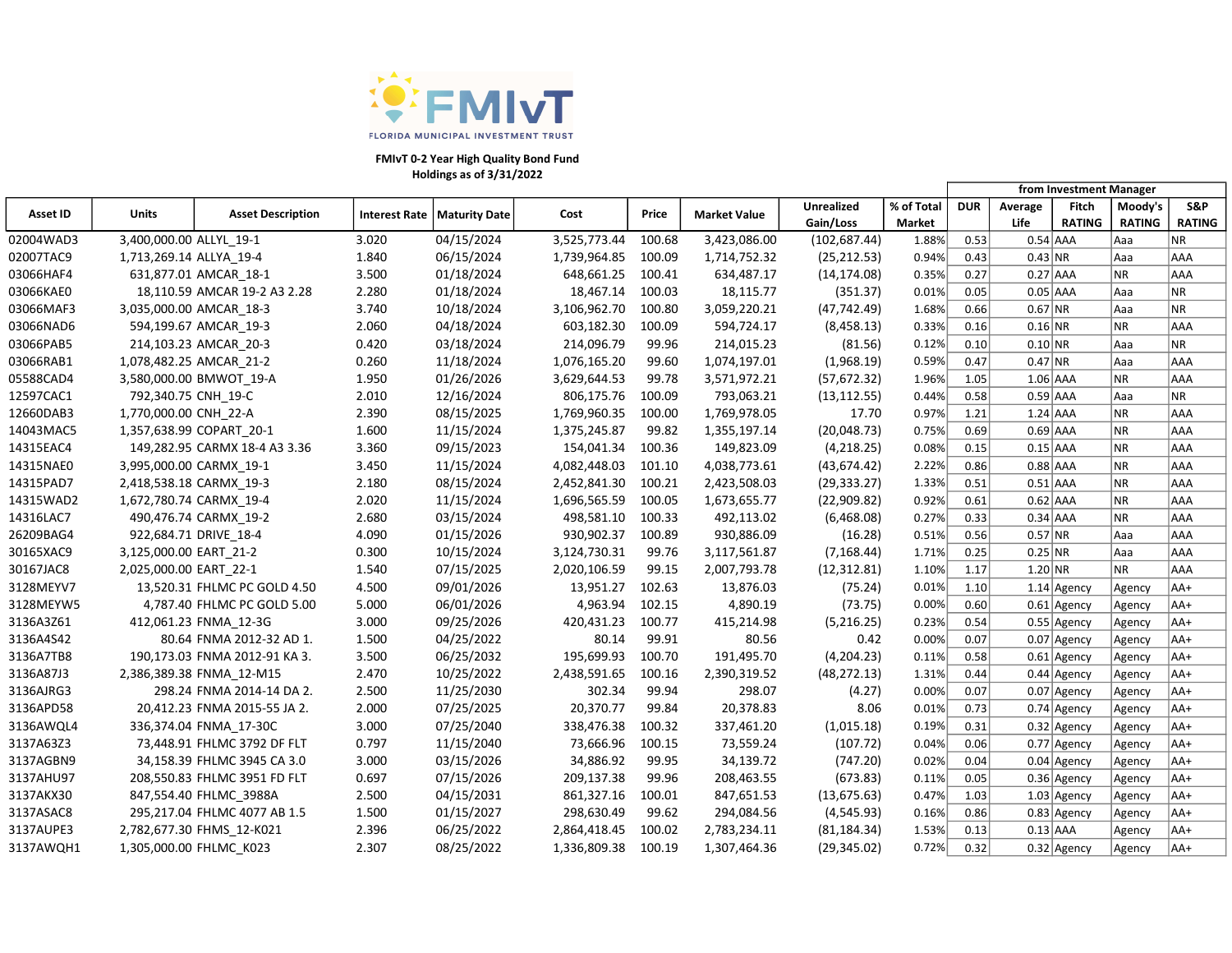

### Holdings as of 3/31/2022 FMIvT 0-2 Year High Quality Bond Fund

|           |                         |                                 |       |                               |              |        |                     |                   |            | from Investment Manager |            |               |               |               |
|-----------|-------------------------|---------------------------------|-------|-------------------------------|--------------|--------|---------------------|-------------------|------------|-------------------------|------------|---------------|---------------|---------------|
| Asset ID  | Units                   | <b>Asset Description</b>        |       | Interest Rate   Maturity Date | Cost         | Price  | <b>Market Value</b> | <b>Unrealized</b> | % of Total | <b>DUR</b>              | Average    | <b>Fitch</b>  | Moody's       | S&P           |
|           |                         |                                 |       |                               |              |        |                     | Gain/Loss         | Market     |                         | Life       | <b>RATING</b> | <b>RATING</b> | <b>RATING</b> |
| 3137B1BS0 | 4,994,083.15 FHMS K026  |                                 | 2.510 | 11/25/2022                    | 5,123,226.99 | 100.37 | 5,012,347.01        | (110, 879.98)     | 2.76%      | 0.54                    | $0.54$ AAA |               | Agency        | AA+           |
| 3137B1UG5 |                         | 2,450,000.00 FHLMC_K027         | 2.637 | 01/25/2023                    | 2,495,650.39 | 100.55 | 2,463,472.55        | (32, 177.84)      | 1.35%      | 0.66                    |            | $0.66$ Agency | Agency        | AA+           |
| 3137B2HN3 |                         | 4,927,970.55 FHLMC_K028         | 3.111 | 02/25/2023                    | 5,117,774.42 | 100.86 | 4,970,194.39        | (147, 580.03)     | 2.73%      | 0.73                    |            | $0.75$ Agency | Agency        | AA+           |
| 3137B36J2 |                         | 3,246,616.61 FHLMC K029         | 3.320 | 02/25/2023                    | 3,366,691.59 | 100.99 | 3,278,912.65        | (87, 778.94)      | 1.80%      | 0.79                    |            | $0.80$ Agency | Agency        | AA+           |
| 3137B3NA2 | 3,458,773.43 FHMS K030  |                                 | 3.250 | 04/25/2023                    | 3,552,943.94 | 100.99 | 3,493,107.98        | (59,835.96)       | 1.92%      | 0.85                    |            | $0.86$ Agency | Aaa           | AA+           |
| 3137B5KM4 |                         | 178,023.34 FHMS K035 A1 2.615   | 2.615 | 06/25/2023                    | 179,407.19   | 99.99  | 177,997.19          | (1,410.00)        | 0.10%      | 0.13                    |            | $0.13$ Agency | Agency        | AA+           |
| 3137B6YM7 |                         | 32,223.26 FHLMC 4287E           | 2.500 | 07/15/2035                    | 32,344.10    | 99.97  | 32,212.97           | (131.13)          | 0.02%      | 0.04                    |            | $0.04$ Agency | Agency        | AA+           |
| 3137B8K89 |                         | 58,768.60 FHLMC 4317 MT 2.0     | 2.000 | 01/15/2023                    | 58,768.60    | 100.10 | 58,826.95           | 58.35             | 0.03%      | 0.25                    |            | $0.25$ Agency | Agency        | AA+           |
| 3137B9D44 |                         | 15,348.66 FHLMC 4318G           | 3.000 | 09/15/2039                    | 15,521.33    | 99.97  | 15,343.30           | (178.03)          | 0.01%      | 0.04                    |            | $0.04$ Agency | Agency        | AA+           |
| 3137BAGC0 |                         | 632,658.80 FHLMC 4324D          | 2.500 | 11/15/2028                    | 648,870.68   | 99.83  | 631,605.30          | (17, 265.38)      | 0.35%      | 1.37                    |            | $1.33$ Agency | Agency        | AA+           |
| 3137BLMA3 |                         | 0.08 FHMS KS03 A1 2.272         | 2.272 | 06/25/2022                    | 0.08         | 100.00 | 0.08                | 0.00              | 0.00%      |                         |            |               |               |               |
| 3137BMSQ0 |                         | 318,601.07 FHLMC_4548B          | 3.500 | 07/15/2042                    | 321,189.71   | 100.47 | 320,106.11          | (1,083.60)        | 0.18%      | 0.30                    |            | $0.34$ Agency | Agency        | AA+           |
| 3137BQBZ9 |                         | 927,347.46 FHMS K722            | 2.406 | 03/25/2023                    | 950,096.45   | 100.29 | 930,055.78          | (20,040.67)       | 0.51%      | 0.70                    | $0.71$ AAA |               | Agency        | AAA           |
| 3137BS6Q1 |                         | 104,771.10 FHMS KJ08 A2 2.356   | 2.356 | 08/25/2022                    | 107,292.15   | 100.00 | 104,775.73          | (2,516.42)        | 0.06%      | 0.26                    |            | $0.26$ Agency | Agency        | AA+           |
| 3137BSPW7 |                         | 999,534.46 FHLMC K723           | 2.454 | 08/25/2023                    | 1,028,114.90 | 100.27 | 1,002,206.02        | (25,908.88)       | 0.55%      | 1.22                    |            | $1.25$ Agency | Agency        | AA+           |
| 3137BUWM6 |                         | 294,684.44 FHMS KJ11            | 2.932 | 01/25/2023                    | 296,526.22   | 100.44 | 295,991.19          | (535.03)          | 0.16%      | 0.71                    |            | $0.72$ Agency | Agency        | AA+           |
| 3137BWVV3 | 2,045,329.29 FHMS_KJ13  |                                 | 2.864 | 08/25/2022                    | 2,070,416.53 | 100.31 | 2,051,688.42        | (18, 728.11)      | 1.13%      | 0.31                    |            | $0.32$ Agency | Agency        | AA+           |
| 3137BWWC4 |                         | 1,120,474.84 FHMS K725 A1 2.666 | 2.666 | 05/25/2023                    | 1,150,850.22 | 100.10 | 1,121,609.21        | (29, 241.01)      | 0.62%      | 0.29                    | $0.30$ AAA |               | <b>NA</b>     | AAA           |
| 3137F8QP1 |                         | 2,512,860.09 FHLMC 5065L        | 2.000 | 09/25/2030                    | 2,516,001.17 | 99.97  | 2,512,084.12        | (3,917.05)        | 1.38%      | 1.14                    | $0.90$ NR  |               | <b>NR</b>     | <b>NR</b>     |
| 3137FKK88 | 2,307,303.81 FHMS KJ23  |                                 | 3.745 | 12/25/2022                    | 2,394,728.99 | 100.78 | 2,325,234.79        | (69, 494.20)      | 1.28%      | 0.56                    |            | $0.57$ Agency | Agency        | $AA+$         |
| 3138L3TA3 |                         | 970,000.00 FNMA >7( AM3244      | 2.520 | 05/01/2023                    | 983,299.61   | 100.28 | 972,677.20          | (10,622.41)       | 0.53%      | 1.11                    |            | $1.15$ Agency | Agency        | AA+           |
| 3138L4N58 |                         | 900,000.00 FNMA >7( AM4011      | 3.670 | 07/01/2023                    | 924,117.19   | 101.14 | 910,224.00          | (13,893.19)       | 0.50%      | 1.26                    |            | $1.32$ Agency | Agency        | AA+           |
| 3138WTZG4 |                         | 440,444.64 FNMA 10( AT6142      | 2.500 | 05/01/2023                    | 441,889.85   | 99.05  | 436,278.03          | (5,611.82)        | 0.24%      | 0.49                    |            | $0.50$ Agency | Agency        | AA+           |
| 31393CZE6 |                         | 69,641.46 FNMA 2003-46 LD 3.    | 3.500 | 06/25/2023                    | 71,012.53    | 100.51 | 69,993.64           | (1,018.89)        | 0.04%      | 0.46                    |            | $0.47$ Agency | Agency        | AA+           |
| 31394CP71 |                         | 471,492.15 FNMA 05-33C          | 5.000 | 04/25/2025                    | 494,845.75   | 102.09 | 481,350.53          | (13, 495.22)      | 0.26%      | 0.86                    |            | $0.89$ Agency | Agency        | AA+           |
| 31394F3N3 |                         | 216,065.40 FNMA 2005-92 UF FL   | 0.807 | 10/25/2025                    | 216,673.08   | 99.94  | 215,939.52          | (733.56)          | 0.12%      | 0.10                    |            | $1.02$ Agency | Agency        | AA+           |
| 31397SAF1 |                         | 2,029.02 FNMA 2011-16 FB FL     | 0.607 | 03/25/2031                    | 2,026.80     | 99.99  | 2,028.79            | 1.99              | 0.00%      | 0.07                    |            | $0.18$ Agency | Agency        | AA+           |
| 31398EAC8 |                         | 459,223.36 FHLMC 3544 KB 4.5    | 4.500 | 06/15/2024                    | 482,471.54   | 101.93 | 468,070.11          | (14, 401.43)      | 0.26%      | 0.78                    |            | $0.80$ Agency | Agency        | AA+           |
| 34532DAE7 | 3,465,000.00 FORD0 19-B |                                 | 2.240 | 10/15/2024                    | 3,553,790.62 | 100.28 | 3,474,594.24        | (79, 196.38)      | 1.91%      | 0.82                    | $0.83$ AAA |               | <b>NR</b>     | AAA           |
| 36178M2Q3 |                         | 811,711.31 GNMA MU(AB2583X      | 2.140 | 08/15/2023                    | 823,886.99   | 100.26 | 813,805.53          | (10,081.46)       | 0.45%      | 0.96                    |            | $0.96$ Govt   | Govt          | AA+           |
| 36256XAE2 | 1,800,000.00 GMCAR 19-1 |                                 | 3.110 | 07/16/2024                    | 1,844,507.81 | 100.72 | 1,812,930.30        | (31, 577.51)      | 1.00%      | 0.45                    | $0.46$ AAA |               | Aaa           | AAA           |
| 36257PAD0 |                         | 747,906.97 GMCAR_19-3           | 2.180 | 04/16/2024                    | 760,469.47   | 100.26 | 749,827.89          | (10,641.58)       | 0.41%      | 0.33                    | $0.33$ AAA |               | <b>NR</b>     | AAA           |
| 36258MAD6 |                         | 768,308.70 GMCAR 19-4           | 1.750 | 07/16/2024                    | 776,411.96   | 100.07 | 768,863.50          | (7,548.46)        | 0.42%      | 0.41                    | $0.41$ AAA |               | Aaa           | <b>NR</b>     |
| 36258MAE4 | 2,480,000.00 GMCAR 19-4 |                                 | 1.760 | 07/16/2025                    | 2,486,781.25 | 99.62  | 2,470,638.99        | (16, 142.26)      | 1.36%      | 1.11                    | $1.13$ AAA |               | Aaa           | NR            |
| 36258NAC6 | 1,491,688.59 GMCAR 20-1 |                                 | 1.840 | 09/16/2024                    | 1,520,997.94 | 100.22 | 1,494,897.21        | (26, 100.73)      | 0.82%      | 0.53                    | $0.53$ NR  |               | Aaa           | AAA           |
| 38013FAD3 |                         | 280,595.16 GMCAR 18-4           | 3.210 | 10/16/2023                    | 283,971.07   | 100.20 | 281,149.36          | (2,821.71)        | 0.15%      | 0.11                    | $0.11$ NR  |               | Aaa           | AAA           |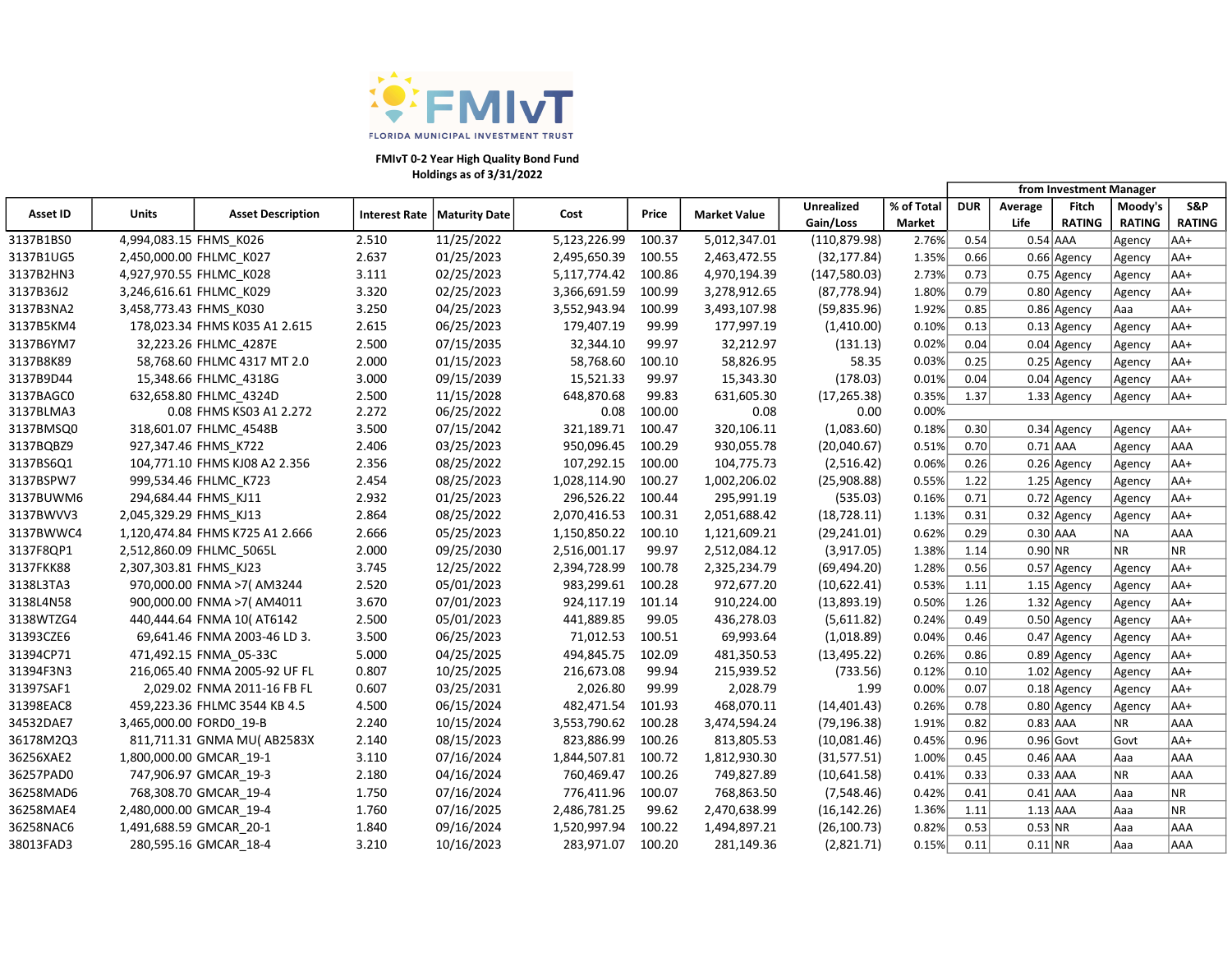

### Holdings as of 3/31/2022 FMIvT 0-2 Year High Quality Bond Fund

|                 |                         |                               |                      |               |                |        |                     |                   |            | from Investment Manager |             |               |               |               |
|-----------------|-------------------------|-------------------------------|----------------------|---------------|----------------|--------|---------------------|-------------------|------------|-------------------------|-------------|---------------|---------------|---------------|
| <b>Asset ID</b> | <b>Units</b>            | <b>Asset Description</b>      | <b>Interest Rate</b> | Maturity Date | Cost           | Price  | <b>Market Value</b> | <b>Unrealized</b> | % of Total | <b>DUR</b>              | Average     | Fitch         | Moody's       | S&P           |
|                 |                         |                               |                      |               |                |        |                     | Gain/Loss         | Market     |                         | Life        | <b>RATING</b> | <b>RATING</b> | <b>RATING</b> |
| 38013FAE1       |                         | 2,365,000.00 GMCAR 18-4       | 3.320                | 06/17/2024    | 2,420,152.54   | 100.73 | 2,382,257.64        | (37,894.90)       | 1.31%      | 0.45                    | $0.46$ NR   |               | Aaa           | AAA           |
| 38377JSK0       |                         | 97,249.66 GNMA 2010-98 MG 3.  | 3.000                | 08/20/2039    | 98,465.28      | 100.65 | 97,885.85           | (579.43)          | 0.05%      | 0.45                    | $0.46$ Govt |               | Govt          | $AA+$         |
| 41284UAD6       |                         | 1,143,040.23 HDMOT 20-A       | 1.870                | 10/15/2024    | 1,154,827.83   | 100.10 | 1,144,134.81        | (10,693.02)       | 0.63%      | 0.55                    | 0.55 NR     |               | Aaa           | AAA           |
| 43813KAC6       |                         | 650,000.00 HAROT 20-3         | 0.370                | 10/18/2024    | 643,398.44     | 98.74  | 641,828.59          | (1,569.85)        | 0.35%      | 0.82                    | $0.81$ AAA  |               | NR.           | AAA           |
| 43813VAD0       | 2,885,000.00 HAROT 19-4 |                               | 1.870                | 02/18/2026    | 2,913,101.17   | 99.78  | 2,878,659.92        | (34, 441.25)      | 1.58%      | 1.03                    | $1.05$ AAA  |               | NR.           | <b>AAA</b>    |
| 44891JAC2       |                         | 544,383.97 HART 2019-B A3 1.9 | 1.940                | 02/15/2024    | 557,079.17     | 100.13 | 545,065.05          | (12,014.12)       | 0.30%      | 0.34                    | $0.34$ AAA  |               | NR.           | AAA           |
| 44891LAC7       | 2,673,550.92 HART 20-A  |                               | 1.410                | 11/15/2024    | 2,703,837.24   | 99.61  | 2,663,033.97        | (40,803.27)       | 1.46%      | 0.72                    | $0.71$ AAA  |               | ΝR            | AAA           |
| 44932NAG5       | 500,000.00 HART 19-A    |                               | 3.030                | 11/17/2025    | 503,125.00     | 100.35 | 501,757.70          | (1,367.30)        | 0.28%      | 1.09                    | $1.11$ AAA  |               | NR.           | AAA           |
| 58772RAE4       | 2,508,710.62 MBART_18-1 |                               | 3.150                | 10/15/2024    | 2,568,503.96   | 100.50 | 2,521,236.36        | (47, 267.60)      | 1.39%      | 0.27                    | $0.28$ NR   |               | Aaa           | AAA           |
| 65478NAE5       | 2,900,000.00 NAROT 18-C |                               | 3.270                | 06/16/2025    | 3,001,273.44   | 100.85 | 2,924,792.97        | (76, 480.47)      | 1.61%      | 0.49                    | 0.50 NR     |               | Aaa           | AAA           |
| 912796S34       |                         | 5,350,000.00 TREASURY BILL    | 0.000                | 01/26/2023    | 5,304,146.04   | 99.14  | 5,304,146.04        | 0.00              | 2.92%      | 0.82                    | $0.82$ Govt |               | Govt          | $A-1+$        |
| 912796U31       |                         | 33,550,000.00 TREASURY BILL   | 0.000                | 03/23/2023    | 33,106,893.48  | 98.68  | 33,106,893.48       | 0.00              | 18.20%     | 0.97                    | $0.98$ Govt |               | Govt          | $A-1+$        |
| 91282CBG5       |                         | 26,700,000.00 TREASURY NOTE   | 0.125                | 01/31/2023    | 26,659,066.01  | 98.83  | 26,387,076.00       | (271,990.01)      | 14.51%     | 0.83                    | $0.84$ Govt |               | Govt          | AA+           |
| 98162RAD0       |                         | 2,735,535.05 WOART 19-C       | 1.960                | 12/15/2024    | 2,766,948.68   | 100.19 | 2,740,694.27        | (26, 254.41)      | 1.51%      | 0.55                    | $0.55$ AAA  |               | <b>NR</b>     | AAA           |
| 98162VAD1       |                         | 381,934.71 WOART 19-B         | 2.590                | 07/15/2024    | 387,917.36     | 100.35 | 383,274.58          | (4,642.78)        | 0.21%      | 0.29                    | $0.29$ AAA  |               | <b>NR</b>     | AAA           |
| 98162WAD9       |                         | 356,686.44 WOART 18-D         | 3.330                | 04/15/2024    | 360,685.23     | 100.43 | 358,210.78          | (2,474.45)        | 0.20%      | 0.24                    | $0.24$ AAA  |               | ΝR            | AAA           |
| 98162YAD5       |                         | 528,799.83 WOART_19-A         | 3.040                | 05/15/2024    | 538,740.41     | 100.46 | 531,218.45          | (7,521.96)        | 0.29%      | 0.28                    | $0.28$ AAA  |               | NR.           | AAA           |
| 98163EAE6       |                         | 1,250,000.00 WOART 18-C       | 3.270                | 09/16/2024    | 1,293,945.31   | 100.58 | 1,257,245.87        | (36,699.44)       | 0.69%      | 0.42                    | $0.42$ AAA  |               | <b>NR</b>     | AAA           |
| 98163GAE1       |                         | 585,000.00 WOLS 20-B          | 0.520                | 02/17/2026    | 577,550.39     | 98.03  | 573,466.61          | (4,083.78)        | 0.32%      | 1.11                    | $1.13$ AAA  |               | Aaa           | <b>NR</b>     |
|                 | 175,598,859.55          |                               |                      |               | 177,239,487.29 |        | 175,143,455.42      | (2,096,031.87)    | 96.30%     |                         |             |               |               |               |
|                 |                         |                               |                      |               |                |        |                     |                   |            |                         |             |               |               |               |
| 665278404       | 6.720.049.27            | Northern Instl US Govt        |                      |               | 6,720,049.27   |        | 6,720,049.27        | 0.00              | 3.70%      |                         |             |               | Aaa-mf        | AAAm          |
|                 |                         |                               |                      |               |                |        |                     |                   |            |                         |             |               |               |               |
|                 | 182,318,908.82          | <b>Total Portfolio</b>        |                      |               | 183,959,536.56 |        | 181,863,504.69      | (2,096,031.87)    | 100.00%    | 0.74                    | 0.74        |               |               |               |
|                 |                         |                               |                      |               |                |        |                     |                   |            |                         |             |               |               |               |

| Portfolio NAV | 177,140,480.42 |
|---------------|----------------|
| # Shares      | 15,947,921.39  |
| NAV per Share | 11.107434      |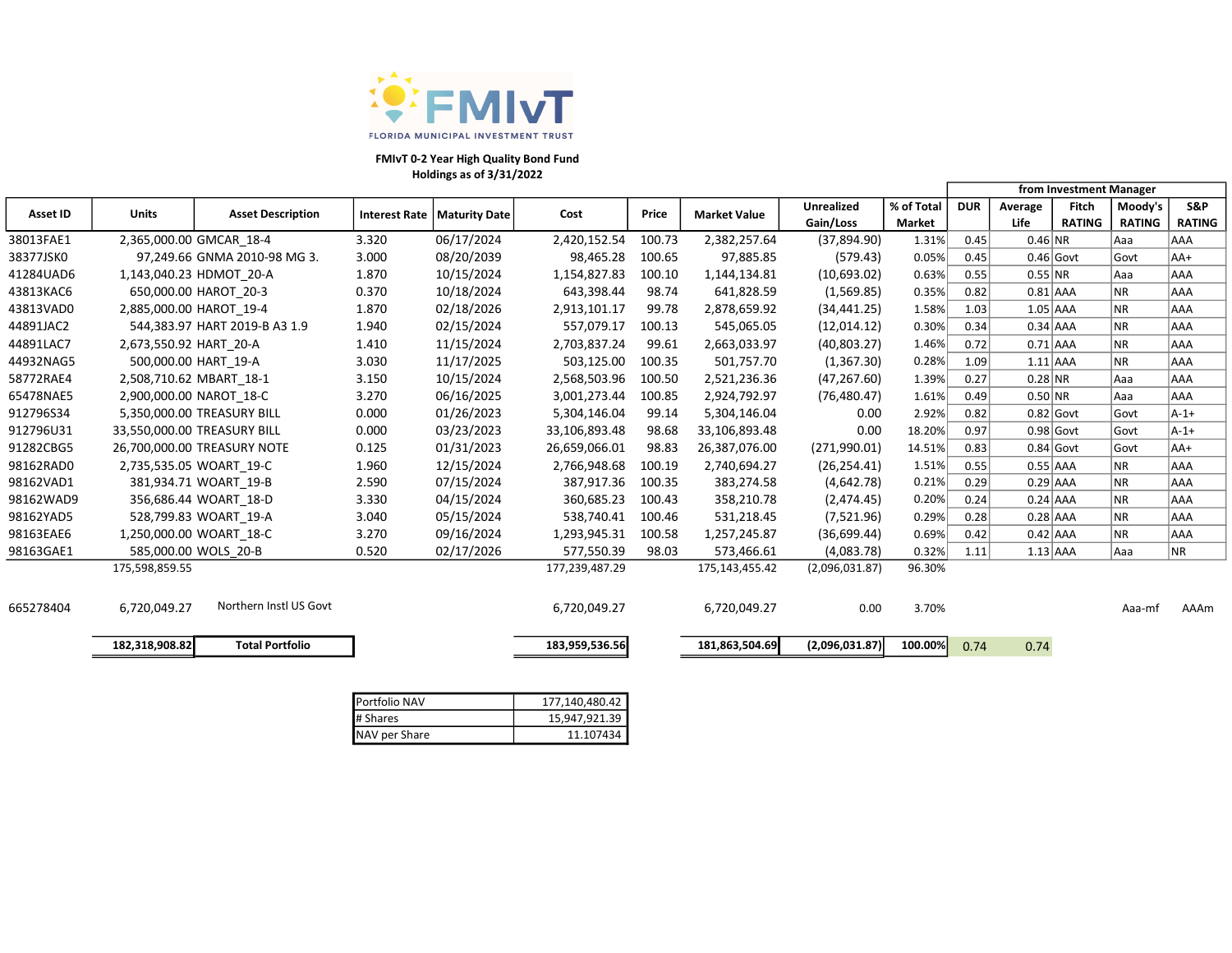

|                 |                         |                                 |                         |                      |                   |        |                     |                         |                             | from Investment Manager |              |                        |                          |               |
|-----------------|-------------------------|---------------------------------|-------------------------|----------------------|-------------------|--------|---------------------|-------------------------|-----------------------------|-------------------------|--------------|------------------------|--------------------------|---------------|
| <b>Asset ID</b> | Units                   | <b>Asset Description</b>        | <b>Interest</b><br>Rate | <b>Maturity Date</b> | Cost              | Price  | <b>Market Value</b> | Unrealized<br>Gain/Loss | % of Total<br><b>Market</b> | <b>DUR</b>              | Average Life | Fitch<br><b>RATING</b> | Moody's<br><b>RATING</b> | S&P<br>RATING |
| 02004WAC5       |                         | 581,352.87 ALLYA 2019-1 A3 2.   | 2.910                   | 09/15/2023           | 581,282.64        | 100.30 | 583,112.97          | 1,830.33                | 0.26%                       | 0.15                    | $0.15$ AAA   |                        | Aaa                      | NR.           |
| 02004WAD3       | 3,350,000.00 ALLYA 19-1 |                                 | 3.020                   | 04/15/2024           | 3,449,453.12      | 100.68 | 3,372,746.50        | (76, 706.62)            | 1.49%                       | 0.53                    | $0.54$ AAA   |                        | Aaa                      | NR            |
| 02007RAD1       | 4,180,000.00 ALLYA 19-3 |                                 | 1.960                   | 12/15/2024           | 4,313,400.78      | 99.91  | 4,176,040.70        | (137, 360.08)           | 1.85%                       | 1.05                    | $1.07$ NR    |                        | Aaa                      | <b>AAA</b>    |
| 03066KAE0       |                         | 80,965.04 AMCAR 19-2 A3 2.28    | 2.280                   | 01/18/2024           | 80,958.25         | 100.03 | 80,988.20           | 29.95                   | 0.04%                       | 0.05                    | $0.05$ AAA   |                        | Aaa                      | <b>NR</b>     |
| 03066PAB5       |                         | 181,987.75 AMCAR_20-3           | 0.420                   | 03/18/2024           | 181,982.27        | 99.96  | 181,912.95          | (69.32)                 | 0.08%                       | 0.10                    | $0.10$ NR    |                        | Aaa                      | NR            |
| 12596JAC7       |                         | 720,327.76 CNH 19-A A3 3.01 4   | 3.010                   | 04/15/2024           | 720,169.50        | 100.52 | 724,063.45          | 3,893.95                | 0.32%                       | 0.31                    | $0.32$ NR    |                        | Aaa                      | <b>AAA</b>    |
| 12597CAC1       | 2,507,062.90 CNH_19-C   |                                 | 2.010                   | 12/16/2024           | 2,559,652.46      | 100.09 | 2,509,348.84        | (50, 303.62)            | 1.11%                       | 0.58                    | $0.59$ AAA   |                        | lAaa                     | NR.           |
| 14041NEX5       |                         | 1,000,000.00 COMET 15-A4        | 2.750                   | 05/15/2025           | 1,037,500.00      | 100.48 | 1,004,808.00        | (32,692.00)             | 0.45%                       | 0.29                    | $0.29$ AAA   |                        | <b>NR</b>                | <b>AAA</b>    |
| 14041NFW6       |                         | 3,350,000.00 COMET 21-1         | 0.550                   | 07/15/2026           | 3,349,864.33      | 95.30  | 3,192,439.45        | (157, 424.88)           | 1.41%                       | 2.25                    | $2.29$ AAA   |                        | NR.                      | <b>AAA</b>    |
| 14315NAC4       |                         | 1,000,583.76 CARMX 19-1 A3 3.05 | 3.050                   | 03/15/2024           | 1,000,470.59      | 100.38 | 1,004,364.17        | 3,893.58                | 0.44%                       | 0.24                    | $0.24$ AAA   |                        | NR.                      | <b>AAA</b>    |
| 14315PAD7       |                         | 3,122,067.41 CARMX 19-3 A3 2.18 | 2.180                   | 08/15/2024           | 3,153,339.73      | 100.21 | 3,128,482.95        | (24, 856.78)            | 1.39%                       | 0.51                    | $0.51$ AAA   |                        | NR.                      | <b>AAA</b>    |
| 14315WAD2       |                         | 1,083,324.68 CARMX 19-4         | 2.020                   | 11/15/2024           | 1,098,728.21      | 100.05 | 1,083,891.37        | (14, 836.84)            | 0.48%                       | 0.61                    | $0.62$ AAA   |                        | NR                       | AAA           |
| 14315WAE0       |                         | 1,115,000.00 CARMX_19-4         | 2.130                   | 07/15/2025           | 1,122,142.97      | 99.32  | 1,107,406.96        | (14, 736.01)            | 0.49%                       | 1.52                    | $1.56$ AAA   |                        | <b>NR</b>                | AAA           |
| 14316HAD4       |                         | 2,300,000.00 CARMX 20-4         | 0.630                   | 06/15/2026           | 2,310,332.03      | 95.39  | 2,194,033.71        | (116, 298.32)           | 0.97%                       | 2.34                    | $2.37$ AAA   |                        | <b>NR</b>                | AAA           |
| 14316LAD5       |                         | 4,100,000.00 CARMX_19-2         | 2.770                   | 12/16/2024           | 4,246,863.28      | 100.63 | 4,125,688.96        | (121, 174.32)           | 1.83%                       | 0.96                    | $0.98$ AAA   |                        | <b>NR</b>                | <b>AAA</b>    |
| 14317JAB3       |                         | 2,341,461.38 CARMX 21-4         | 0.240                   | 11/15/2024           | 2,341,438.20      | 99.24  | 2,323,560.44        | (17, 877.76)            | 1.03%                       | 0.56                    | $0.57$ NR    |                        | lAaa                     | <b>AAA</b>    |
| 30167JAC8       | 3,375,000.00 EART 22-1  |                                 | 1.540                   | 07/15/2025           | 3,366,844.31      | 99.15  | 3,346,322.96        | (20, 521.35)            | 1.48%                       | 1.17                    | $1.20$ NR    |                        | <b>NR</b>                | <b>AAA</b>    |
| 3128ME4V0       |                         | 534,886.56 FHLMC #(G1-6036      | 2.500                   | 01/01/2030           | 542,826.28        | 99.18  | 530,495.14          | (12, 331.14)            | 0.24%                       | 1.98                    |              | $2.01$ Agency          | Agency                   | AA+           |
| 3128MEW98       |                         | 34,298.00 FHLMC G( G1-5872      | 5.000                   | 06/01/2026           | 36,570.24         | 102.16 | 35,037.46           | (1,532.78)              | 0.02%                       | 0.62                    |              | $0.64$ Agency          | Agency                   | AA+           |
| 3128MFJ82       |                         | 455,517.53 FHLMC #( G1-6387     | 2.500                   | 10/01/2031           | 458,578.04        | 99.18  | 451,777.73          | (6,800.31)              | 0.20%                       | 2.01                    |              | $2.04$ Agency          | Agency                   | AA+           |
| 3128MMTW3       |                         | 489,180.86 FHLMC #(G1-8564      | 2.500                   | 08/01/2030           | 506,149.32        | 99.07  | 484,626.59          | (21,522.73)             | 0.21%                       | 2.62                    |              | $2.61$ Agency          | Agency                   | AA+           |
| 31294UA29       |                         | 746,043.35 FHLMC #(E0-9025      | 2.500                   | 03/01/2028           | 753,270.64        | 99.07  | 739,097.69          | (14, 172.95)            | 0.33%                       | 2.03                    |              | $2.06$ Agency          | Agency                   | AA+           |
| 3132ADR59       |                         | 1,010,001.35 FHLMC 1( ZT-1408   | 2.000                   | 10/01/2032           | 1,047,245.15      | 97.54  | 985,145.22          | (62,099.93)             | 0.44%                       | 3.21                    |              | $3.11$ Agency          | Agency                   | AA+           |
| 3133LPS57       |                         | 1,210,163.63 FNMA #R(RD-5040    | 1.500                   | 10/01/2030           | 1,244,577.66      | 96.80  | 1,171,462.60        | (73, 115.06)            | 0.52%                       | 3.03                    |              | $2.93$ Agency          | Agency                   | AA+           |
| 3133LPTB3       |                         | 2,902,503.10 FHLMC 1(RD-5046    | 1.500                   | 12/01/2030           | 2,975,972.71      | 96.80  | 2,809,652.03        | (166, 320.68)           | 1.24%                       | 3.15                    |              | 3.05 Agency            | Agency                   | AA+           |
| 3136A1M93       |                         | 145,131.20 FNMA 2011-114 LA 2   | 2.500                   | 06/25/2039           | 147,126.75        | 100.11 | 145,291.56          | (1,835.19)              | 0.06%                       | 1.50                    |              | $1.58$ Agency          | Agency                   | AA+           |
| 3136A32R1       |                         | 144,569.53 FNMA 2012-3 KG 2.0   | 2.000                   | 09/25/2026           | 141,220.71        | 99.92  | 144,460.28          | 3,239.57                | 0.06%                       | 0.56                    |              | $0.55$ Agency          | Agency                   | AA+           |
| 3136A87J3       |                         | 3,055,301.52 FNMA 12-M15        | 2.470                   | 10/25/2022           | 3,122,136.24      | 100.16 | 3,060,333.30        | (61,802.94)             | 1.36%                       | 0.44                    |              | $0.44$ Agency          | Agency                   | $AA+$         |
| 3136A9UY2       |                         | 922,346.96 FNMA 2012-128 QC 1   | 1.750                   | 06/25/2042           | 939,640.97        | 97.76  | 901,715.90          | (37, 925.07)            | 0.40%                       | 2.50                    |              | $2.35$ Agency          | Agency                   | AA+           |
| 3136AAJB2       |                         | 162,975.81 FNMA 2012-135 BC 1   | 1.500                   | 12/25/2027           | 160,225.59        | 97.09  | 158,237.79          | (1,987.80)              | 0.07%                       | 1.84                    |              | $1.84$ Agency          | Agency                   | AA+           |
| 3136AAUZ6       |                         | 294,190.22 FNMA 2012-134 LX 1   | 1.750                   | 03/25/2032           | 293,270.88        | 97.68  | 287,369.36          | (5,901.52)              | 0.13%                       | 2.02                    |              | $2.00$ Agency          | Agency                   | AA+           |
| 3136AB7K3       |                         | 554,220.51 FNMA 2013-24 LC 1.   | 1.500                   | 03/25/2028           | 559,416.33        | 97.49  | 540,307.08          | (19, 109.25)            | 0.24%                       | 1.71                    |              | $1.71$ Agency          | Agency                   | AA+           |
| 3136AD6N4       |                         | 213,971.40 FNMA 2013-48 BE 1.   | 1.500                   | 05/25/2028           | 211,664.52        | 99.11  | 212,060.06          | 395.54                  | 0.09%                       | 0.98                    |              | $0.99$ Agency          | Agency                   | AA+           |
| 3136ADEY1       |                         | 595,889.75 FNMA_13-36A          | 3.000                   | 05/25/2032           | 608,552.40        | 99.63  | 593,694.13          | (14, 858.27)            | 0.26%                       | 1.79                    |              | 1.88 Agency            | Agency                   | AA+           |
| 3136AF4D3       |                         | 220,614.38 FNMA 2013-85 VA 4.   | 4.000                   | 02/25/2042           | 233,851.24        | 100.96 | 222,725.77          | (11, 125.47)            | 0.10%                       | 0.64                    |              | $0.71$ Agency          | Agency                   | AA+           |
| 3136AGMB5       |                         | 2,151,301.75 FNMA 13-M12        | 2.405                   | 03/25/2023           | 2,175,503.90      | 99.80  | 2,146,984.95        | (28, 518.95)            | 0.95%                       | 0.89                    |              | $0.90$ Agency          | Agency                   | AA+           |
| 3136AJD37       |                         | 496,986.68 FNMA 2014-26 YD 2.   | 2.000                   | 04/25/2044           | 494,657.05        | 99.06  | 492,333.89          | (2,323.16)              | 0.22%                       | 1.79                    |              | $1.75$ Agency          | Agency                   | AA+           |
| 3136AJDU7       |                         | 2,171,985.62 FNMA 14-M2         | 3.513                   | 12/25/2023           | 2,321,649.01      | 101.55 | 2,205,675.29        | (115, 973.72)           | 0.98%                       | 1.58                    |              | $1.64$ Agency          | Agency                   | AA+           |
| 3136AKXV0       |                         | 728,426.46 FNMA 14-M9           | 3.103                   | 07/25/2024           | 779,985.40 100.56 |        | 732,486.85          | (47, 498.55)            | 0.32%                       | 2.10                    |              | $2.20$ Agency          | Agency                   | AA+           |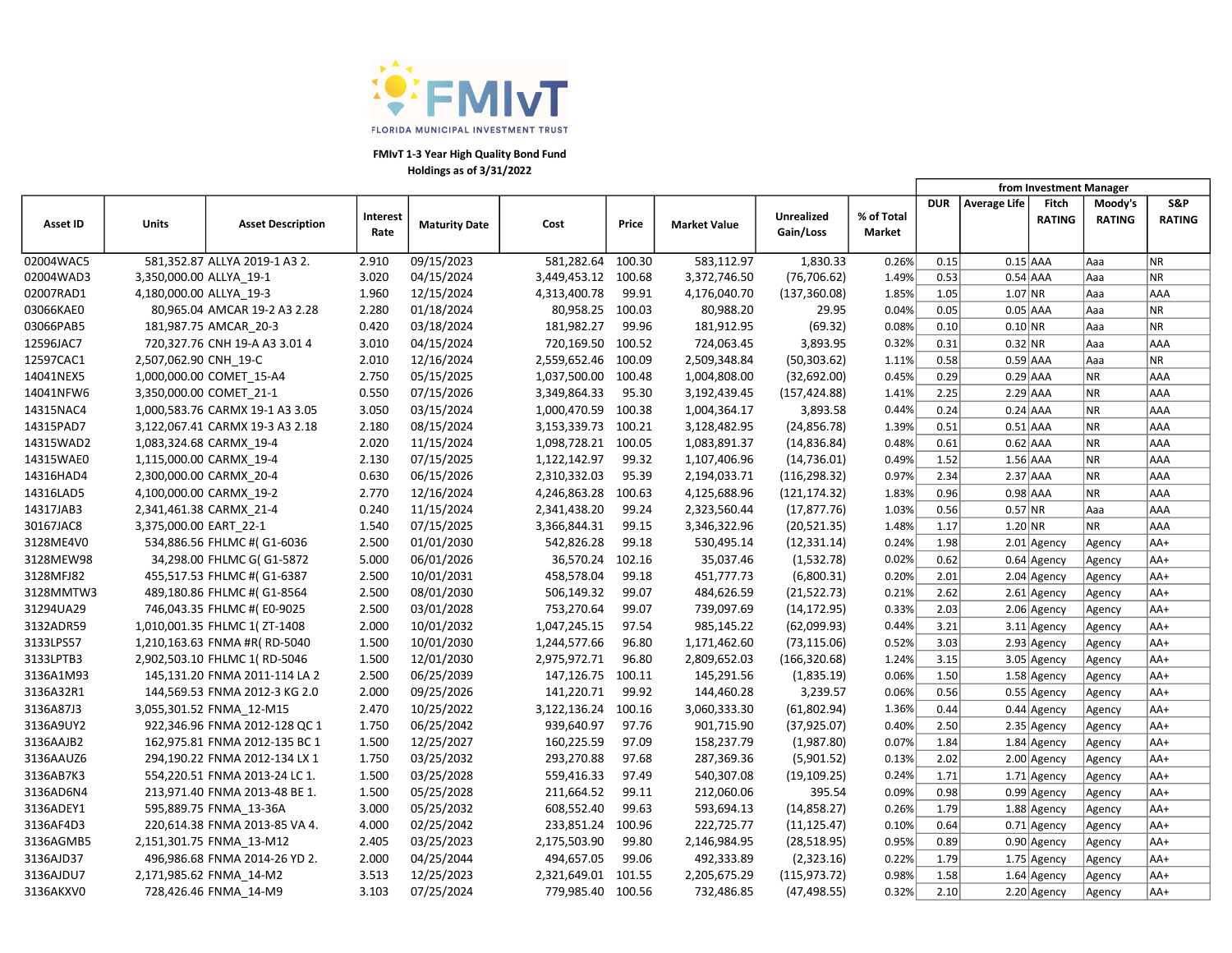

|                 |                         |                                 |                  |                      |                     |        |                     |                                |                             |            |              | from Investment Manager |                          |                      |
|-----------------|-------------------------|---------------------------------|------------------|----------------------|---------------------|--------|---------------------|--------------------------------|-----------------------------|------------|--------------|-------------------------|--------------------------|----------------------|
| <b>Asset ID</b> | <b>Units</b>            | <b>Asset Description</b>        | Interest<br>Rate | <b>Maturity Date</b> | Cost                | Price  | <b>Market Value</b> | <b>Unrealized</b><br>Gain/Loss | % of Total<br><b>Market</b> | <b>DUR</b> | Average Life | Fitch<br><b>RATING</b>  | Moody's<br><b>RATING</b> | S&P<br><b>RATING</b> |
| 3136AMML0       |                         | 295,531.14 FNMA_15-5            | 3.000            | 06/25/2043           | 312,616.54          | 99.81  | 294,958.46          | (17,658.08)                    | 0.13%                       | 2.82       |              | 2.82 Agency             | Agency                   | AA+                  |
| 3136ANNV5       |                         | 160,633.82 FNMA 2015-31 MA 2.   | 2.500            | 05/25/2030           | 167,209.77          | 97.97  | 157,365.16          | (9,844.61)                     | 0.07%                       | 2.20       |              | $2.19$ Agency           | Agency                   | AA+                  |
| 3136APD58       |                         | 49,669.79 FNMA 2015-55 JA 2.    | 2.000            | 07/25/2025           | 50,212.71           | 99.84  | 49,588.52           | (624.19)                       | 0.02%                       | 0.73       |              | $0.74$ Agency           | Agency                   | AA+                  |
| 3137A6L67       |                         | 201,768.48 FHLMC 3814 B 3.0 2   | 3.000            | 02/15/2026           | 204,542.80          | 100.77 | 203,314.43          | (1,228.37)                     | 0.09%                       | 1.36       |              | 1.40 Agency             | Agency                   | AA+                  |
| 3137AC3G2       |                         | 138,271.66 FHLMC 3875 GJ 2.5    | 2.500            | 06/15/2026           | 137,612.71          | 100.28 | 138,660.78          | 1,048.07                       | 0.06%                       | 0.82       |              | $0.84$ Agency           | Agency                   | AA+                  |
| 3137AFXP2       |                         | 2,742.95 FHLMC 3941 BE 2.0      | 2.000            | 03/15/2026           | 2,722.81            | 100.00 | 2,742.99            | 20.18                          | 0.00%                       | 0.04       |              | $0.04$ Agency           | Agency                   | AA+                  |
| 3137AGAW0       |                         | 12,725.97 FHLMC 3945 A 3.03     | 3.000            | 03/15/2026           | 12,801.53           | 99.99  | 12,725.25           | (76.28)                        | 0.01%                       | 0.04       |              | $0.04$ Agency           | Agency                   | AA+                  |
| 3137AHDW5       |                         | 198,347.32 FHLMC 3956 AB 3.5    | 3.500            | 11/15/2026           | 204,049.81          | 101.56 | 201,449.77          | (2,600.04)                     | 0.09%                       | 1.41       |              | $1.46$ Agency           | Agency                   | AA+                  |
| 3137AMB89       |                         | 169,035.27 FHLMC 3997E          | 2.000            | 08/15/2040           | 172,204.69          | 99.21  | 167,705.72          | (4,498.97)                     | 0.07%                       | 1.86       |              | $1.75$ Agency           | Agency                   | AA+                  |
| 3137ANHY4       |                         | 305,609.35 FHLMC 4013 QU 1.5    | 1.500            | 02/15/2027           | 311,076.90          | 98.98  | 302,491.80          | (8,585.10)                     | 0.13%                       | 1.25       |              | $1.24$ Agency           | Agency                   | AA+                  |
| 3137ASSM7       |                         | 267,462.34 FHLMC 4093 AD 1.5    | 1.500            | 08/15/2027           | 269,050.40          | 96.95  | 259,292.38          | (9,758.02)                     | 0.11%                       | 1.88       |              | $1.87$ Agency           | Agency                   | AA+                  |
| 3137ATBM3       |                         | 239,127.60 FHLMC 4096 LG 1.5    | 1.500            | 08/15/2027           | 240,547.42          | 97.41  | 232,928.60          | (7,618.82)                     | 0.10%                       | 1.87       |              | 1.87 Agency             | Agency                   | AA+                  |
| 3137ATFP2       |                         | 991,658.45 FHLMC 4091 PA 2.0    | 2.000            | 10/15/2041           | 1,022,027.99        | 97.26  | 964,449.82          | (57, 578.17)                   | 0.43%                       | 2.93       |              | $2.71$ Agency           | Agency                   | AA+                  |
| 3137AU2G3       |                         | 268,767.18 FHLMC 4106 YC 1.5    | 1.500            | 09/15/2027           | 270,362.98          | 97.75  | 262,732.42          | (7,630.56)                     | 0.12%                       | 1.95       |              | $1.94$ Agency           | Agency                   | AA+                  |
| 3137AUMN6       |                         | 325,267.29 FHLMC 4102 LC 3.0    | 3.000            | 01/15/2040           | 330,362.30          | 100.34 | 326,363.21          | (3,999.09)                     | 0.14%                       | 1.42       |              | $1.44$ Agency           | Agency                   | AA+                  |
| 3137AUZH5       |                         | 836,956.56 FHLMC 4122 LB 2.0    | 2.000            | 10/01/2027           | 835,387.26          | 98.46  | 824,038.55          | (11, 348.71)                   | 0.37%                       | 1.90       |              | $1.89$ Agency           | Agency                   | AA+                  |
| 3137AW4L6       |                         | 488,855.68 FHLMC 4137 JB 1.5    | 1.500            | 10/15/2027           | 480,911.78          | 97.85  | 478,328.52          | (2,583.26)                     | 0.21%                       | 1.74       |              | $1.72$ Agency           | Agency                   | AA+                  |
| 3137AWK46       |                         | 238,996.46 FHLMC 4136 MC 1.5    | 1.500            | 11/15/2027           | 233,021.55          | 97.00  | 231,829.53          | (1, 192.02)                    | 0.10%                       | 1.93       |              | $1.93$ Agency           | Agency                   | AA+                  |
| 3137AWVC6       |                         | 436,034.58 FHLMC 4145 UE 2.0    | 2.000            | 12/15/2027           | 433,513.75          | 98.46  | 429,323.83          | (4, 189.92)                    | 0.19%                       | 1.88       |              | 1.87 Agency             | Agency                   | AA+                  |
| 3137AWXG5       |                         | 1,911,250.32 FHLMC 4139 DA 1.25 | 1.250            | 12/15/2027           | 1,935,140.95        | 97.02  | 1,854,267.73        | (80, 873.22)                   | 0.82%                       | 1.95       |              | $1.93$ Agency           | Agency                   | AA+                  |
| 3137B16K3       |                         | 196,833.42 FHLMC 4177 M 3.0 3   | 3.000            | 03/15/2028           | 196,925.69          | 101.16 | 199,111.92          | 2,186.23                       | 0.09%                       | 1.28       |              | $1.32$ Agency           | Agency                   | AA+                  |
| 3137B1UG5       |                         | 1,000,000.00 FHLMC K027         | 2.637            | 01/25/2023           | 1,039,062.50        | 100.55 | 1,005,499.00        | (33, 563.50)                   | 0.45%                       | 0.66       |              | $0.66$ Agency           | Agency                   | AA+                  |
| 3137B2AU4       |                         | 516,336.92 FHLMC_4199C          | 1.500            | 05/15/2028           | 528,841.96          | 97.43  | 503,088.95          | (25, 753.01)                   | 0.22%                       | 2.04       |              | $2.03$ Agency           | Agency                   | AA+                  |
| 3137B2HN3       |                         | 985,594.11 FHLMC_K028           | 3.111            | 02/25/2023           | 1,034,565.82        | 100.86 | 994,038.88          | (40, 526.94)                   | 0.44%                       | 0.73       |              | $0.75$ Agency           | Agency                   | AA+                  |
| 3137B2K82       |                         | 161,287.27 FHLMC 4217 KA 3.0    | 3.000            | 10/15/2040           | 165,924.28          | 100.45 | 162,008.37          | (3,915.91)                     | 0.07%                       | 1.52       |              | $1.48$ Agency           | Agency                   | AA+                  |
| 3137B3NA2       | 4,842,282.81 FHMS_K030  |                                 | 3.250            | 04/25/2023           | 4,974,121.53 100.99 |        | 4,890,351.18        | (83,770.35)                    | 2.17%                       | 0.85       |              | $0.86$ Agency           | Aaa                      | AA+                  |
| 3137B4WB8       |                         | 4,350,000.00 FHLMC_13-K033      | 3.060            | 07/25/2023           | 4,429,523.44        | 100.97 | 4,392,385.53        | (37, 137.91)                   | 1.95%                       | 1.16       |              | $1.19$ Agency           | Agency                   | AA+                  |
| 3137B5JL8       | 1,080,371.31 FHLMC_K034 |                                 | 2.669            | 02/25/2023           | 1,086,110.79        | 100.29 | 1,083,501.58        | (2,609.21)                     | 0.48%                       | 0.31       |              | $0.31$ Agency           | Agency                   | AA+                  |
| 3137B6XD8       |                         | 112,488.77 FHLMC 4287 AB 2.0    | 2.000            | 12/15/2026           | 116,320.42          | 98.99  | 111,357.92          | (4,962.50)                     | 0.05%                       | 2.11       |              | 2.20 Agency             | Agency                   | AA+                  |
| 3137B84S3       |                         | 247,113.02 FHLMC 4305 CT 2.0    | 2.000            | 02/15/2029           | 246,649.68          | 99.76  | 246,516.84          | (132.84)                       | 0.11%                       | 0.89       |              | $0.90$ Agency           | Agency                   | AA+                  |
| 3137BB4N7       |                         | 78,674.28 FHLMC 4338 GE 2.5     | 2.500            | 05/15/2029           | 81,391.00           | 100.22 | 78,849.64           | (2,541.36)                     | 0.03%                       | 1.38       |              | $1.42$ Agency           | Agency                   | AA+                  |
| 3137BCV39       |                         | 981,474.60 FHLMC 4375B          | 2.000            | 03/15/2043           | 1,015,289.47        | 97.54  | 957,368.99          | (57, 920.48)                   | 0.42%                       | 3.18       |              | 2.83 Agency             | Agency                   | AA+                  |
| 3137BFE80       |                         | 616,685.63 FHLMC K041           | 2.720            | 08/25/2024           | 632,921.80          | 100.48 | 619,622.10          | (13, 299.70)                   | 0.27%                       | 0.81       |              | $0.82$ Agency           | Agency                   | AA+                  |
| 3137BVYN0       | 1,742,509.23 FHMS_KJ12  |                                 | 3.035            | 08/25/2024           | 1,843,818.71        | 100.52 | 1,751,556.69        | (92, 262.02)                   | 0.78%                       | 1.40       |              | $1.45$ Agency           | Agency                   | AA+                  |
| 3137FVNM0       |                         | 2,847,305.60 FHMS Q012 A1 0.582 | 0.582            | 08/25/2025           | 2,848,542.75        | 95.72  | 2,725,383.12        | (123, 159.63)                  | 1.21%                       | 1.88       |              | $1.95$ Agency           | Agency                   | AA+                  |
| 3137FYPU4       |                         | 1,465,882.88 FHLMC REMIC SERIES | 1.000            | 01/25/2031           | 1,476,304.39        | 93.83  | 1,375,506.36        | (100, 798.03)                  | 0.61%                       | 3.33       |              | 3.00 Agency             | Agency                   | AA+                  |
| 3138ERP79       |                         | 452,866.90 FNMA 15(AL9445       | 3.000            | 07/01/2031           | 480,888.04          | 100.84 | 456,648.34          | (24, 239.70)                   | 0.20%                       | 2.63       |              | $2.70$ Agency           | Agency                   | AA+                  |
| 3138W9AF7       |                         | 964,787.25 FNMA #A(AS0005       | 2.500            | 07/01/2028           | 970,967.92          | 99.00  | 955,168.32          | (15,799.60)                    | 0.42%                       | 2.21       |              | $2.24$ Agency           | Agency                   | AA+                  |
| 31393CZE6       |                         | 115,493.74 FNMA 2003-46 LD 3.   | 3.500            | 06/25/2023           | 119,391.65          | 100.51 | 116,077.80          | (3,313.85)                     | 0.05%                       | 0.46       |              | $0.47$ Agency           | Agency                   | AA+                  |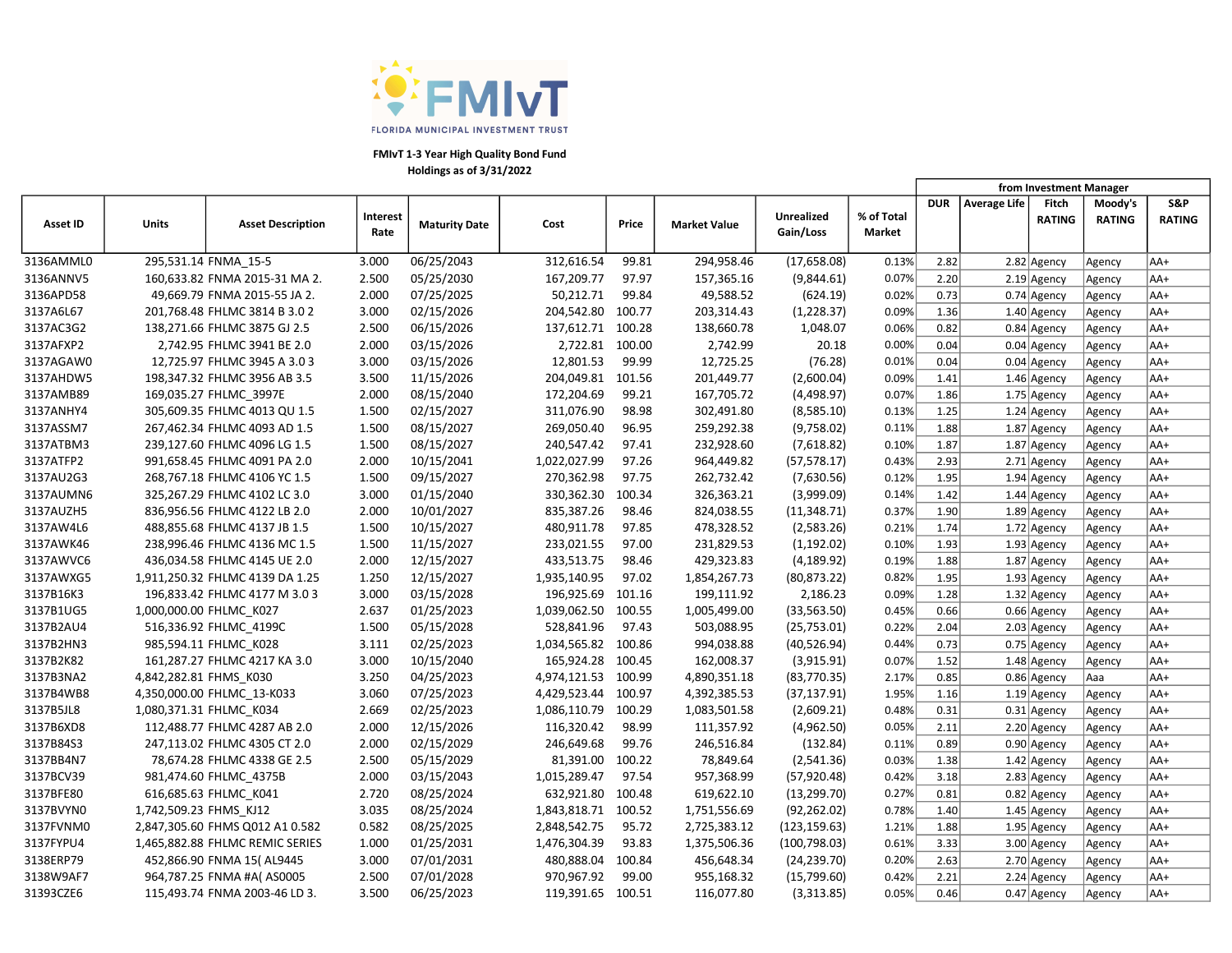

|                 |                         |                                 |                         |                      |               |        |                     |                         |                      | from Investment Manager |                     |                        |                          |                      |
|-----------------|-------------------------|---------------------------------|-------------------------|----------------------|---------------|--------|---------------------|-------------------------|----------------------|-------------------------|---------------------|------------------------|--------------------------|----------------------|
| <b>Asset ID</b> | Units                   | <b>Asset Description</b>        | <b>Interest</b><br>Rate | <b>Maturity Date</b> | Cost          | Price  | <b>Market Value</b> | Unrealized<br>Gain/Loss | % of Total<br>Market | <b>DUR</b>              | <b>Average Life</b> | Fitch<br><b>RATING</b> | Moody's<br><b>RATING</b> | S&P<br><b>RATING</b> |
| 31394F3N3       |                         | 64,819.62 FNMA 2005-92 UF FL    | 0.807                   | 10/25/2025           | 65,050.03     | 99.94  | 64,781.86           | (268.17)                | 0.03%                | 0.10                    |                     | 1.02 Agency            | Agency                   | AA+                  |
| 31396JUF0       |                         | 167,559.00 FHLMC 3143 B 5.5 4   | 5.500                   | 04/15/2026           | 176,670.02    | 102.68 | 172,042.02          | (4,628.00)              | 0.08%                | 0.93                    |                     | 0.96 Agency            | Agency                   | AA+                  |
| 31396QKJ7       |                         | 583.37 FNMA 2009-52 AJ 4.       | 4.000                   | 07/25/2024           | 620.47        | 100.60 | 586.85              | (33.62)                 | 0.00%                | 0.32                    |                     | $0.32$ Agency          | Agency                   | AA+                  |
| 31397BBA8       |                         | 135,606.25 FHLMC 3221 FB FLT    | 0.677                   | 03/15/2036           | 135,680.41    | 99.92  | 135,494.84          | (185.57)                | 0.06%                | 0.10                    |                     | 0.98 Agency            | Agency                   | AA+                  |
| 31398JPY3       |                         | 581,888.63 FHLMC 3577 B 4.0 9   | 4.000                   | 09/15/2024           | 594,162.84    | 101.19 | 588,824.63          | (5,338.21)              | 0.26%                | 0.90                    |                     | $0.93$ Agency          | Agency                   | AA+                  |
| 31398SB36       |                         | 252,579.29 FNMA 2010-144 YB 3   | 3.000                   | 12/25/2025           | 262,366.74    | 100.66 | 254,236.13          | (8, 130.61)             | 0.11%                | 1.25                    |                     | $1.28$ Agency          | Agency                   | AA+                  |
| 3140J56K0       |                         | 890,910.24 FNMA #B(BM1773       | 2.500                   | 03/01/2029           | 904,830.71    | 99.12  | 883,105.87          | (21, 724.84)            | 0.39%                | 2.06                    |                     | $2.09$ Agency          | Agency                   | AA+                  |
| 3140X42Q8       |                         | 1,725,539.49 FNMA #F(FM1682     | 2.500                   | 03/01/2029           | 1,746,299.89  | 99.12  | 1,710,423.76        | (35,876.13)             | 0.76%                | 2.07                    |                     | $2.09$ Agency          | Agency                   | AA+                  |
| 3140X6FV8       |                         | 387,163.45 FNMA #F(FM2879       | 3.000                   | 06/01/2032           | 411,603.15    | 100.88 | 390,558.87          | (21,044.28)             | 0.17%                | 2.56                    |                     | $2.63$ Agency          | Agency                   | AA+                  |
| 3140X6LJ8       |                         | 659,013.44 FNMA #F(FM3028       | 3.000                   | 06/01/2030           | 697,112.65    | 101.04 | 665,873.77          | (31, 238.88)            | 0.29%                | 2.09                    |                     | $2.16$ Agency          | Agency                   | AA+                  |
| 31418DS60       |                         | 749,380.00 FNMA #M( MA4140      | 1.500                   | 09/01/2030           | 770,807.58    | 96.75  | 725,047.63          | (45, 759.95)            | 0.32%                | 3.00                    |                     | $2.89$ Agency          | Agency                   | AA+                  |
| 31418DVT6       |                         | 1,099,159.43 FNMA 10( MA4225    | 1.500                   | 01/01/2031           | 1,128,699.35  | 96.80  | 1,064,008.31        | (64, 691.04)            | 0.47%                | 3.15                    |                     | $3.04$ Agency          | Agency                   | AA+                  |
| 3620AR4Z1       |                         | 202,433.43 GNMA #7(738040X      | 3.500                   | 03/15/2026           | 211,922.50    | 102.06 | 206,593.44          | (5,329.06)              | 0.09%                | 1.48                    |                     | $1.55$ Govt            | Govt                     | AA+                  |
| 36257FAD2       |                         | 596,007.30 GMCAR 19-2           | 2.650                   | 02/16/2024           | 601,967.37    | 100.35 | 598,105.42          | (3,861.95)              | 0.26%                | 0.21                    | $0.22$ NR           |                        | Aaa                      | AAA                  |
| 36258NAC6       |                         | 1,740,303.36 GMCAR 20-1         | 1.840                   | 09/16/2024           | 1,774,497.60  | 100.22 | 1,744,046.75        | (30, 450.85)            | 0.77%                | 0.53                    | 0.53 NR             |                        | Aaa                      | AAA                  |
| 38376EFE0       |                         | 56,384.87 GNMA 2009-88 QE 3.    | 3.000                   | 09/16/2039           | 57,671.15     | 100.73 | 56,796.36           | (874.79)                | 0.03%                | 0.50                    |                     | $0.51$ Govt            | Govt                     | AA+                  |
| 38378FBN9       |                         | 716,193.03 GNMA 2013-10 JA 2.   | 2.000                   | 11/20/2041           | 731,188.32    | 98.29  | 703,977.57          | (27, 210.75)            | 0.31%                | 2.08                    |                     | $1.75$ Govt            | Govt                     | AA+                  |
| 38378MWY7       |                         | 1,606,007.18 GNMA 2013-67 PG 2. | 2.000                   | 12/16/2042           | 1,626,625.56  | 97.93  | 1,572,718.34        | (53,907.22)             | 0.70%                | 1.96                    |                     | $2.07$ Govt            | Govt                     | AA+                  |
| 38378YZ77       |                         | 76,806.67 GNMA 2014-21 DA 2.    | 2.000                   | 04/16/2026           | 78,630.83     | 99.51  | 76,426.60           | (2,204.23)              | 0.03%                | 1.47                    |                     | $1.52$ Govt            | Govt                     | AA+                  |
| 38379XQ60       |                         | 38,945.90 GNMA_16-90A           | 3.000                   | 02/20/2045           | 39,286.68     | 99.96  | 38,930.15           | (356.53)                | 0.02%                | 0.10                    |                     | $0.11$ Govt            | Govt                     | AA+                  |
| 38380VH46       |                         | 210,721.64 GNMA_18-37F          | 2.500                   | 01/20/2046           | 214,936.07    | 98.97  | 208,553.76          | (6,382.31)              | 0.09%                | 3.29                    |                     | $3.56$ Govt            | Govt                     | AA+                  |
| 41284UAD6       |                         | 1,808,461.23 HDMOT 20-A         | 1.870                   | 10/15/2024           | 1,825,980.70  | 100.10 | 1,810,193.01        | (15,787.69)             | 0.80%                | 0.55                    | 0.55 NR             |                        | Aaa                      | AAA                  |
| 43814WAC9       |                         | 313,340.59 HAROT 2019-1 A3 2.   | 2.830                   | 03/20/2023           | 313,332.19    | 100.25 | 314,116.61          | 784.42                  | 0.14%                | 0.13                    | $0.14$ AAA          |                        | <b>NR</b>                | AAA                  |
| 43814WAD7       |                         | 1,200,000.00 HAROT 2019-1 A4 2. | 2.900                   | 06/18/2024           | 1,199,701.32  | 100.47 | 1,205,684.04        | 5,982.72                | 0.53%                | 0.30                    | $0.30$ AAA          |                        | <b>NR</b>                | AAA                  |
| 65479KAD2       |                         | 836,203.35 NAROT 19-A A3 2.90   | 2.900                   | 10/15/2023           | 836,076.67    | 100.39 | 839,501.50          | 3,424.83                | 0.37%                | 0.22                    | $0.22$ AAA          |                        | Aaa                      | <b>NR</b>            |
| 80286EAC0       | 5,270,000.00 SDART_22-1 |                                 | 1.940                   | 11/17/2025           | 5,269,264.31  | 98.82  | 5,208,007.94        | (61, 256.37)            | 2.31%                | 1.40                    | $1.44$ AAA          |                        | Aaa                      | AAA                  |
| 89190GAC1       |                         | 825,000.00 TAOT 21-B            | 0.260                   | 11/17/2025           | 818,715.82    | 96.71  | 797,857.42          | (20, 858.40)            | 0.35%                | 1.58                    | $1.52$ AAA          |                        | <b>NR</b>                | AAA                  |
| 89239AAD5       |                         | 868,604.55 TAOT 19-A A3 2.91    | 2.910                   | 07/17/2023           | 868,446.29    | 100.31 | 871,308.60          | 2,862.31                | 0.39%                | 0.22                    | $0.23$ NR           |                        | Aaa                      | AAA                  |
| 89239JAE4       | 5,525,000.00 TAOT 19-B  |                                 | 2.600                   | 11/15/2024           | 5,722,686.52  | 100.46 | 5,550,558.10        | (172, 128.42)           | 2.46%                | 0.82                    | $0.83$ NR           |                        | Aaa                      | AAA                  |
| 912796S34       |                         | 6,800,000.00 TREASURY BILL      | 0.000                   | 01/26/2023           | 6,765,036.66  | 99.49  | 6,765,036.66        | 0.00                    | 3.00%                | 0.82                    |                     | $0.82$ Govt            | Govt                     | $A - 1 +$            |
| 912796U31       |                         | 4,375,000.00 TREASURY BILL      | 0.000                   | 03/23/2023           | 4,307,832.81  | 98.46  | 4,307,832.81        | 0.00                    | 1.91%                | 0.97                    |                     | $0.98$ Govt            | Govt                     | $A-1+$               |
| 91282CAP6       |                         | 9,125,000.00 TREASURY NOTE      | 0.125                   | 10/15/2023           | 8,919,005.18  | 96.96  | 8,848,056.25        | (70, 948.93)            | 3.92%                | 1.53                    |                     | $1.54$ Govt            | Govt                     | AA+                  |
| 91282CBE0       |                         | 3,365,000.00 TREASURY NOTE      | 0.125                   | 01/15/2024           | 3,281,806.39  | 96.28  | 3,239,721.05        | (42,085.34)             | 1.44%                | 1.78                    |                     | $1.79$ Govt            | Govt                     | AA+                  |
| 91282CBG5       |                         | 11,100,000.00 TREASURY NOTE     | 0.125                   | 01/31/2023           | 11,083,994.22 | 98.83  | 10,969,908.00       | (114, 086.22)           | 4.86%                | 0.83                    |                     | $0.84$ Govt            | Govt                     | AA+                  |
| 91282CBM2       |                         | 1,595,000.00 TREASURY NOTE      | 0.125                   | 02/15/2024           | 1,580,052.22  | 96.09  | 1,532,635.50        | (47, 416.72)            | 0.68%                | 1.86                    |                     | $1.88$ Govt            | Govt                     | AA+                  |
| 91282CCD1       |                         | 13,760,000.00 TREASURY NOTE     | 0.125                   | 05/31/2023           | 13,708,667.19 | 98.00  | 13,484,249.60       | (224, 417.59)           | 5.97%                | 1.16                    |                     | $1.17$ Govt            | Govt                     | AA+                  |
| 91282CCT6       |                         | 28,500,000.00 WI TREASURY NOTE  | 0.375                   | 08/15/2024           | 28,445,521.83 | 95.30  | 27,161,925.00       | (1,283,596.83)          | 12.03%               | 2.34                    |                     | $2.38$ Govt            | Govt                     | AA+                  |
| 91282CDB4       |                         | 2,500,000.00 TREASURY NOTE      | 0.625                   | 10/15/2024           | 2,489,656.81  | 95.54  | 2,388,475.00        | (101, 181.81)           | 1.06%                | 2.49                    |                     | $2.54$ Govt            | Govt                     | AA+                  |
| 91282CDD0       |                         | 3,400,000.00 TREASURY NOTE      | 0.375                   | 10/31/2023           | 3,390,448.89  | 97.24  | 3,306,228.00        | (84, 220.89)            | 1.46%                | 1.56                    |                     | $1.58$ Govt            | Govt                     | AA+                  |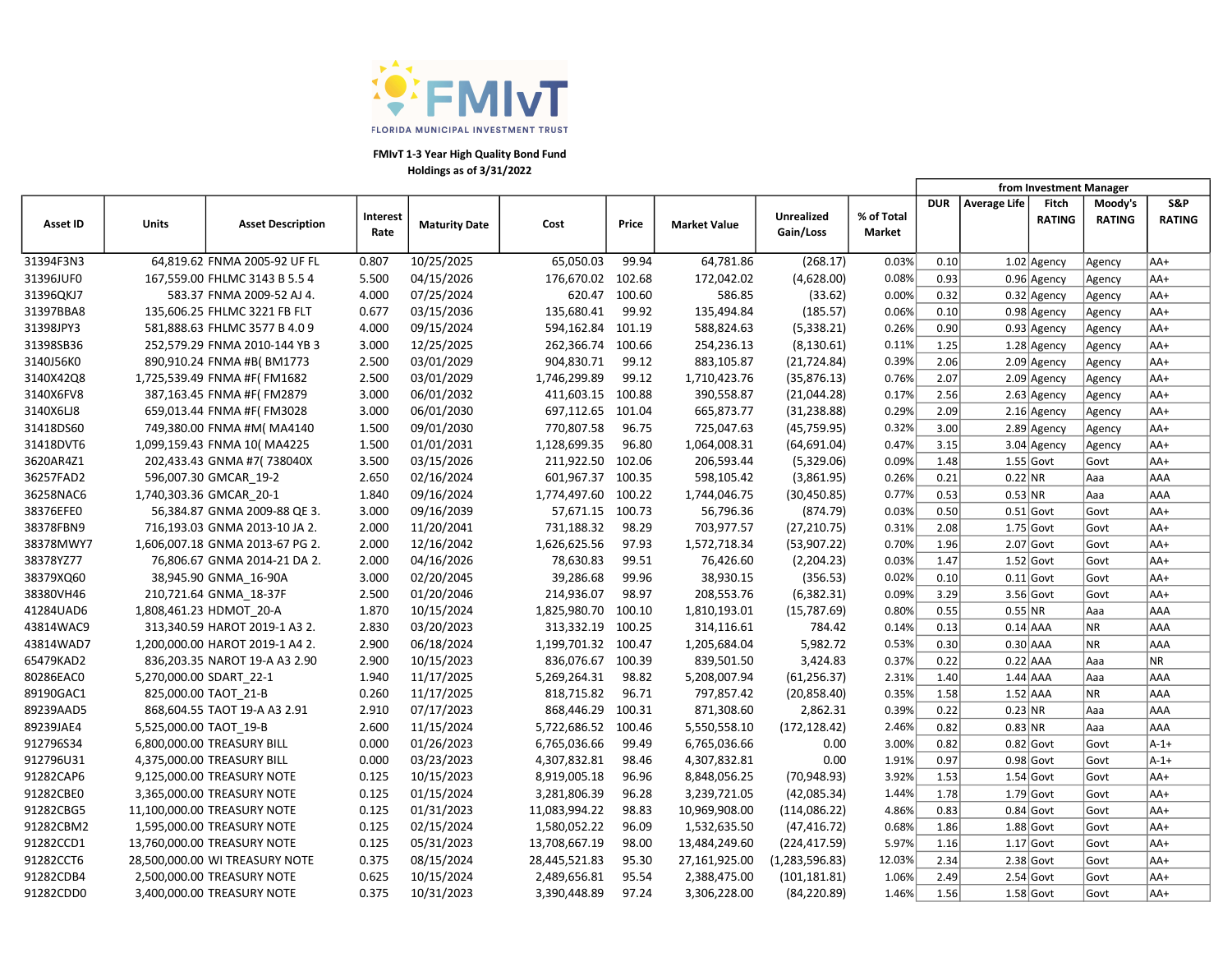

|           |                |                                |                 |                      |                     |        |                     |                |            | from Investment Manager |              |               |               |               |
|-----------|----------------|--------------------------------|-----------------|----------------------|---------------------|--------|---------------------|----------------|------------|-------------------------|--------------|---------------|---------------|---------------|
|           |                |                                |                 |                      |                     |        |                     |                |            | <b>DUR</b>              | Average Life | Fitch         | Moody's       | S&P           |
| Asset ID  | <b>Units</b>   | <b>Asset Description</b>       | <b>Interest</b> | <b>Maturity Date</b> | Cost                | Price  | <b>Market Value</b> | Unrealized     | % of Total |                         |              | <b>RATING</b> | <b>RATING</b> | <b>RATING</b> |
|           |                |                                | Rate            |                      |                     |        |                     | Gain/Loss      | Market     |                         |              |               |               |               |
| 91282CDN8 |                | 14,795,000.00 TREASURY NOTE    | 1.000           | 12/15/2024           | 14,759,059.72       | 96.20  | 14,232,050.25       | (527,009.47)   | 6.30%      | 2.64                    |              | $2.71$ Govt   | Govt          | lAA+          |
| 98162RAD0 |                | 3,539,479.88 WOART 19-C        | 1.960           | 12/15/2024           | 3,580,629.41 100.19 |        | 3,546,155.34        | (34, 474.07)   | 1.57%      | 0.55                    | $0.55$ AAA   |               | <b>NR</b>     | AAA           |
| 98162WAD9 |                | 960,177.15 WOART 18-D          | 3.330           | 04/15/2024           | 972.066.84          | 100.43 | 964,280.56          | (7,786.28)     | 0.43%      | 0.24                    | $0.24$ AAA   |               | ∣NR           | AAA           |
| 98162YAD5 |                | 670,264.95 WOART 19-A A3 3.04  | 3.040           | 05/15/2024           | 670,153.48 100.46   |        | 673,330.61          | 3,177.13       | 0.30%      | 0.28                    | $0.28$ AAA   |               | <b>NR</b>     | AAA           |
| 98163KAB8 |                | 3,495,000.00 WOART 21-D        | 0.350           | 12/16/2024           | 3,494,716.91        | 99.19  | 3,466,532.88        | (28, 184.03)   | 1.54%      | 0.66                    | $0.63$ AAA   |               | <b>NR</b>     | AAA           |
| 98163MAD0 |                | 1,649,439.35 WOART 20-A A3 1.1 | 1.100           | 04/15/2025           | 1,649,073.34        | 99.45  | 1,640,347.81        | (8,725.53)     | 0.73%      | 0.68                    | $0.67$ AAA   |               | ∣NR           | AAA           |
|           | 222,160,316.31 |                                |                 |                      | 223,764,007.83      |        | 218,193,907.72      | (5,570,100.11) | 96.66%     |                         |              |               |               |               |
| 665278404 | 7,542,311.66   | Northern Instl US Govt         |                 |                      | 7,542,311.66        |        | 7,542,311.66        | 0.00           | 3.34%      |                         |              |               | Aaa-mf        | AAAm          |
|           | 229,702,627.97 | <b>Total Portfolio</b>         |                 |                      | 231,306,319.49      |        | 225,736,219.38      | (5,570,100.11) | 100.00%    | 1.47                    | 1.49         |               |               |               |
|           |                |                                |                 |                      |                     |        |                     |                |            |                         |              |               |               |               |

| Portfolio NAV | 221,536,306.17 |
|---------------|----------------|
| # Shares      | 11,378,863.05  |
| NAV per Share | 19.469107      |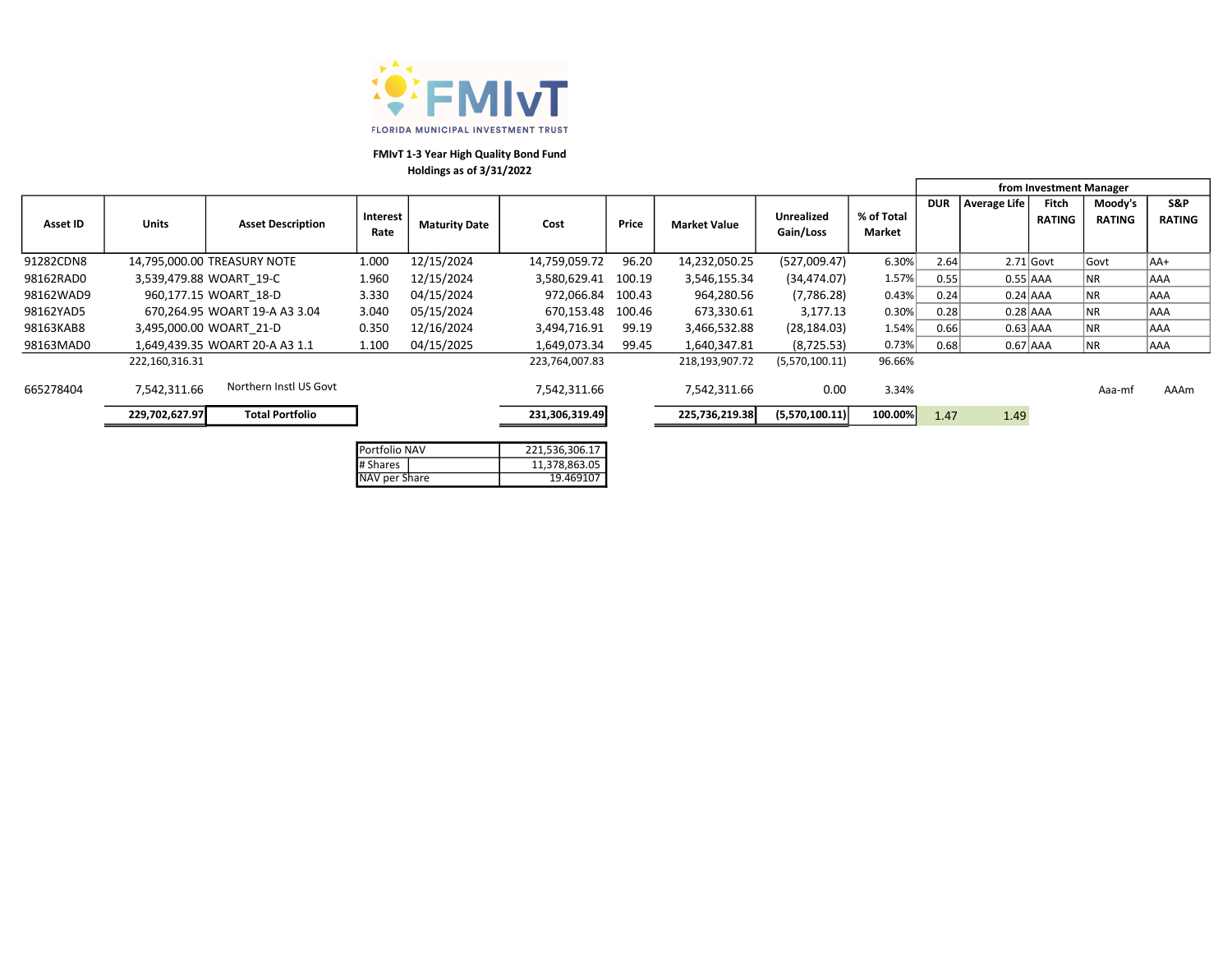

FMIvT Intermediate High Quality Bond Fund Holdings as of 3/31/2022

Asset ID | Units | Asset Description | Interest Rate Maturity Date Cost Price Market Value Unrealized Gain/Loss % of Total Market DUR Average Life Fitch RATING Moody's RATING S&P RATING 03066KAE0 23.756.86 AMCAR 19-2 A3 2.28 2.280 01/18/2024 23.754.87 100.03 23.763.65 8.78 0.01% 0.05 0.05 AAA Aaa NR 03066MAF3 1,660,000.00 AMCAR\_18-3 3.740 10/18/2024 1,722,768.75 100.80 1,673,247.30 (49,521.45) 0.90% 0.66 0.67 NR Aaa NR 03066NAD6 751,917.25 AMCAR 19-3 A3 2.06 2.060 04/18/2024 764,901.06 100.09 752,580.97 (12,320.09) 0.40% 0.16 0.16 NR NR AAA 03066PAB5 158,595.00 AMCAR\_20-3 0.420 03/18/2024 158,590.23 99.96 158,529.82 (60.41) 0.09% 0.10 0.10 NR Aaa NR 037833DP2 4,500,000.00 APPLE INC 2.200 09/11/2029 4,594,140.00 95.32 4,289,310.00 (304,830.00) 2.31% 6.72 7.44 NR |Aaa |AA+ 12660DAC1 1,910,000.00 CNH\_22-A 2.940 07/15/2027 1,909,858.85 99.70 1,904,323.29 (5,535.56) 1.02% 2.74 2.89 AAA NR AAA 14041NFX4 3,100,000.00 COMET\_21-2 1.390 07/15/2030 3,098,569.35 91.53 2,837,393.42 (261,175.93) 1.53% 5.94 6.29 AAA NR AAA 14315VAD4 1,413,159.35 CARMX\_20-2 1.700 11/15/2024 1,431,431.06 99.99 1,413,078.80 (18,352.26) 0.76% 0.55 0.56 AAA NR AAA 14315WAE0 1,000,000.00 CARMX\_19-4 2.130 07/15/2025 1,006,406.25 99.32 993,190.10 (13,216.15) 0.53% 1.52 1.56 AAA NR AAA 14317JAB3 2,068,669.76 CARMX\_21-4 0.240 11/15/2024 2,068,649.28 99.24 2,052,854.37 (15,794.91) 1.10% 0.56 0.57 NR Aaa AAA 22160KAQ8 3,500,000.00 COSTCO WHOLESALE C 1.750 04/20/2032 3,231,130.00 88.58 3,100,125.00 (131,005.00) 1.67% 8.96 10.05 NA Aa3 A+ 26208JAG8 1,314,124.62 DRIVE\_18-2 4.140 08/15/2024 1,337,635.13 100.65 1,322,606.64 (15,028.49) 0.71% 0.30 0.31 NR Aaa AAA 30165XAD7 3,100,000.00 EART\_21-2 0.570 09/15/2025 3,099,922.81 98.46 3,052,319.21 (47,603.60) 1.64% 0.83 0.84 AAA |Aaa |AA 30167JAC8 1,770,000.00 EART\_22-1 1.540 07/15/2025 1,765,722.80 99.15 1,754,960.49 (10,762.31) 0.94% 1.17 1.20 NR NR AAA 3128LXB25 64,011.12 FHLMC P( G0-1857 5.000 10/01/2033 63,341.00 108.24 69,285.64 5,944.64 0.04% 3.22 3.88 Agency Agency AA+ 3128M9Z21 2,278,006.23 FHLMC G( G0-7661 3.000 08/01/2043 2,210,918.66 100.00 2,278,074.57 67,155.91 1.23% 5.05 6.80 Agency Agency AA+ 3128MCNF8 68,966.82 FHLMC GOLD #G13790 4.500 04/01/2025 72,062.96 103.41 71,318.59 (744.37) 0.04% 1.04 1.08 Agency Agency AA+ 3128MCXY6 14,292.02 FHLMC GOLD #G14095 4.500 08/01/2025 15,006.62 102.63 14,668.33 (338.29) 0.01% 0.91 0.94 Agency Agency AA+ 31307BY95 385,491.26 FG #J23( J2-3436 2.500 04/01/2028 399,164.15 99.18 382,341.80 (16,822.35) 0.21% 1.99 2.03 Agency Agency AA+ 3132A8WY1 970,882.55 FNMA #Z( ZS-7863 3.000 03/01/2032 1,003,346.44 101.06 981,212.74 (22,133.70) 0.53% 2.75 2.82 Agency Agency AA+ 3132A9R74 1,093,168.83 FNMA #Z( ZS-8610 2.500 05/01/2031 1,114,690.59 99.00 1,082,269.94 (32,420.65) 0.58% 2.89 2.90 Agency Agency AA+ 3133KH4G8 3,151,254.52 FNMA #R( RA-2623 2.500 05/01/2050 3,304,139.60 95.84 3,020,256.87 (283,882.73) 1.62% 6.68 8.57 Agency Agency AA+ 3133KJDQ2 3,233,566.28 FNMA #R( RA-2811 2.000 06/01/2050 3,317,184.28 93.17 3,012,778.37 (304,405.91) 1.62% 7.52 8.76 Agency Agency AA+ 3133LPS57 2,121,357.27 FNMA #R( RD-5040 1.500 10/01/2030 2,177,705.82 96.80 2,053,516.26 (124,189.56) 1.10% 3.03 2.93 Agency Agency AA+ 3133LPTB3 3,870,004.15 FHLMC 1( RD-5046 1.500 12/01/2030 3,976,429.26 96.80 3,746,202.72 (230,226.54) 2.02% 3.15 3.05 Agency Agency AA+ 3136AFNZ3 1,435,020.39 FNMA 2013-75 FC FL 0.707 07/25/2042 1,434,347.72 100.00 1,434,992.12 644.40 0.77% 0.27 2.07 Agency Agency AA+ 3136AH2E9 395,730.44 FNMA 2014-M1 A2 3. 3.055 07/25/2023 388,321.57 100.76 398,750.54 10,428.97 0.21% 1.16 1.20 Agency Agency AA+ 3136APD58 7,229.31 FNMA 2015-55 JA 2. 2.000 07/25/2025 7,272.23 99.84 7,217.48 (54.75) 0.00% 0.73 0.74 Agency Agency AA+ 31371C6H7 160.41 FNMA PO( 248472 6.500 12/01/2023 154.90 107.38 172.25 17.35 0.00% 0.73 0.75 Agency Agency AA+ 31371EU52 212.23 FNMA PO( 250004 6.500 04/01/2024 204.93 107.38 22.89 22.96 0.00% | 0.73 | 0.75 |Agency |Agency |AA+ 31372F3H2 298.92 FNMA PO( 271800 6.500 02/01/2024 288.64 107.38 320.98 32.34 0.00% 0.77 0.79 Agency Agency AA+ 31372F6A4 1,080.00 FNMA PO( 271865 6.500 02/01/2024 1,042.85 107.38 1,159.70 116.85 0.00% 0.63 0.65 Agency Agency AA+ 3137B1UG5 6,000,000.00 FHLMC REMIC SERIES 2.637 01/25/2023 6,119,976.00 100.55 6,032,994.00 (86,982.00) 3.25% 0.66 0.66 Agency Agency AA+ 3137BLAC2 1,535,000.00 FHMS\_15-K048 3.284 06/25/2025 1,633,935.55 101.51 1,558,251.57 (75,683.98) 0.84% 2.89 3.07 AAA Agency AA+ 3137BLMZ8 8,650,000.00 FHMS K049 A2 3.01 3.010 08/25/2025 8,958,799.46 100.78 8,717,873.09 (240,926.37) 4.69% 3.02 3.20 AAA Agency AA+ 3137BPVM8 549,991.46 FHMS K152 A1 2.83 2.830 05/25/2030 572,936.41 100.23 551,238.73 (21,697.68) 0.30% 4.82 5.31 Agency Agency AA+ 3137F1G44 3,250,000.00 FHMS K065 A2 3.243 3.243 04/25/2027 3,347,396.00 102.23 3,322,411.62 (24,984.38) 1.79% 4.55 4.98 AAA Agency AA+ 3137FARE0 4,175,000.00 FHMS K727 A2 2.946 2.946 07/25/2024 4,300,141.45 100.53 4,197,015.19 (103,126.26) 2.26% 2.07 2.16 Agency Agency AAA 3137FPHJ7 3,200,346.15 FHMS K098 A1 2.046 2.046 04/25/2029 3,216,203.87 97.68 3,126,189.33 (90,014.54) 1.68% 4.19 4.49 AAA Agency NR from Investment Manager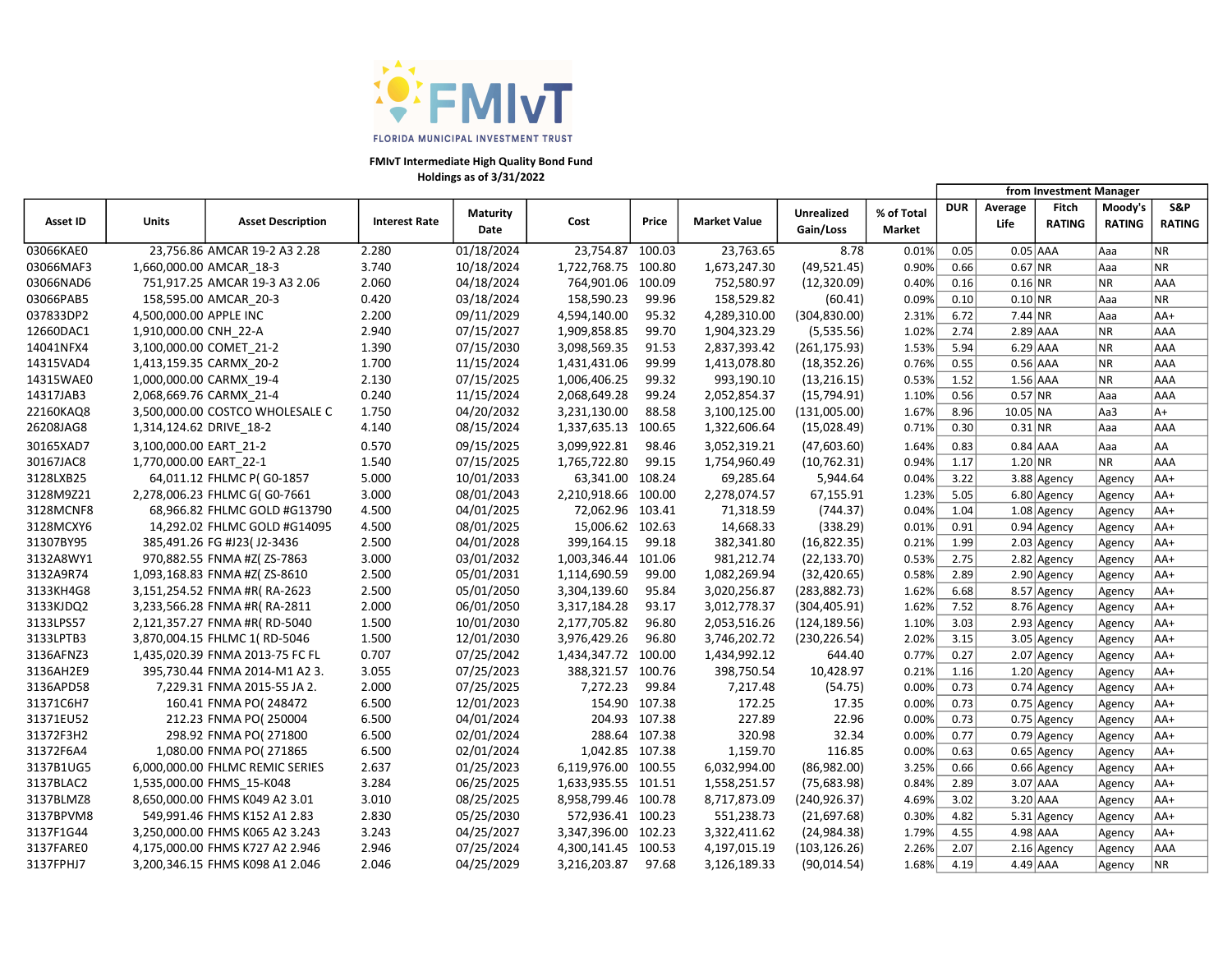

FMIvT Intermediate High Quality Bond Fund Holdings as of 3/31/2022

Asset ID | Units | Asset Description | Interest Rate Maturity Date Cost Price Market Value Unrealized Gain/Loss % of Total Market DUR Average Life Fitch RATING Moody's RATING S&P RATING from Investment Manager 3137FREH0 2,000,000.00 FHMS K104 A2 2.253 2.253 01/25/2030 2,193,750.00 96.24 1,924,735.80 (269,014.20) 1.04% 6.95 7.67 AAA Agency AA+ 3138L4QU0 2,000,000.00 FNMA >7( AM4066 3.590 08/01/2023 2,045,781.25 101.59 2,031,720.00 (14,061.25) 1.09% 1.34 1.40 Agency Agency AA+ 31392JGM5 53,630.01 FED NATL MTG ASSN 3.500 03/25/2033 52,679.38 100.56 53,927.82 1,248.44 0.03% 1.39 1.45 Agency Agency AA+ 31394EDP0 37,945.00 FNMA 2005-58 MA 5. 5.500 07/25/2035 41,739.50 106.08 40,252.70 (1,486.80) 0.02% 2.53 2.77 Agency Agency AA+ 31402DC73 66,212.64 FNMA #725594 5.5 7 5.500 07/01/2034 72,445.94 109.49 72,494.23 48.29 0.04% 3.27 4.10 Agency Agency AA+ 31402RF95 71,146.45 FNMA PO( 735592 5.000 05/01/2034 69,256.62 108.17 76,958.40 7,701.78 0.04% 3.37 4.22 Agency Agency AA+ 3140J8U43 573,233.33 FNMA #B( BM4202 3.500 12/01/2029 587,832.87 102.70 588,727.83 894.96 0.32% 2.30 2.43 Agency Agency AA+ 3140QD2J2 311,389.53 FNMA #C( CA6176 2.500 06/01/2030 328,613.26 99.22 308,948.24 (19,665.02) 0.17% 2.73 2.75 Agency Agency AA+ 3140QMZN7 4,124,159.19 FNMA 30( CB2548 2.500 01/01/2052 4,099,672.00 95.66 3,945,335.65 (154,336.35) 2.12% 7.31 9.35 Agency Agency AA+ 3140QNBZ4 3,978,941.32 FNMA 30( CB2755 3.000 02/01/2052 4,046,085.95 98.23 3,908,593.64 (137,492.31) 2.10% 6.71 9.06 Agency Agency AA+ 3140X4DE3 554,050.13 FNMA #F( FM1000 3.000 04/01/2047 561,408.61 99.17 549,468.14 (11,940.47) 0.30% 5.53 7.71 Agency Agency AA+ 3140X4HG4 1,073,857.33 FNMA #F( FM1130 3.000 10/01/2044 1,102,213.88 99.96 1,073,374.09 (28,839.79) 0.58% 5.07 6.79 Agency Agency AA+ 3140X5QQ9 2,908,942.06 FNMA #F( FM2262 2.500 01/01/2035 2,966,666.38 99.00 2,879,939.91 (86,726.47) 1.55% 2.98 3.07 Agency Agency AA+ 31410GBT9 441,551.40 FNMA #888450 5.5 8 5.500 08/01/2035 486,879.41 109.39 483,008.66 (3,870.75) 0.26% 3.12 3.79 Agency Agency AA+ 31416M6U3 15,679.26 FNMA #A( AA4482 4.000 04/01/2039 16,384.83 104.44 16,375.73 (9.10) 0.01% 4.19 5.21 Agency Agency AA+ 31418DRM6 1,338,029.12 FNMA #M( MA4091 2.000 07/01/2030 1,393,013.75 97.98 1,310,960.79 (82,052.96) 0.71% 2.85 2.82 Agency Agency AA+ 31419AGK7 48,758.35 FNMA #AE0201 5.5 8 5.500 08/01/2037 53,573.24 109.51 53,395.27 (177.97) 0.03% 3.27 4.07 Agency Agency AA+ 36203LRW4 67.75 GNMA PO( 352501X 7.000 09/15/2023 67.01 100.29 67.95 0.94 0.00% 0.31 0.32 Govt Govt AA+ 36203R4F3 23.33 GNMA PO( 357322X 7.000 09/15/2023 23.08 100.86 23.53 0.45 0.00% 0.56 0.58 Govt Govt AA+ 36203XWY8 195.98 GNMA PO( 362563X 7.000 08/15/2023 193.84 100.31 196.59 2.75 0.00% 0.49 0.50 Govt Govt AA+ 36204D4S5 431.65 GNMA PO( 367233X 7.000 09/15/2023 426.95 100.81 435.14 8.19 0.00% 0.41 0.42 Govt Govt AA+ 36206CHJ1 13.13 GNMA PO( 407133X 9.000 01/15/2025 14.00 99.89 13.12 (0.88) 0.00% 0.04 0.04 Govt Govt AA+ 36224QVE3 331.56 GNMA PO( 335513X 7.000 12/15/2022 327.95 100.56 333.40 5.45 0.00% 0.22 0.22 Govt Govt AA+ 44891JAD0 3,100,000.00 HART\_19-B 2.000 04/15/2025 3,148,316.41 99.91 3,097,135.60 (51,180.81) 1.67% 1.04 1.05 AAA NR AAA 80287AAE3 849,629.54 SDART\_20-1 3.030 11/15/2024 860,249.91 100.23 851,575.11 (8,674.80) 0.46% 0.25 0.26 NR Aaa AAA 89231AAE1 781,974.88 TAOT 18-C A4 3.15 3.130 02/15/2024 781,784.70 100.42 785,290.14 3,505.44 0.42% 0.29 0.29 NR Aaa AAA 9128282R0 3,000,000.00 US TREASURY 2.25 8 2.250 08/15/2027 2,896,711.22 99.04 2,971,290.00 74,578.78 1.60% 5.02 5.38 Govt Govt AA+ 9128283W8 3,000,000.00 US TREASURY 2.75 2 2.750 02/15/2028 2,971,568.93 101.66 3,049,920.00 78,351.07 1.64% 5.39 5.88 Govt Govt AA+ 9128284V9 3,035,000.00 US TREASURY 2.875 2.875 08/15/2028 2,985,574.84 102.57 3,113,120.90 127,546.06 1.67% 5.79 6.38 Govt Govt AA+ 912828B66 7,850,000.00 US TREASURY 2.75 2 2.750 02/15/2024 7,873,749.01 100.83 7,915,312.00 41,562.99 4.26% 1.82 1.88 Govt Govt AA+ 912828P46 3,000,000.00 US TREASURY 1.625 1.625 02/15/2026 2,944,347.94 96.78 2,903,310.00 (41,037.94) 1.56% 3.72 3.88 Govt Govt AA+ 912828U24 2,350,000.00 US TREASURY 2.0 11 2.000 11/15/2026 2,254,887.78 97.94 2,301,707.50 46,819.72 1.24% 4.35 4.62 Govt Govt AA+ 912828XB1 7,500,000.00 US TREASURY 2.125 2.125 05/15/2025 7,376,792.21 98.88 7,415,925.00 39,132.79 3.99% 2.98 3.12 Govt Govt AA+ 912828Z94 4,500,000.00 US TREASURY 1.5 2/ 1.500 02/15/2030 4,730,955.50 93.82 4,221,900.00 (509,055.50) 2.27% 7.34 7.88 Govt Govt AA+ 91282CBJ9 10,500,000.00 TREASURY NOTE 0.750 01/31/2028 10,288,674.81 90.82 9,535,680.00 (752,994.81) 5.13% 5.64 5.84 Govt Govt AA+ 91282CBP5 5,500,000.00 TREASURY NOTE 1.125 02/29/2028 5,444,377.47 92.84 5,105,980.00 (338,397.47) 2.75% 5.66 5.92 Govt Govt AA+ 91282CBZ3 4,000,000.00 TREASURY NOTE 1.250 04/30/2028 3,988,297.25 93.26 3,730,320.00 (257,977.25) 2.01% 5.77 6.08 Govt Govt AA+ 91282CCE9 1,300,000.00 TREASURY NOTE 1.250 05/31/2028 1,299,141.92 93.21 1,211,691.00 (87,450.92) 0.65% 5.85 6.17 Govt Govt AA+ 91282CCH2 1,505,000.00 TREASURY NOTE 1.250 06/30/2028 1,505,829.07 93.12 1,401,531.25 (104,297.82) 0.75% 5.93 6.25 Govt Govt AA+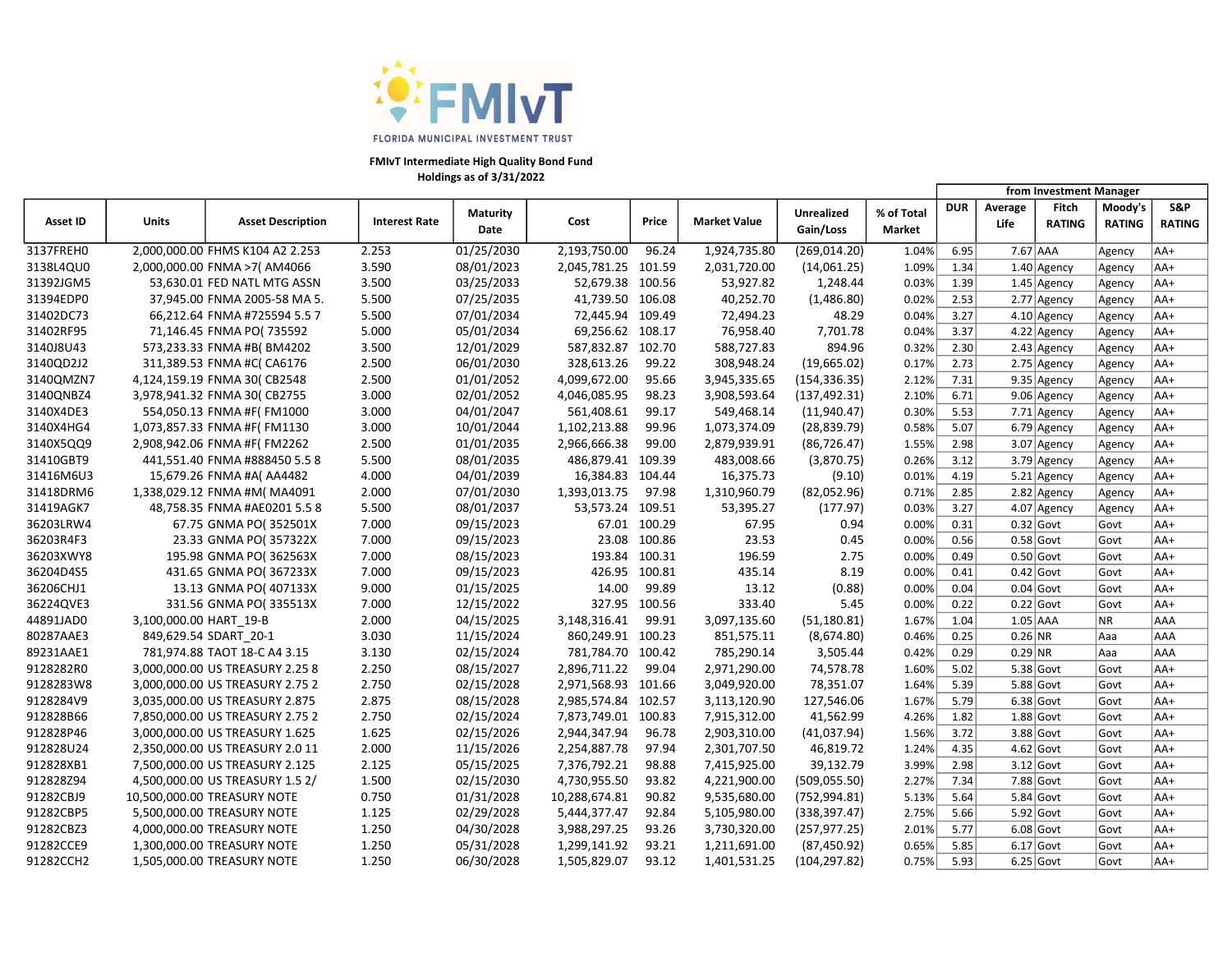

FMIvT Intermediate High Quality Bond Fund

Holdings as of 3/31/2022

|           |                |                               |                      |                         |                |        |                     |                                |                      |            |                 | from Investment Manager |                          |                      |
|-----------|----------------|-------------------------------|----------------------|-------------------------|----------------|--------|---------------------|--------------------------------|----------------------|------------|-----------------|-------------------------|--------------------------|----------------------|
| Asset ID  | Units          | <b>Asset Description</b>      | <b>Interest Rate</b> | <b>Maturity</b><br>Date | Cost           | Price  | <b>Market Value</b> | <b>Unrealized</b><br>Gain/Loss | % of Total<br>Market | <b>DUR</b> | Average<br>Life | Fitch<br><b>RATING</b>  | Moody's<br><b>RATING</b> | S&P<br><b>RATING</b> |
| 91282CCR0 |                | 3,050,000.00 TREASURY NOTE    | 1.000                | 07/31/2028              | 3,037,979.00   | 91.60  | 2,793,861.00        | (244, 118.00)                  | 1.50%                | 6.06       |                 | $6.34$ Govt             | Govt                     | AA+                  |
| 91282CCT6 |                | 5,000,000.00 WI TREASURY NOTE | 0.375                | 08/15/2024              | 4,990,446.44   | 95.30  | 4,765,250.00        | (225, 196.44)                  | 2.56%                | 2.34       |                 | $2.38$ Govt             | Govt                     | lAA+                 |
| 91282CDN8 |                | 6,450,000.00 TREASURY NOTE    | 1.000                | 12/15/2024              | 6,446,494.26   | 96.20  | 6,204,577.50        | (241, 916.76)                  | 3.34%                | 2.64       |                 | $2.71$ Govt             | Govt                     | lAA+                 |
| 91282CDP3 |                | 3,000,000.00 TREASURY NOTE    | 1.375                | 12/31/2028              | 2,933,566.69   | 93.56  | 2,806,770.00        | (126, 796.69)                  | 1.51%                | 6.37       |                 | $6.75$ Govt             | Govt                     | lAA+                 |
| 91282CDS7 |                | 2,000,000.00 TREASURY NOTE    | 1.125                | 01/15/2025              | 1,976,334.83   | 96.38  | 1,927,660.00        | (48, 674.83)                   | 1.04%                | 2.72       |                 | $2.79$ Govt             | Govt                     | lAA+                 |
| 91282CEB3 |                | 3,000,000.00 TREASURY NOTE    | 1.875                | 02/28/2029              | 3,011,847.94   | 96.61  | 2,898,270.00        | (113, 577.94)                  | 1.56%                | 6.42       |                 | $6.92$ Govt             | Govt                     | lAA+                 |
| 91282CED9 |                | 3,000,000.00 TREASURY NOTE    | 1.750                | 03/15/2025              | 2,945,635.05   | 97.99  | 2,939,760.00        | (5,875.05)                     | 1.58%                | 2.86       |                 | $2.96$ Govt             | Govt                     | lAA+                 |
| 98162RAD0 |                | 2,520,619.09 WOART 19-C       | 1.960                | 12/15/2024              | 2,546,416.05   | 100.19 | 2,525,372.98        | (21,043.07)                    | 1.36%                | 0.55       | $0.55$ AAA      |                         | NR.                      | AAA                  |
| 98163CAB6 |                | 362,642.69 WOART 20-C A2 0.35 | 0.350                | 12/15/2023              | 362,605.30     | 99.92  | 362,361.17          | (244.13)                       | 0.19%                | 0.09       | $0.09$ AAA      |                         | NR.                      | <b>AAA</b>           |
| 98163KAB8 |                | 2,050,000.00 WOART 21-D       | 0.350                | 12/16/2024              | 2,049,833.95   | 99.19  | 2,033,302.54        | (16,531.41)                    | 1.09%                | 0.66       | $0.63$ AAA      |                         | NR.                      | AAA                  |
| 98164GAD2 |                | 4,025,000.00 WOART 22-A       | 1.930                | 03/15/2028              | 4,024,787.08   | 96.61  | 3,888,456.70        | (136, 330.38)                  | 2.09%                | 3.73       | $3.90$ AAA      |                         | NR.                      | <b>AAA</b>           |
|           | 188,549,747.92 |                               |                      |                         | 189,644,746.66 |        | 183,465,640.40      | $-6,179,106.26$                | 98.71%               |            |                 |                         |                          |                      |
| 665278404 | 2,401,790.33   | Northern Instl US Govt        |                      |                         | 2,401,790.33   |        | 2,401,790.33        | 0.00                           | 1.29%                |            |                 |                         | Aaa-mf                   | AAAm                 |
|           | 190,951,538.25 | <b>Total Portfolio</b>        |                      |                         | 192,046,536.99 |        | 185,867,430.73      | (6, 179, 106.26)               | 100.00%              | 3.7        | 4.07            |                         |                          |                      |

| Portfolio NAV | 192,675,470.48 |
|---------------|----------------|
| # Shares      | 7,715,485.46   |
| NAV per Share | 24.972566      |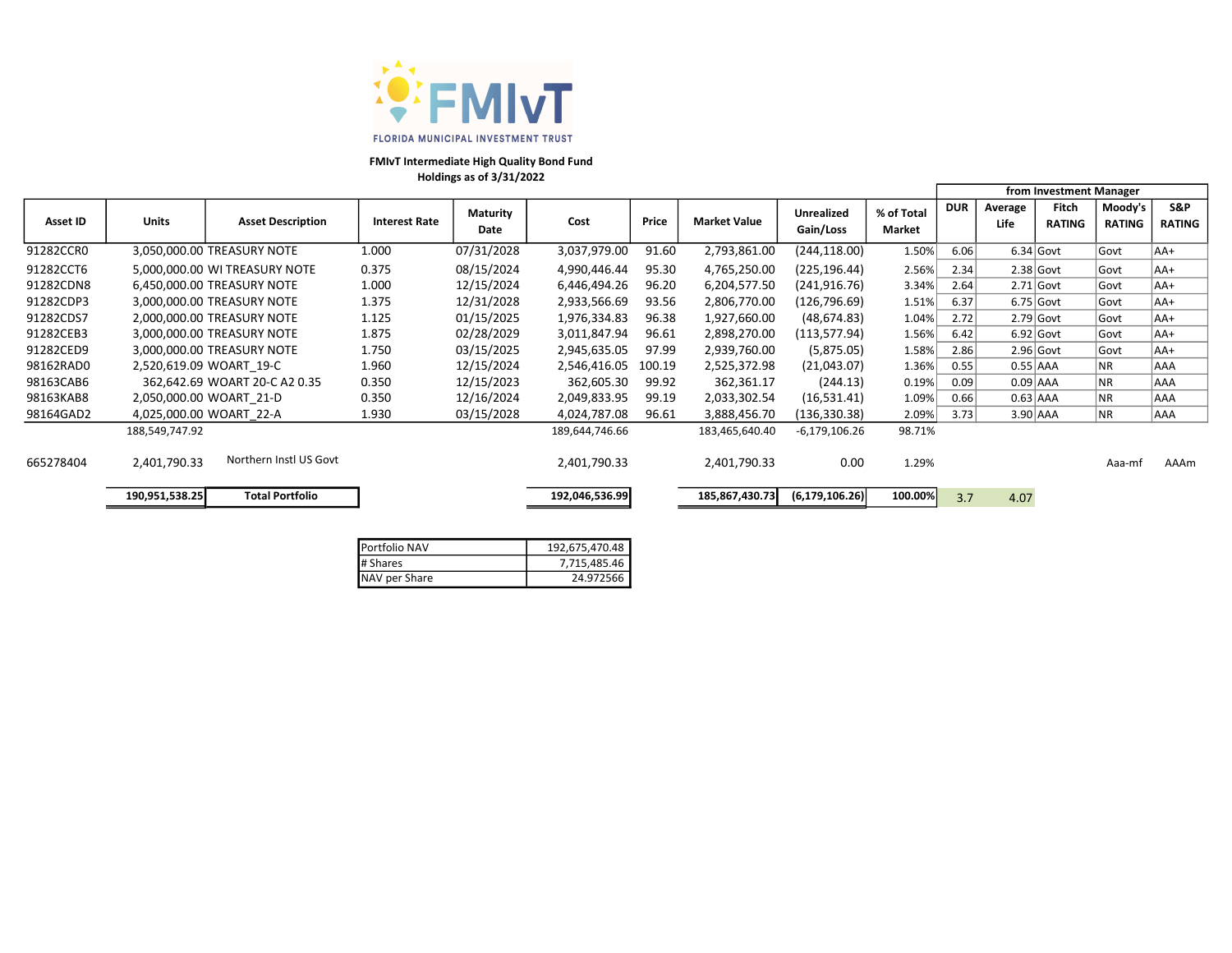

FMIvT Broad Market High Quality Bond Fund Holdings as of 3/31/2022

|           |                         |                                 |                  |                      |              |        |                     |                                |                      |            |                 | from Investment Manager |                          |                      |
|-----------|-------------------------|---------------------------------|------------------|----------------------|--------------|--------|---------------------|--------------------------------|----------------------|------------|-----------------|-------------------------|--------------------------|----------------------|
| Asset ID  | <b>Units</b>            | <b>Asset Description</b>        | Interest<br>Rate | <b>Maturity Date</b> | Cost         | Price  | <b>Market Value</b> | <b>Unrealized</b><br>Gain/Loss | % of Total<br>Market | <b>DUR</b> | Average<br>Life | Fitch<br><b>RATING</b>  | Moody's<br><b>RATING</b> | S&P<br><b>RATING</b> |
| 03066KAE0 |                         | 21,306.58 AMCAR 19-2            | 2.280            | 01/18/2024           | 21,606.20    | 100.03 | 21,312.67           | (293.53)                       | 0.01%                | 0.05       | 0.05 AAA        |                         | Aaa                      | <b>NR</b>            |
| 03066MAF3 | 2,200,000.00 AMCAR 18-3 |                                 | 3.740            | 10/18/2024           | 2,271,483.21 | 100.80 | 2,217,556.66        | (53,926.55)                    | 1.43%                | 0.66       | 0.67 NR         |                         | Aaa                      | <b>NR</b>            |
| 03066NAD6 |                         | 708,795.32 AMCAR 19-3 A3 2.06   | 2.060            | 04/18/2024           | 723,815.94   | 100.09 | 709,420.97          | (14, 394.97)                   | 0.46%                | 0.16       | $0.16$ NR       |                         | NR                       | AAA                  |
| 03066PAB5 |                         | 114,981.39 AMCAR 20-3           | 0.420            | 03/18/2024           | 114,977.93   | 99.96  | 114,934.13          | (43.80)                        | 0.07%                | 0.10       | 0.10 NR         |                         | Aaa                      | <b>NR</b>            |
| 037833DP2 |                         | 3,660,000.00 APPLE 2.2 9/11/29  | 2.200            | 09/11/2029           | 3,570,187.20 | 95.32  | 3,488,638.80        | (81,548.40)                    | 2.25%                | 6.72       | 7.44 NR         |                         | Aaa                      | AA+                  |
| 06051GHZ5 |                         | 2,450,000.00 BANK OF AMERICA 2. | 2.496            | 02/13/2031           | 2,471,952.00 | 91.93  | 2,252,260.50        | (219, 691.50)                  | 1.45%                | 6.82       | 8.87 AA-        |                         | A2                       | A-                   |
| 12596EAC8 |                         | 111,567.22 CNH 18-B A3 3.19 1   | 3.190            | 11/15/2023           | 111,552.14   | 100.26 | 111,855.29          | 303.15                         | 0.07%                | 0.13       | $0.13$ AAA      |                         | Aaa                      | <b>NR</b>            |
| 12596JAD5 |                         | 1,250,000.00 CNH 19-A A4 3.34 1 | 3.220            | 01/15/2026           | 1,249,625.50 | 100.96 | 1,262,061.12        | 12,435.62                      | 0.81%                | 0.94       | 0.96 NR         |                         | Aaa                      | <b>AAA</b>           |
| 14041NFX4 | 2,575,000.00 COMET_21-2 |                                 | 1.390            | 07/15/2030           | 2,573,811.64 | 91.53  | 2,356,867.12        | (216, 944.52)                  | 1.52%                | 5.94       | 6.29 AAA        |                         | <b>NR</b>                | AAA                  |
| 14315VAD4 | 1,193,668.64 CARMX 20-2 |                                 | 1.700            | 11/15/2024           | 1,209,102.40 | 99.99  | 1,193,600.60        | (15,501.80)                    | 0.77%                | 0.55       | 0.56 AAA        |                         | <b>NR</b>                | AAA                  |
| 14315WAE0 | 1,400,000.00 CARMX_19-4 |                                 | 2.130            | 07/15/2025           | 1,408,968.75 | 99.32  | 1,390,466.14        | (18,502.61)                    | 0.90%                | 1.52       | 1.56 AAA        |                         | NR                       | <b>AAA</b>           |
| 14316LAD5 | 2,000,000.00 CARMX 19-2 |                                 | 2.770            | 12/16/2024           | 2,081,718.75 | 100.63 | 2,012,531.20        | (69, 187.55)                   | 1.30%                | 0.96       | 0.98 AAA        |                         | NR                       | AAA                  |
| 14317JAB3 | 1,773,145.51 CARMX 21-4 |                                 | 0.240            | 11/15/2024           | 1,773,127.96 | 99.24  | 1,759,589.46        | (13,538.50)                    | 1.13%                | 0.56       | 0.57 NR         |                         | Aaa                      | AAA                  |
| 22160KAQ8 |                         | 2,700,000.00 COSTCO WHOLESALE C | 1.750            | 04/20/2032           | 2,489,400.00 | 88.58  | 2,391,525.00        | (97, 875.00)                   | 1.54%                | 8.96       | 10.05 NA        |                         | Aa3                      | $A+$                 |
| 26208GAG4 |                         | 60,044.85 DRIVE 18-1            | 3.810            | 05/15/2024           | 61,316.11    | 100.10 | 60,105.66           | (1,210.45)                     | 0.04%                | 0.04       | 0.04 NR         |                         | Aaa                      | AAA                  |
| 26208JAG8 | 1,103,864.67 DRIVE 18-2 |                                 | 4.140            | 08/15/2024           | 1,123,613.50 | 100.65 | 1,110,989.56        | (12,623.94)                    | 0.72%                | 0.30       | 0.31 NR         |                         | Aaa                      | <b>AAA</b>           |
| 26208MAF3 |                         | 87,988.58 DRIVE 18-5            | 3.990            | 01/15/2025           | 89,198.42    | 100.12 | 88,090.80           | (1, 107.62)                    | 0.06%                | 0.04       | 0.04 NR         |                         | Aaa                      | AAA                  |
| 26442CAY0 |                         | 950,000.00 DUKE ENERGY CORP 2   | 2.450            | 08/15/2029           | 1,010,866.50 | 94.62  | 898,928.00          | (111, 938.50)                  | 0.58%                | 6.59       | 7.37 NR         |                         | Aa3                      | A                    |
| 30165XAD7 | 2,550,000.00 EART 21-2  |                                 | 0.570            | 09/15/2025           | 2,549,936.51 | 98.46  | 2,510,778.70        | (39, 157.81)                   | 1.62%                | 0.83       | 0.84 AAA        |                         | Aaa                      | AA                   |
| 30167JAC8 | 1,425,000.00 EART 22-1  |                                 | 1.540            | 07/15/2025           | 1,421,556.49 | 99.15  | 1,412,891.92        | (8,664.57)                     | 0.91%                | 1.17       | $1.20$ NR       |                         | NR.                      | AAA                  |
| 3128LXB25 |                         | 12,802.22 FHLMC P(G0-1857       | 5.000            | 10/01/2033           | 12,668.20    | 108.24 | 13,857.12           | 1,188.92                       | 0.01%                | 3.22       |                 | 3.88 Agency             | Agency                   | $AA+$                |
| 3128M9Z21 |                         | 630,383.65 FHLMC G( G0-7661     | 3.000            | 08/01/2043           | 611,912.17   | 100.00 | 630,402.56          | 18,490.39                      | 0.41%                | 5.05       |                 | 6.80 Agency             | Agency                   | AA+                  |
| 3128MCNF8 |                         | 21,111.98 FHLMC GOLD #G13790    | 4.500            | 04/01/2025           | 22,045.53    | 103.41 | 21,831.90           | (213.63)                       | 0.01%                | 1.04       |                 | 1.08 Agency             | Agency                   | AA+                  |
| 3128MCXY6 |                         | 6,897.01 FHLMC GOLD #G14095     | 4.500            | 08/01/2025           | 7,241.86     | 102.63 | 7,078.61            | (163.25)                       | 0.00%                | 0.91       |                 | 0.94 Agency             | Agency                   | AA+                  |
| 3128MEP47 |                         | 839,905.84 FHLMC #(G1-5643      | 3.000            | 10/01/2030           | 867,990.19   | 101.14 | 849,522.76          | (18, 467.43)                   | 0.55%                | 2.47       |                 | 2.54 Agency             | Agency                   | AA+                  |
| 3128MMUM  |                         | 450,583.38 FHLMC #( G1-8587     | 3.000            | 02/01/2031           | 465,790.57   | 101.14 | 455,733.55          | (10,057.02)                    | 0.29%                | 2.72       |                 | 2.85 Agency             | Agency                   | AA+                  |
| 3132A9R74 |                         | 994,388.54 FNMA #Z( ZS-8610     | 2.500            | 05/01/2031           | 1,013,965.57 | 99.00  | 984,474.49          | (29, 491.08)                   | 0.63%                | 2.89       |                 | 2.90 Agency             | Agency                   | $AA+$                |
| 3133KJDQ2 |                         | 2,142,237.65 FNMA #R(RA-2811    | 2.000            | 06/01/2050           | 2,197,634.57 | 93.17  | 1,995,965.66        | (201, 668.91)                  | 1.29%                | 7.52       |                 | 8.76 Agency             | Agency                   | AA+                  |
| 3133KLWB9 |                         | 1,506,670.81 FHLMC 3(RA-5142    | 2.500            | 05/01/2051           | 1,506,435.39 | 95.86  | 1,444,309.71        | (62, 125.68)                   | 0.93%                | 7.19       |                 | 8.73 Agency             | Agency                   | AA+                  |
| 3136A6GB4 |                         | 227,007.09 FNMA 2012-47 HF FL   | 0.857            | 05/25/2027           | 227,858.37   | 100.27 | 227,610.45          | (247.92)                       | 0.15%                | 0.15       |                 | 1.57 Agency             | Agency                   | AA+                  |
| 3136A8DA5 |                         | 940,816.00 FNMA 2012-98 KY 3.   | 3.500            | 09/25/2027           | 984,328.74   | 100.93 | 949,588.83          | (34,739.91)                    | 0.61%                | 3.53       |                 | 3.77 Agency             | Agency                   | AA+                  |
| 3137B4WB8 |                         | 700,000.00 FHMS K033 A2 3.06    | 3.060            | 07/25/2023           | 728,984.38   | 100.97 | 706,820.66          | (22, 163.72)                   | 0.46%                | 1.16       |                 | 1.19 Agency             | Agency                   | AA+                  |
| 3137BLMZ8 |                         | 5,660,000.00 FHMS K049 A2 3.01  | 3.010            | 08/25/2025           | 5,855,339.03 | 100.78 | 5,704,411.76        | (150, 927.27)                  | 3.68%                | 3.02       | 3.20 AAA        |                         | Agency                   | $AA+$                |
| 3137FAQD3 |                         | 1,332,688.28 FHMS KW03 A1 2.617 | 2.617            | 12/25/2026           | 1,299,162.84 | 100.38 | 1,337,793.81        | 38,630.97                      | 0.86%                | 2.10       |                 | 2.19 Agency             | Agency                   | AA+                  |
| 3137FARE0 |                         | 2,650,000.00 FHMS K727 A2 2.946 | 2.946            | 07/25/2024           | 2,729,431.10 | 100.53 | 2,663,973.71        | (65, 457.39)                   | 1.72%                | 2.07       |                 | 2.16 Agency             | Agency                   | AAA                  |
| 3137FCM43 |                         | 1,140,000.00 FHMS K729 A2 3.136 | 3.136            | 10/25/2024           | 1,178,475.00 | 100.44 | 1,144,982.71        | (33, 492.29)                   | 0.74%                | 2.31       |                 | 2.43 Agency             | Agency                   | AA+                  |
| 3137FGZY4 |                         | 501,060.99 FREMF K156           | 3.700            | 05/25/2030           | 578,960.32   | 104.78 | 525,010.15          | (53,950.17)                    | 0.34%                | 4.74       |                 | 5.28 Agency             | Agency                   | AA+                  |
| 3137FJXQ7 | 3,500,000.00 FHMS K733  |                                 | 3.750            | 08/25/2025           | 3,782,187.50 | 102.53 | 3,588,538.10        | (193, 649.40)                  | 2.31%                | 3.06       |                 | 3.29 Agency             | Agency                   | AA+                  |
| 3137FKKP0 | 3,225,000.00 FHMS K159  |                                 | 3.950            | 11/25/2033           | 3,826,160.16 | 106.64 | 3,439,104.20        | (387,055.96)                   | 2.22%                | 9.25       |                 | 11.50 Agency            | Agency                   | AA+                  |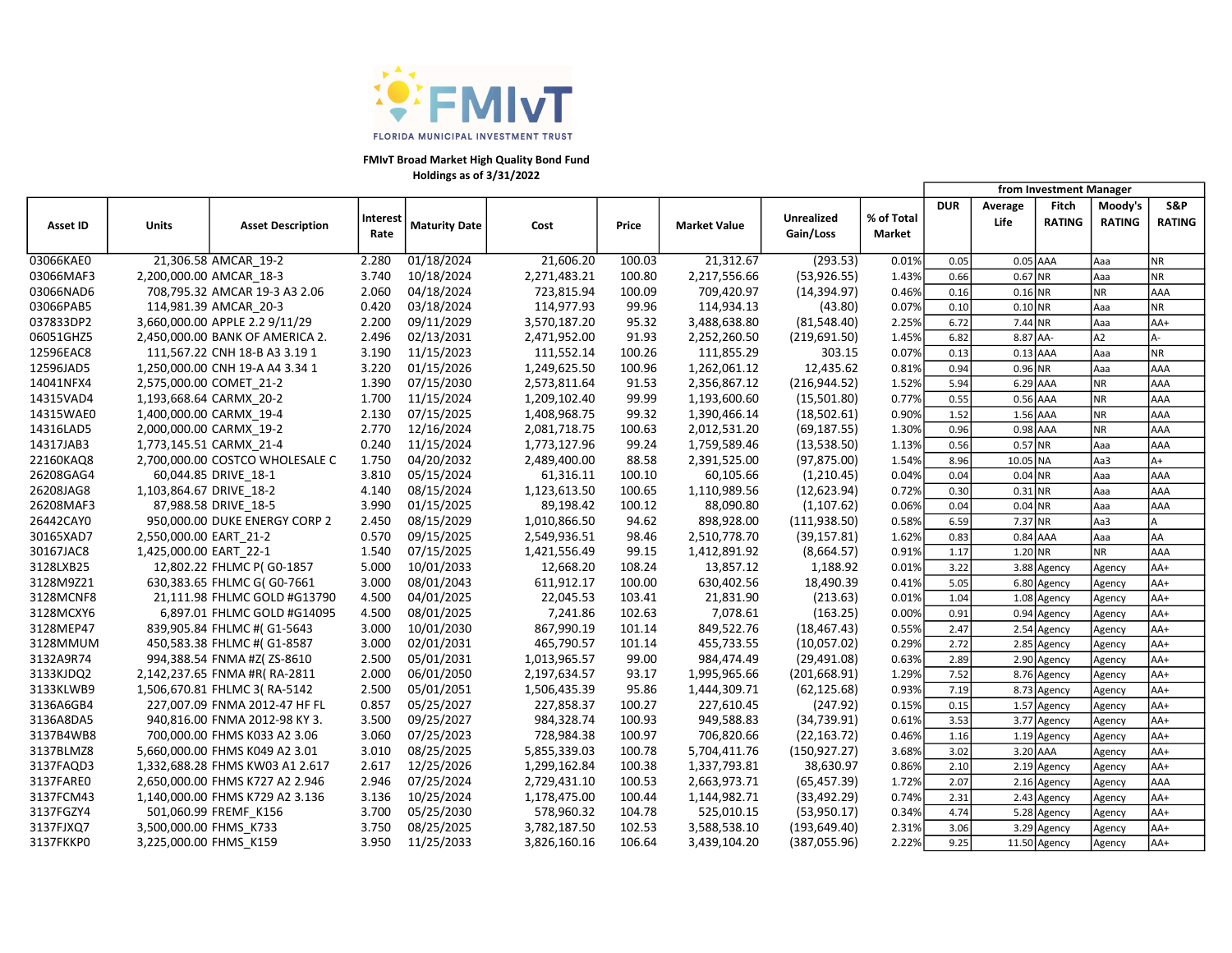

## FMIvT Broad Market High Quality Bond Fund Holdings as of 3/31/2022

|                 |                         |                                 |                         |               |              |        |                     |                                |                      | from Investment Manager |                 |                        |                          |                      |
|-----------------|-------------------------|---------------------------------|-------------------------|---------------|--------------|--------|---------------------|--------------------------------|----------------------|-------------------------|-----------------|------------------------|--------------------------|----------------------|
| <b>Asset ID</b> | <b>Units</b>            | <b>Asset Description</b>        | <b>Interest</b><br>Rate | Maturity Date | Cost         | Price  | <b>Market Value</b> | <b>Unrealized</b><br>Gain/Loss | % of Total<br>Market | <b>DUR</b>              | Average<br>Life | Fitch<br><b>RATING</b> | Moody's<br><b>RATING</b> | S&P<br><b>RATING</b> |
| 3137FPHJ7       |                         | 2,063,991.38 FHMS K098 A1 2.046 | 2.046                   | 04/25/2029    | 2,074,218.46 | 97.68  | 2,016,165.60        | (58,052.86)                    | 1.30%                | 4.19                    | 4.49 AAA        |                        | Agency                   | <b>NR</b>            |
| 3137FPJ97       |                         | 2,050,000.00 FHMS 19-K-1513     | 2.797                   | 08/25/2034    | 2,302,085.94 | 96.03  | 1,968,569.90        | (333,516.04)                   | 1.27%                | 10.19                   |                 | 12.21 Agency           | Agency                   | AA+                  |
| 3137FREH0       |                         | 2,650,000.00 FHMS K104 A2 2.253 | 2.253                   | 01/25/2030    | 2,906,718.75 | 96.24  | 2,550,274.93        | (356, 443.82)                  | 1.64%                | 6.95                    | 7.67 AAA        |                        | Agency                   | AA+                  |
| 31392JGM5       |                         | 5,959.04 FED NATL MTG ASSN      | 3.500                   | 03/25/2033    | 5,984.65     | 100.56 | 5,992.13            | 7.48                           | 0.00%                | 1.39                    |                 | 1.45 Agency            | Agency                   | AA+                  |
| 31394ATC0       |                         | 208,970.40 FNMA 20104-61 GF F   | 0.657                   | 08/25/2034    | 208,023.50   | 99.93  | 208,833.17          | 809.67                         | 0.13%                | 0.10                    |                 | 1.24 Agency            | Agency                   | AA+                  |
| 31397Q2L1       |                         | 55,218.55 FNMA 2010-158 KF F    | 0.957                   | 04/25/2040    | 55,494.64    | 100.04 | 55,241.71           | (252.93)                       | 0.04%                | 0.07                    |                 | 0.32 Agency            | Agency                   | AA+                  |
| 31402DC73       |                         | 40,988.77 FNMA #725594 5.5 7    | 5.500                   | 07/01/2034    | 44,847.48    | 109.49 | 44,877.37           | 29.89                          | 0.03%                | 3.27                    |                 | 4.10 Agency            | Agency                   | AA+                  |
| 31402RF95       |                         | 23,168.42 FNMA PO(735592        | 5.000                   | 05/01/2034    | 22,553.01    | 108.17 | 25,061.05           | 2,508.04                       | 0.02%                | 3.37                    |                 | 4.22 Agency            | Agency                   | AA+                  |
| 3140J8U43       |                         | 1,664,225.74 FNMA #B(BM4202     | 3.500                   | 12/01/2029    | 1,706,611.49 | 102.70 | 1,709,209.76        | 2,598.27                       | 1.10%                | 2.30                    |                 | 2.43 Agency            | Agency                   | AA+                  |
| 3140J9HC8       |                         | 429,035.20 FNMA #B(BM4726       | 5.000                   | 12/01/2047    | 469,793.55   | 108.09 | 463,744.15          | (6,049.40)                     | 0.30%                | 3.32                    |                 | 4.10 Agency            | Agency                   | AA+                  |
| 3140QMZN7       |                         | 3,353,984.89 FNMA 30( CB2548    | 2.500                   | 01/01/2052    | 3,334,070.61 | 95.66  | 3,208,556.11        | (125, 514.50)                  | 2.07%                | 7.31                    |                 | 9.35 Agency            | Agency                   | AA+                  |
| 3140X4HG4       |                         | 933,788.97 FNMA #F(FM1130       | 3.000                   | 10/01/2044    | 958,446.83   | 99.96  | 933,368.76          | (25,078.07)                    | 0.60%                | 5.07                    |                 | 6.79 Agency            | Agency                   | AA+                  |
| 3140X5QQ9       |                         | 2,515,519.60 FNMA #F(FM2262     | 2.500                   | 01/01/2035    | 2,565,436.94 | 99.00  | 2,490,439.87        | (74, 997.07)                   | 1.61%                | 2.98                    |                 | 3.07 Agency            | Agency                   | AA+                  |
| 31418CUA0       |                         | 427,065.82 FNMA #M( MA3276      | 3.500                   | 02/01/2048    | 424,596.84   | 101.25 | 432,391.33          | 7,794.49                       | 0.28%                | 4.96                    |                 | 7.55 Agency            | Agency                   | AA+                  |
| 31419AGK7       |                         | 497,869.98 FNMA #AE0201 5.5 8   | 5.500                   | 08/01/2037    | 542,444.90   | 109.51 | 545,217.42          | 2,772.52                       | 0.35%                | 3.27                    |                 | 4.07 Agency            | Agency                   | AA+                  |
| 36257PAD0       |                         | 253,137.75 GMCAR_19-3           | 2.180                   | 04/16/2024    | 257,538.00   | 100.26 | 253,787.91          | (3,750.09)                     | 0.16%                | 0.33                    | 0.33 AAA        |                        | NR                       | AAA                  |
| 36258MAD6       |                         | 355,342.76 GMCAR 19-4           | 1.750                   | 07/16/2024    | 360,645.14   | 100.07 | 355,599.35          | (5,045.79)                     | 0.23%                | 0.41                    | $0.41$ AAA      |                        | Aaa                      | <b>NR</b>            |
| 36258NAC6       |                         | 1,081,474.21 GMCAR 20-1         | 1.840                   | 09/16/2024    | 1,102,723.49 | 100.22 | 1,083,800.46        | (18,923.03)                    | 0.70%                | 0.53                    | $0.53$ NR       |                        | Aaa                      | <b>AAA</b>           |
| 44891JAD0       | 2,650,000.00 HART 19-B  |                                 | 2.000                   | 04/15/2025    | 2,691,302.73 | 99.91  | 2,647,551.40        | (43,751.33)                    | 1.71%                | 1.04                    | 1.05 AAA        |                        | NR.                      | AAA                  |
| 46647PBL9       |                         | 2,250,000.00 JP MORGAN CHASE 2. | 2.522                   | 04/22/2031    | 2,303,820.00 | 92.71  | 2,086,065.00        | (217,755.00)                   | 1.34%                | 7.64                    | $9.06$ AA-      |                        | A <sub>2</sub>           | A-                   |
| 80286EAC0       | 1,345,000.00 SDART_22-1 |                                 | 1.940                   | 11/17/2025    | 1,344,812.24 | 98.82  | 1,329,178.50        | (15, 633.74)                   | 0.86%                | 1.40                    | $1.44$ AAA      |                        | Aaa                      | <b>AAA</b>           |
| 80286MAC2       | 2,350,000.00 SDART_22-2 |                                 | 2.980                   | 10/15/2026    | 2,349,707.43 | 99.78  | 2,344,762.56        | (4,944.87)                     | 1.51%                | 1.67                    | 1.73 AAA        |                        | Aaa                      | <b>NR</b>            |
| 80287AAE3       | 1,083,420.21 SDART 20-1 |                                 | 3.030                   | 11/15/2024    | 1,096,962.96 | 100.23 | 1,085,901.13        | (11,061.83)                    | 0.70%                | 0.25                    | 0.26 NR         |                        | Aaa                      | AAA                  |
| 89239JAD6       |                         | 757,880.49 TAOT 19-B            | 2.570                   | 08/15/2023    | 764,571.15   | 100.27 | 759,931.85          | (4,639.30)                     | 0.49%                | 0.24                    | $0.25$ NR       |                        | Aaa                      | AAA                  |
| 912810RB6       |                         | 3,685,000.00 US TREASURY 2.875  | 2.875                   | 05/15/2043    | 3,395,142.87 | 103.67 | 3,820,313.20        | 425,170.33                     | 2.46%                | 15.63                   | 21.12 Govt      |                        | Govt                     | AA+                  |
| 912810RG5       |                         | 5,400,000.00 US TREASURY 3.375  | 3.375                   | 05/15/2044    | 5,502,177.85 | 112.46 | 6,072,894.00        | 570,716.15                     | 3.92%                | 15.70                   | 22.12 Govt      |                        | Govt                     | AA+                  |
| 912810RM2       |                         | 4,190,000.00 US TREASURY 3.0 5/ | 3.000                   | 05/15/2045    | 4,271,466.96 | 106.48 | 4,461,679.60        | 190,212.64                     | 2.88%                | 16.58                   | 23.12 Govt      |                        | Govt                     | AA+                  |
| 912828M56       |                         | 6,000,000.00 US TREASURY 2.25 1 | 2.250                   | 11/15/2025    | 6,025,336.50 | 99.10  | 5,945,880.00        | (79, 456.50)                   | 3.83%                | 3.44                    |                 | 3.62 Govt              | Govt                     | AA+                  |
| 912828U24       |                         | 6,070,000.00 US TREASURY 2.0 11 | 2.000                   | 11/15/2026    | 5,953,931.00 | 97.94  | 5,945,261.50        | (8,669.50)                     | 3.83%                | 4.35                    |                 | 4.62 Govt              | Govt                     | AA+                  |
| 912828Z94       |                         | 5,000,000.00 US TREASURY 1.5 2/ | 1.500                   | 02/15/2030    | 5,314,199.68 | 93.82  | 4,691,000.00        | (623, 199.68)                  | 3.02%                | 7.34                    |                 | 7.88 Govt              | Govt                     | AA+                  |
| 91282CBB6       |                         | 6,000,000.00 TREASURY NOTE      | 0.625                   | 12/31/2027    | 5,990,180.25 | 90.27  | 5,416,200.00        | (573,980.25)                   | 3.49%                | 5.58                    |                 | 5.75 Govt              | Govt                     | AA+                  |
| 91282CBP5       |                         | 7,700,000.00 TREASURY NOTE      | 1.125                   | 02/29/2028    | 7,623,245.64 | 92.84  | 7,148,372.00        | (474, 873.64)                  | 4.61%                | 5.66                    |                 | 5.92 Govt              | Govt                     | AA+                  |
| 91282CBZ3       |                         | 7,000,000.00 TREASURY NOTE      | 1.250                   | 04/30/2028    | 6,987,528.00 | 93.26  | 6,528,060.00        | (459, 468.00)                  | 4.21%                | 5.77                    |                 | 6.08 Govt              | Govt                     | AA+                  |
| 91282CCE9       |                         | 3,000,000.00 TREASURY NOTE      | 1.250                   | 05/31/2028    | 2,998,019.81 | 93.21  | 2,796,210.00        | (201, 809.81)                  | 1.80%                | 5.85                    |                 | 6.17 Govt              | Govt                     | AA+                  |
| 91282CCH2       |                         | 1,670,000.00 TREASURY NOTE      | 1.250                   | 06/30/2028    | 1,670,919.96 | 93.12  | 1,555,187.50        | (115, 732.46)                  | 1.00%                | 5.93                    |                 | 6.25 Govt              | Govt                     | $AA+$                |
| 91282CCR0       |                         | 3,400,000.00 TREASURY NOTE      | 1.000                   | 07/31/2028    | 3,386,599.54 | 91.60  | 3,114,468.00        | (272, 131.54)                  | 2.01%                | 6.06                    |                 | 6.34 Govt              | Govt                     | AA+                  |
| 91282CCT6       |                         | 1,625,000.00 WI TREASURY NOTE   | 0.375                   | 08/15/2024    | 1,621,895.09 | 95.30  | 1,548,706.25        | (73, 188.84)                   | 1.00%                | 2.34                    |                 | 2.38 Govt              | Govt                     | $AA+$                |
| 91282CCV1       |                         | 2,785,000.00 TREASURY NOTE      | 1.125                   | 08/31/2028    | 2,796,869.15 | 92.24  | 2,568,828.30        | (228,040.85)                   | 1.66%                | 6.12                    |                 | 6.42 Govt              | Govt                     | AA+                  |
| 91282CDK4       |                         | 2,575,000.00 TREASURY NOTE      | 1.250                   | 11/30/2026    | 2,560,624.84 | 94.74  | 2,439,606.50        | (121, 018.34)                  | 1.57%                | 4.47                    | 4.67 Govt       |                        | Govt                     | AA+                  |
|                 |                         |                                 |                         |               |              |        |                     |                                |                      |                         |                 |                        |                          |                      |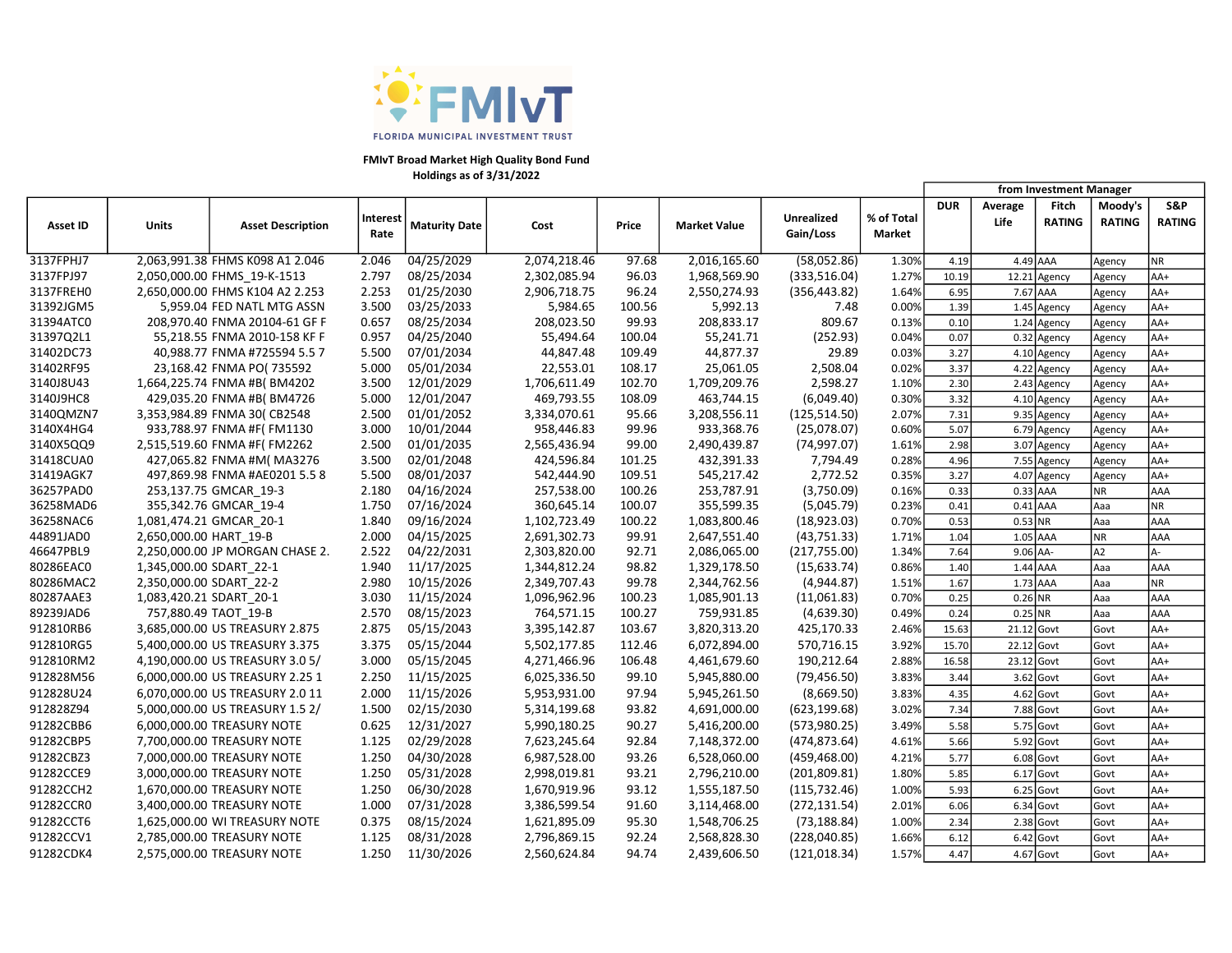

## FMIvT Broad Market High Quality Bond Fund Holdings as of 3/31/2022

|           |                |                               |                  |                      |                |       |                     |                                |                      |            | from Investment Manager |                        |                   |                      |
|-----------|----------------|-------------------------------|------------------|----------------------|----------------|-------|---------------------|--------------------------------|----------------------|------------|-------------------------|------------------------|-------------------|----------------------|
| Asset ID  | <b>Units</b>   | <b>Asset Description</b>      | Interest<br>Rate | <b>Maturity Date</b> | Cost           | Price | <b>Market Value</b> | <b>Unrealized</b><br>Gain/Loss | % of Total<br>Market | <b>DUR</b> | Average<br>Life         | Fitch<br><b>RATING</b> | Moody's<br>RATING | S&P<br><b>RATING</b> |
| 91282CDN8 |                | 1,000,000.00 TREASURY NOTE    | 1.000            | 12/15/2024           | 999,456.47     | 96.20 | 961,950.00          | (37,506.47)                    | 0.62%                | 2.64       |                         | 2.71 Govt              | Govt              | IAA+                 |
| 91282CDP3 |                | 1,245,000.00 TREASURY NOTE    | 1.375            | 12/31/2028           | 1,216,925.38   | 93.56 | 1,164,809.55        | (52, 115.83)                   | 0.75%                | 6.37       |                         | 6.75 Govt              | Govt              | lAA+                 |
| 98163CAB6 |                | 123.399.24 WOART 20-C A2 0.35 | 0.350            | 12/15/2023           | 123,386.52     | 99.92 | 123.303.45          | (83.07)                        | 0.08%                | 0.09       |                         | $0.09$ AAA             | ΝR                | <b>JAAA</b>          |
| 98163KAD4 |                | 1,720,000.00 WOART 21-D       | 1.100            | 11/15/2027           | 1,719,414.86   | 94.30 | 1,622,015.73        | (97, 399.13)                   | 1.05%                | 3.49       |                         | 3.35 AAA               | <b>NR</b>         | <b>AAA</b>           |
| 98164GAD2 |                | 3,250,000.00 WOART 22-A       | 1.930            | 03/15/2028           | 3,249,828.08   | 96.61 | 3,139,747.65        | (110,080.43)                   | 2.02%                | 3.73       |                         | 3.90 AAA               | NR                | <b>AAA</b>           |
|           | 157,301,357.62 |                               |                  |                      | 159,524,947.82 |       | 153,724,429.69      | (5,800,518.13)                 | 99.11%               |            |                         |                        |                   |                      |
| 665278404 | 1.378.152.65   | Northern Instl US Govt        |                  |                      | 1,378,152.65   |       | 1,378,152.65        | 0.00                           | 0.89%                |            |                         |                        | Aaa-mf            | AAAm                 |
|           | 158,679,510.27 | <b>Total Portfolio</b>        |                  |                      | 160,903,100.47 |       | 155,102,582.34      | (5,800,518.13)                 | 100.00%              | 5.44       | 6.43                    |                        |                   |                      |
|           |                |                               |                  |                      |                |       |                     |                                |                      |            |                         |                        |                   |                      |

| Portfolio NAV | 155,515,062.78 |
|---------------|----------------|
| # Shares      | 6,268,882.91   |
| NAV per Share | 24.807460      |
|               |                |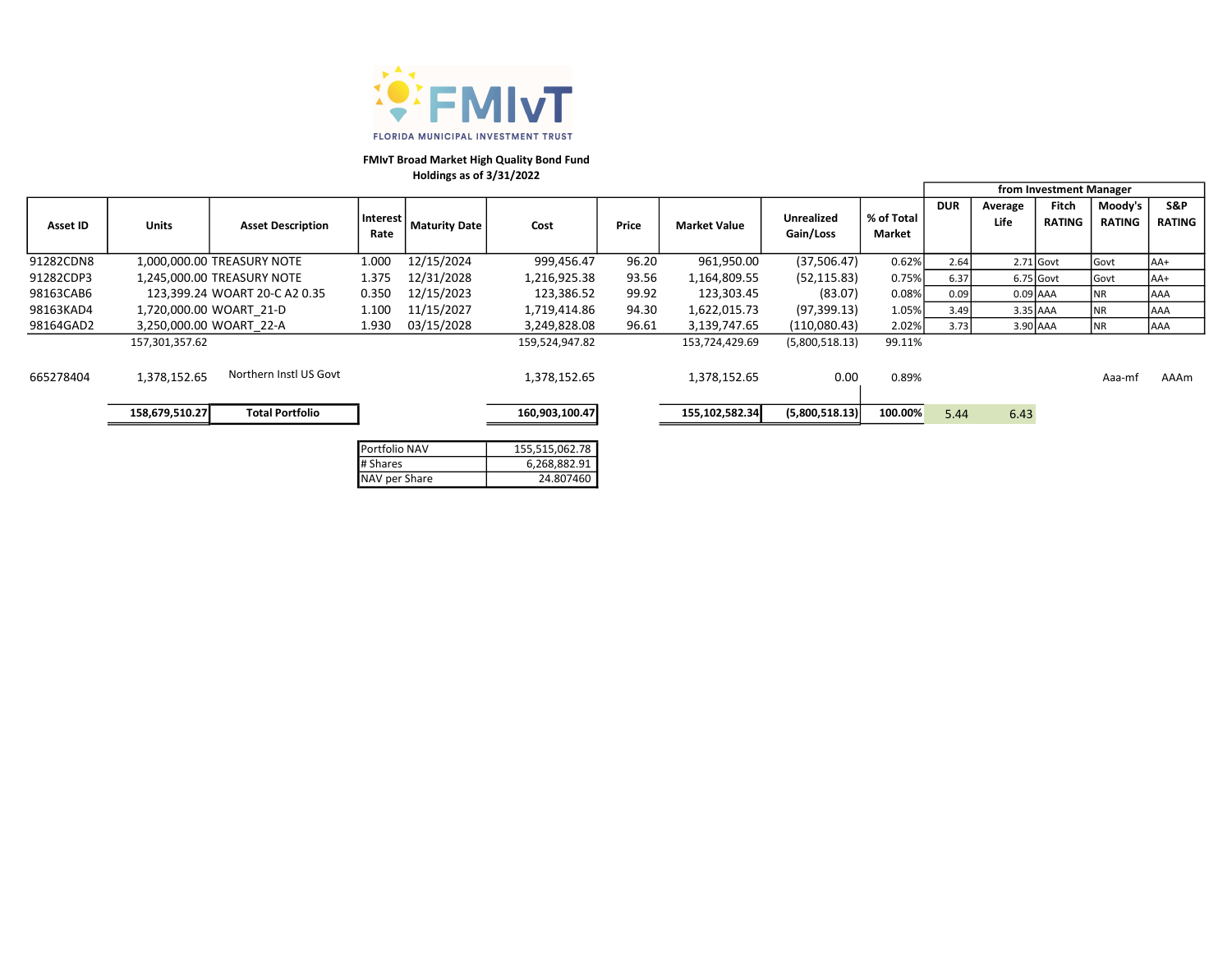

# FMIvT Expanded High Yield Bond Fund Holdings as of 3/31/2022

| Asset ID   | Units             | <b>Asset Description</b>     | Cost          | Price | <b>Market Value</b> | <b>Unrealized</b><br>Gain/Loss |
|------------|-------------------|------------------------------|---------------|-------|---------------------|--------------------------------|
| IMS6095561 |                   | 909,400.14 OCM EXPANDED HIGH | 64.379.192.84 | 59.98 | 54.547.450.00       | (9,831,742.84)                 |
| 665278404  |                   | 35,432.47 NORTHERN INSTL FDS | 35.432.47     | 1.00  | 35.432.47           | 0.00                           |
|            | <u>944,832.61</u> | <b>Total Portfolio</b>       | 64,414,625.31 |       | 54.582.882.47       | <u>(9,831,742.84)</u>          |

| <b>I</b> Portfolio NAV | 54,532,986.24 |
|------------------------|---------------|
| <b>I</b> # Shares      | 2,583,799.31  |
| NAV per Share          | 21.10573605   |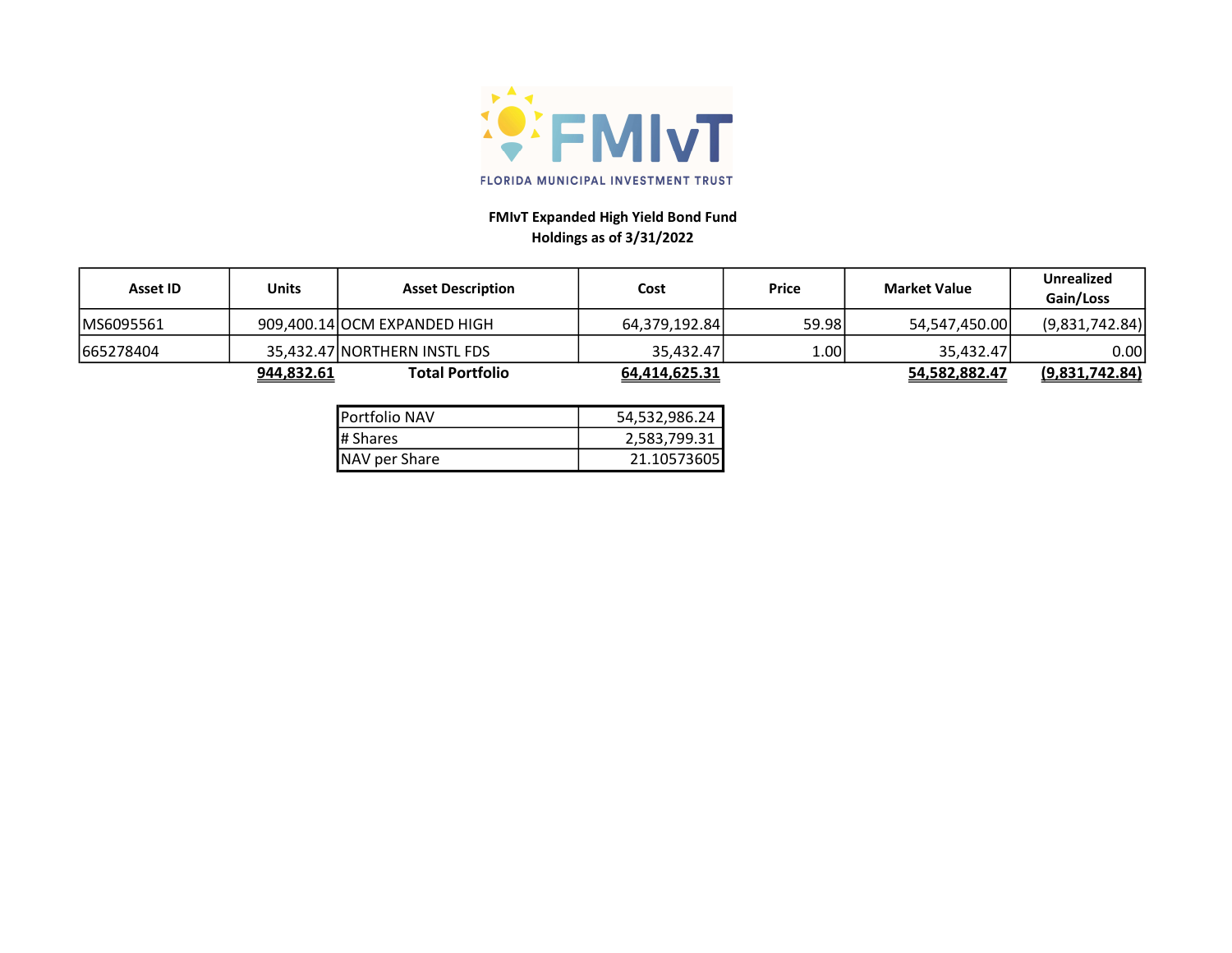

# FMIvT Core Plus Fixed Income Fund Holdings as of 3/31/2022

| <b>Asset ID</b> | Units          | <b>Asset Description</b>          | Cost           | <b>Price</b>   | <b>Market Value</b> | <b>Unrealized Gain/Loss</b> |
|-----------------|----------------|-----------------------------------|----------------|----------------|---------------------|-----------------------------|
| 665999439       |                | 134.561.767.52 PIONEER INSTITUTIO | 134.561.767.52 | $1.12^{\circ}$ | 150.963.542.37      | 16.401.774.85               |
| 665278404       |                | 50.281.78 NORTHERN INSTL FDS      | 50.281.78      | ا00.ء          | 50,281.78           | 0.00                        |
|                 | 134.612.049.30 | <b>Total Portfolio</b>            | 134,612,049.30 |                | 151,013,824.15      | 16,401,774.85               |

| <b>I</b> Portfolio NAV | 150,898,062.18 |
|------------------------|----------------|
| # Shares               | 13,519,316.36  |
| NAV per Share          | 11.16166366    |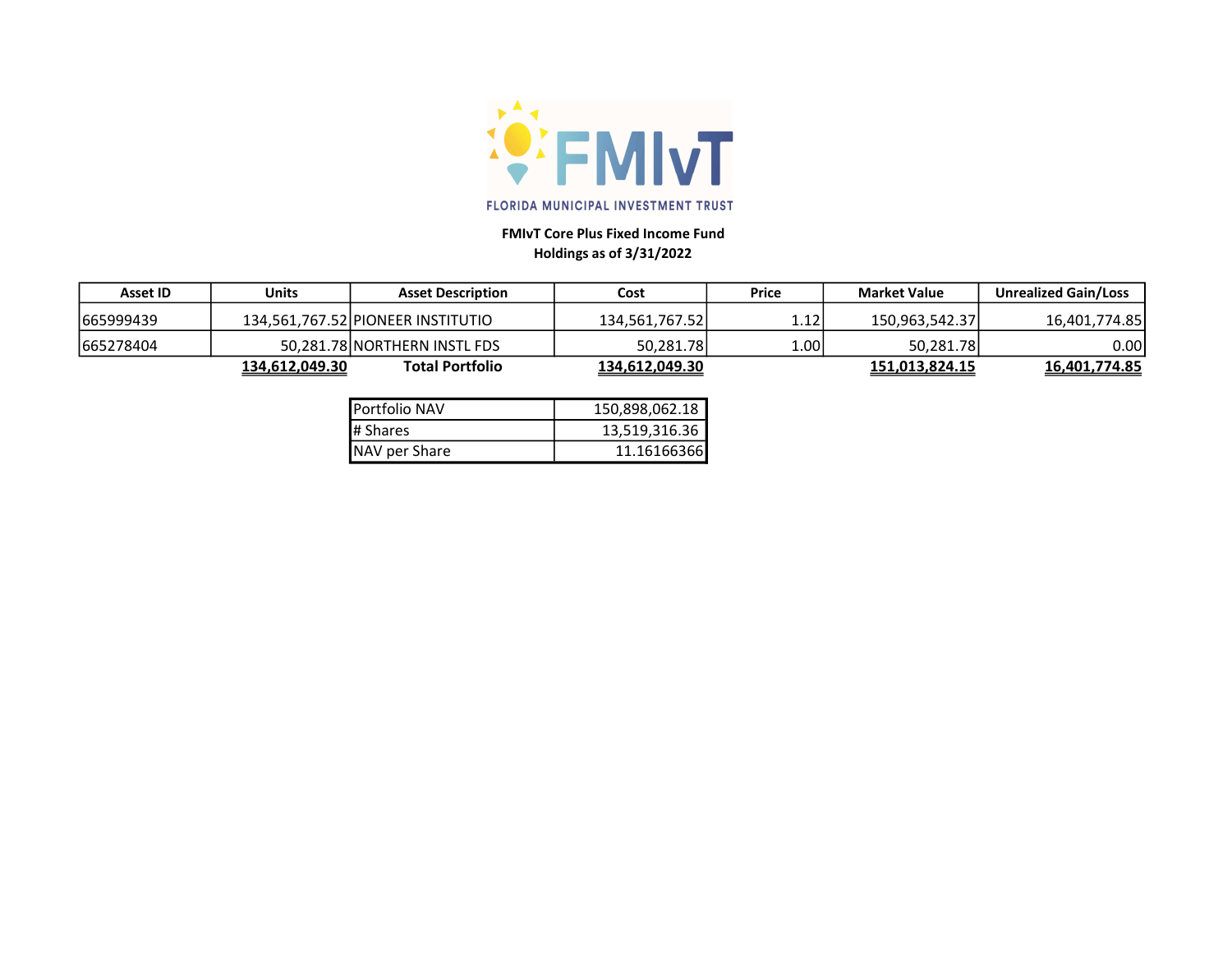

FMIvT Diversified Large Cap Equity Portfolio

Holdings as of 3/31/2022

| <b>Ticker</b><br><b>Asset ID</b> |              | <b>Units</b> | <b>Asset Description</b>             | Cost         | Price    | <b>Market Value</b> | <b>Unrealized</b> | % of Total |
|----------------------------------|--------------|--------------|--------------------------------------|--------------|----------|---------------------|-------------------|------------|
|                                  |              |              |                                      |              |          |                     | Gain/Loss         | Market     |
| G1151C10                         |              | 1,349.00     | <b>ACCENTURE PLC</b>                 | 143,119.83   | 337.23   | 454,923.27          | 311,803.44        | 0.16%      |
| G0084W10                         | ADNT         |              | 5,587.00 ADIENT PLC                  | 214,433.35   | 40.77    | 227,781.99          | 13,348.64         | 0.08%      |
| 00724F10                         |              | 2,219.00     | <b>ADOBE INC</b>                     | 948,201.55   | 455.62   | 1,011,020.78        | 62,819.23         | 0.36%      |
| 00846U10                         | A            | 3,937.00     | AGILENT TECHNOLOGIES INC             | 504,511.39   | 132.33   | 520,983.21          | 16,471.82         | 0.18%      |
| 00915810                         | <b>APD</b>   | 2.292.00     | AIR PRODUCTS AND CHEMICALS INC       | 599,305.13   | 249.91   | 572,793.72          | (26, 511.41)      | 0.20%      |
| 02079K10                         | GOOG         | 878.00       | <b>ALPHABET INC</b>                  | 645,901.00   | 2,792.99 | 2,452,245.22        | 1,806,344.22      | 0.87%      |
| 02079K30                         | GOOGL        | 560.00       | ALPHABET INC.                        | 851,902.65   | 2,781.35 | 1,557,556.00        | 705,653.35        | 0.55%      |
| 02687478                         | AIG          | 36,300.00    | AMERICAN INT'L GROUP INC.            | 1,466,148.65 | 62.77    | 2,278,551.00        | 812,402.35        | 0.81%      |
| 03027X10                         | <b>AMT</b>   | 6,229.00     | <b>AMERICAN TOWER CORP</b>           | 984,379.78   | 251.22   | 1,564,849.38        | 580,469.60        | 0.55%      |
| 03209510                         | APH          | 18,483.00    | <b>AMPHENOL CORP</b>                 | 582,333.55   | 75.35    | 1,392,694.05        | 810,360.50        | 0.49%      |
| 03675210                         | ANTM         | 3,500.00     | <b>ANTHEM INC.</b>                   | 892,008.07   | 491.22   | 1,719,270.00        | 827,261.93        | 0.61%      |
| G0403H10                         | <b>AON</b>   | 2,520.00     | <b>AON PLC</b>                       | 380,104.99   | 325.63   | 820,587.60          | 440,482.61        | 0.29%      |
| 03743Q10                         | APA          |              | 32,200.00 APA CORP.                  | 749,908.59   | 41.33    | 1,330,826.00        | 580,917.41        | 0.47%      |
| G6095L10                         | APTV         | 2,300.00     | <b>APTIV PLC</b>                     | 271,935.29   | 119.71   | 275,333.00          | 3,397.71          | 0.10%      |
| 05722G10                         | <b>BKR</b>   | 7,700.00     | <b>BAKER HUGHES CO.</b>              | 128,919.12   | 36.41    | 280,357.00          | 151,437.88        | 0.10%      |
| 05849810                         | <b>BLL</b>   | 7,950.00     | <b>BALL CORP</b>                     | 664,648.80   | 90.00    | 715,500.00          | 50,851.20         | 0.25%      |
| 06405810                         | BK           | 22,100.00    | <b>BANK OF NEW YORK MELLON CORP.</b> | 1,055,698.69 | 49.63    | 1,096,823.00        | 41,124.31         | 0.39%      |
| 08467070                         | BRK/B        | 1,200.00     | <b>BERKSHIRE HATHAWAY INC.</b>       | 313,920.44   | 352.91   | 423,492.00          | 109,571.56        | 0.15%      |
| 09857L10                         | <b>BKNG</b>  | 180.00       | <b>BOOKING HLDGS INC.</b>            | 283,203.50   | 2,348.45 | 422,721.00          | 139,517.50        | 0.15%      |
| 10113710                         | <b>BSX</b>   | 6.400.00     | <b>BOSTON SCIENTIFIC CORP.</b>       | 244,428.11   | 44.29    | 283,456.00          | 39,027.89         | 0.10%      |
| 11012210                         | BMY          |              | 3,900.00 BRISTOL-MYERS SQUIBB CO.    | 240,984.10   | 73.03    | 284,817.00          | 43,832.90         | 0.10%      |
| 15135U10                         | <b>CVE</b>   | 20,600.00    | <b>CENOVUS ENERGY INC.</b>           | 258,468.70   | 16.68    | 343,608.00          | 85,139.30         | 0.12%      |
| 15135B10                         | <b>CNC</b>   | 9,000.00     | CENTENE CORP.                        | 502,790.39   | 84.19    | 757,710.00          | 254,919.61        | 0.27%      |
| 80851310                         | <b>SCHW</b>  | 6,363.00     | <b>CHARLES SCHWAB CORP</b>           | 202,272.96   | 84.31    | 536,464.53          | 334, 191.57       | 0.19%      |
| 17296742                         | C            | 49,036.00    | <b>CITIGROUP INC.</b>                | 2,615,762.02 | 53.40    | 2,618,522.40        | 2,760.38          | 0.93%      |
| 17461010                         | CFG          | 11,600.00    | CITIZENS FIN'L GROUP INC.            | 400,197.84   | 45.33    | 525,828.00          | 125,630.16        | 0.19%      |
| N2094410                         | <b>CNHI</b>  | 51,600.00    | ICNH INDUSTRIAL N.V.                 | 475,282.96   | 15.86    | 818,376.00          | 343,093.04        | 0.29%      |
| 19244610                         | <b>CTSH</b>  | 3,500.00     | COGNIZANT TECHNOLOGY SOLUTIONS       | 237,244.59   | 89.67    | 313,845.00          | 76,600.41         | 0.11%      |
| 20030N10                         | <b>CMCSA</b> | 19,900.00    | COMCAST CORP.                        | 828,980.90   | 46.82    | 931,718.00          | 102,737.10        | 0.33%      |
| 21935010                         | GLW          | 19,800.00    | <b>CORNING INC.</b>                  | 475,749.01   | 36.91    | 730,818.00          | 255,068.99        | 0.26%      |
| 22160K10                         | COST         | 1,263.00     | COSTCO WHOLESALE CORP                | 378,032.21   | 575.85   | 727,298.55          | 349,266.34        | 0.26%      |
| 22540110                         | lcs          | 60,500.00    | CREDIT SUISSE GROUP AG (ADR)         | 651,790.67   | 7.85     | 474,925.00          | (176, 865.67)     | 0.17%      |
| 22822V10                         | <b>CCI</b>   | 3,424.00     | <b>CROWN CASTLE INTL CORP</b>        | 376,582.89   | 184.60   | 632,070.40          | 255,487.51        | 0.22%      |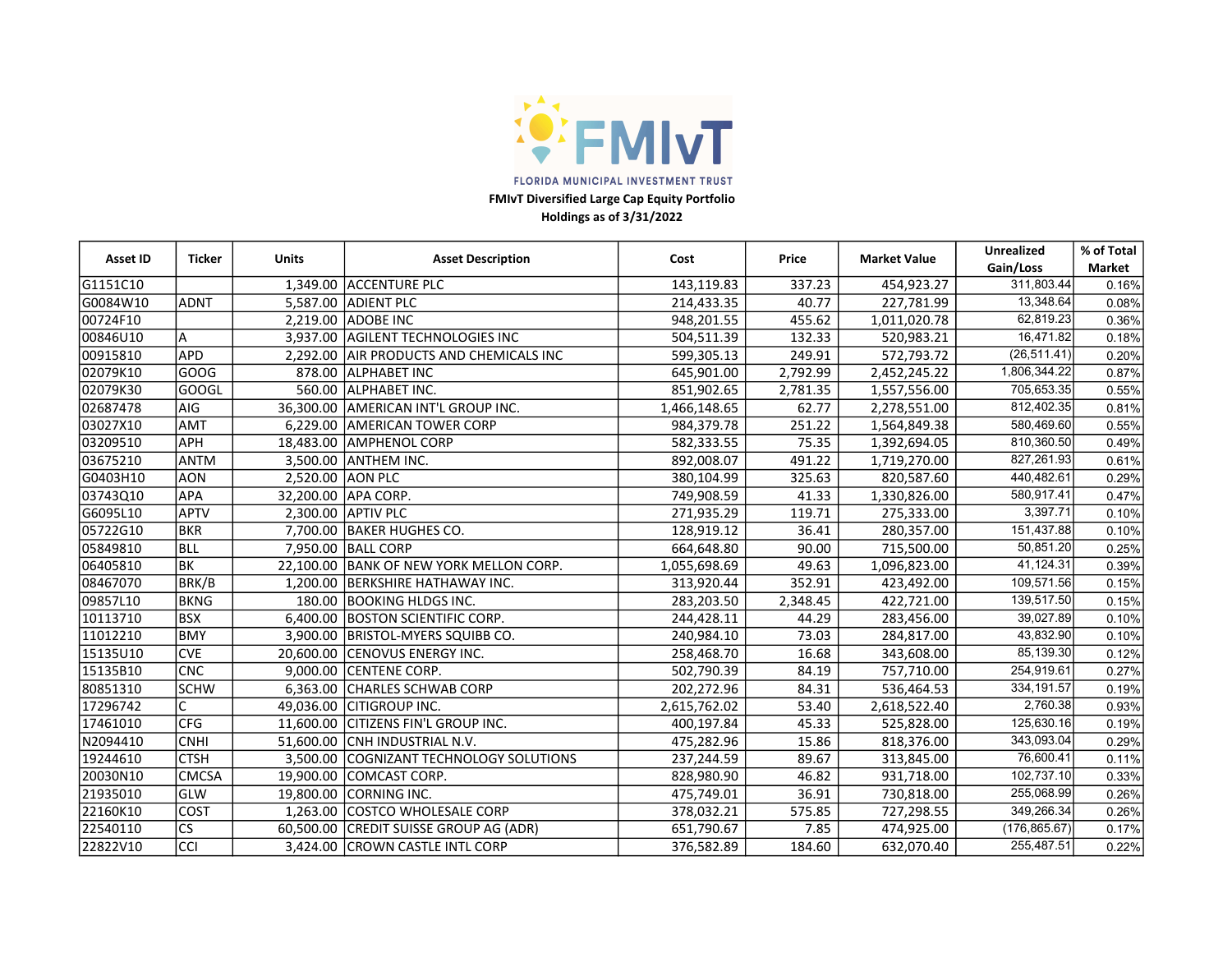

FMIvT Diversified Large Cap Equity Portfolio

Holdings as of 3/31/2022

| <b>Asset ID</b><br><b>Ticker</b> |              | <b>Units</b>     | <b>Asset Description</b>                  | Cost         | Price  | <b>Market Value</b> | Unrealized    | % of Total |
|----------------------------------|--------------|------------------|-------------------------------------------|--------------|--------|---------------------|---------------|------------|
|                                  |              |                  |                                           |              |        |                     | Gain/Loss     | Market     |
| 23102110                         | <b>CMI</b>   |                  | 3.300.00 CUMMINS INC.                     | 452,402.73   | 205.11 | 676,863.00          | 224,460.27    | 0.24%      |
| 12665010                         | <b>CVS</b>   |                  | 7.700.00 ICVS HEALTH CORP.                | 634,328.45   | 101.21 | 779,317.00          | 144,988.55    | 0.28%      |
| 23585110                         | <b>DHR</b>   |                  | 8.177.00 DANAHER CORP                     | 589,258.60   | 293.33 | 2,398,559.41        | 1,809,300.81  | 0.85%      |
| 25470F30                         | <b>DISCK</b> |                  | 43,900.00 DISCOVERY INC. - CLC            | 1,149,504.51 | 24.97  | 1,096,183.00        | (53, 321.51)  | 0.39%      |
| 25667710                         | <b>DG</b>    | 6,545.00         | DOLLAR GEN CORP                           | 493,034.53   | 222.63 | 1,457,113.35        | 964,078.82    | 0.52%      |
| 27886510                         | ECL          | 7,237.00         | <b>ECOLAB INC</b>                         | 852,237.74   | 176.56 | 1,277,764.72        | 425,526.98    | 0.45%      |
| 28551210                         | EA           |                  | 4,404.00 ELECTRONIC ARTS                  | 443,951.64   | 126.51 | 557,150.04          | 113,198.40    | 0.20%      |
| 29452E10                         | <b>EQH</b>   |                  | 9,000.00 EQUITABLE HLDGS INC.             | 182,952.43   | 30.91  | 278,190.00          | 95,237.57     | 0.10%      |
| 29482160                         | <b>ERIC</b>  |                  | 70,400.00   ERICSSON (ADR)                | 618,990.43   | 9.14   | 643,456.00          | 24,465.57     | 0.23%      |
| 51843910                         | EL           |                  | 2,782.00 ESTEE LAUDER                     | 223,884.35   | 272.32 | 757,594.24          | 533,709.89    | 0.27%      |
| 31561610                         | <b>FFIV</b>  | 6,600.00 F5 INC. |                                           | 1,205,517.09 | 208.95 | 1,379,070.00        | 173,552.91    | 0.49%      |
| 31428X10                         | FDX          |                  | 4,600.00 FEDEX CORP.                      | 854,243.85   | 231.39 | 1,064,394.00        | 210, 150. 15  | 0.38%      |
| 31620M10                         | FIS          | 6,204.00         | <b>FIDELITY NATIONAL INFO SERVICES</b>    | 729,929.86   | 100.42 | 623,005.68          | (106, 924.18) | 0.22%      |
| 31946M10                         | FCNCA        | 858.00           | <b>FIRST CITIZENS BANCSHARES</b>          | 555,132.94   | 665.60 | 571,084.80          | 15,951.86     | 0.20%      |
| 33773810                         | FISV         |                  | 11,880.00   FISERV INC                    | 973,267.77   | 101.40 | 1,204,632.00        | 231,364.23    | 0.43%      |
| 34341210                         | FLR          |                  | 7,500.00   FLUOR CORP.                    | 212,916.10   | 28.69  | 215,175.00          | 2,258.90      | 0.08%      |
| 36665110                         | IT.          | 4.330.00         | <b>GARTNER INC</b>                        | 520,065.28   | 297.46 | 1,288,001.80        | 767,936.52    | 0.46%      |
| 36960430                         | GE           | 27,237.00        | <b>IGENERAL ELECTRIC CO.</b>              | 1,988,981.08 | 91.50  | 2,492,185.50        | 503,204.42    | 0.88%      |
| 37045V10                         | GM           | 32,600.00        | <b>GENERAL MOTORS CO.</b>                 | 1,245,077.31 | 43.74  | 1,425,924.00        | 180,846.69    | 0.50%      |
| 37733W10                         | <b>GSK</b>   | 17,100.00        | <b>GLAXOSMITHKLINE PLC (ADR)</b>          | 723,275.18   | 43.56  | 744,876.00          | 21,600.82     | 0.26%      |
| 38141G10                         | lgs          | 3,600.00         | GOLDMAN SACHS GROUP INC.                  | 896,676.82   | 330.10 | 1,188,360.00        | 291,683.18    | 0.42%      |
| 38255010                         | lGT          | 11,700.00        | <b>GOODYEAR TIRE &amp; RUBBER CO.</b>     | 247,398.57   | 14.29  | 167,193.00          | (80, 205.57)  | 0.06%      |
| 40621610                         | HAL          | 19,500.00        | <b>HALLIBURTON CO.</b>                    | 500,049.10   | 37.87  | 738,465.00          | 238,415.90    | 0.26%      |
| 41282210                         | <b>HOG</b>   | 5,700.00         | HARLEY-DAVIDSON INC.                      | 219,898.76   | 39.40  | 224,580.00          | 4,681.24      | 0.08%      |
| 41651510                         | <b>HIG</b>   | 11,700.00        | HARTFORD FIN'L SRVCS GRP INC.             | 529,781.51   | 71.81  | 840,177.00          | 310,395.49    | 0.30%      |
| 40412C10                         | <b>HCA</b>   | 1,500.00         | HCA INC.                                  | 283,229.46   | 250.62 | 375,930.00          | 92,700.54     | 0.13%      |
| 42809H10                         | <b>HES</b>   |                  | 8,000.00 HESS CORP.                       | 385,924.11   | 107.04 | 856,320.00          | 470,395.89    | 0.30%      |
| 44485910                         | <b>HUM</b>   | 1,150.00         | HUMANA INC.                               | 441,078.04   | 435.17 | 500,445.50          | 59,367.46     | 0.18%      |
| 45167R10                         | <b>IEX</b>   |                  | 3,574.00 IDEX CORP                        | 326,160.65   | 191.73 | 685,243.02          | 359,082.37    | 0.24%      |
| 45866F10                         | <b>ICE</b>   |                  | 12,479.00   INTERCONTINENTAL EXCHANGE INC | 812,797.68   | 132.12 | 1,648,725.48        | 835,927.80    | 0.58%      |
| 46014610                         | IP.          | 4,900.00         | INTERNATIONAL PAPER CO.                   | 216,234.43   | 46.15  | 226,135.00          | 9,900.57      | 0.08%      |
| 46120210                         | INTU         | 1,895.00         | <b>INTUIT INC</b>                         | 356,073.20   | 480.84 | 911,191.80          | 555,118.60    | 0.32%      |
| 46120E60                         | <b>ISRG</b>  |                  | 925.00 INTUITIVE SURGICAL INC             | 205,004.51   | 301.68 | 279,054.00          | 74,049.49     | 0.10%      |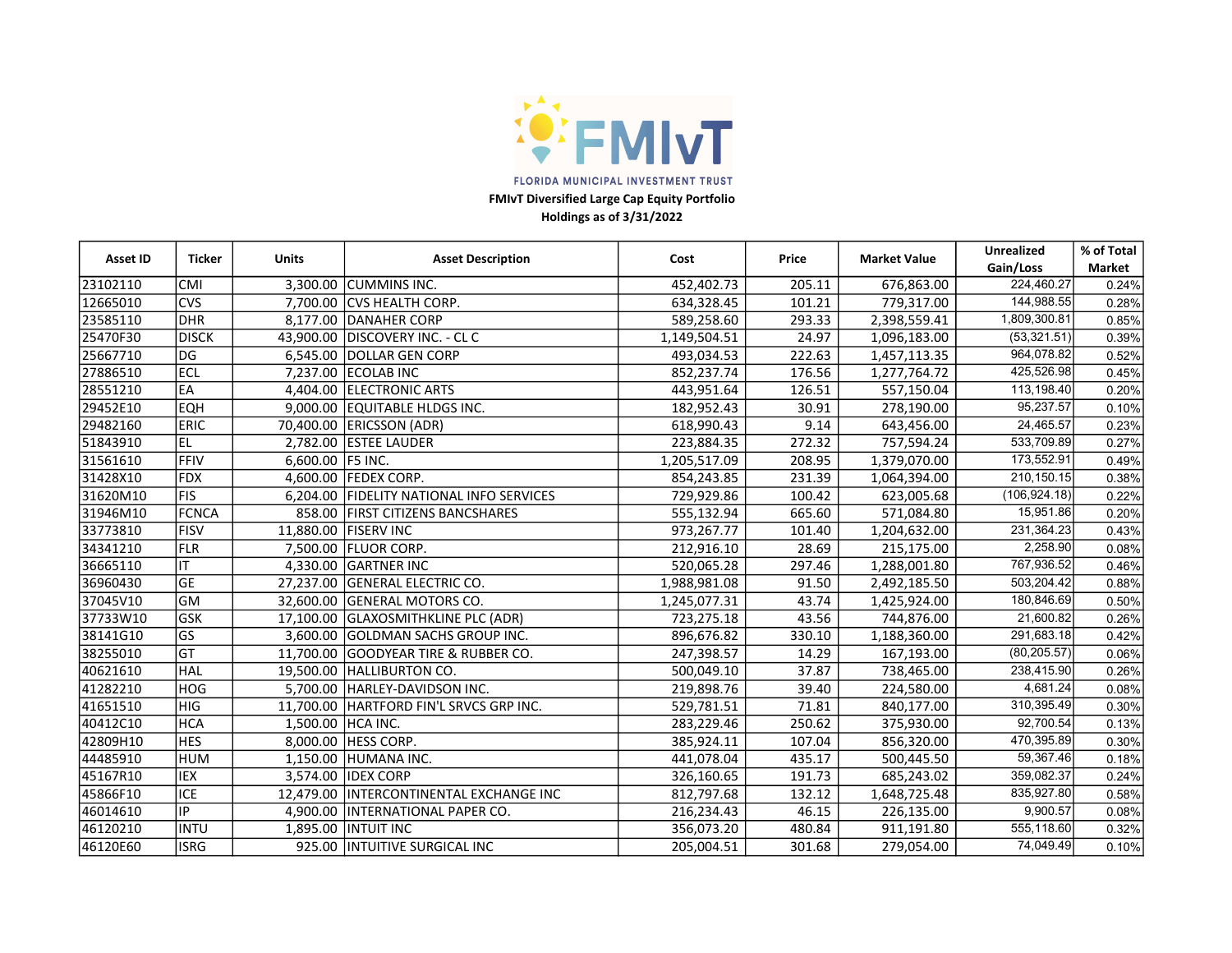

FMIvT Diversified Large Cap Equity Portfolio

Holdings as of 3/31/2022

| <b>Asset ID</b><br>Ticker |             | <b>Units</b><br><b>Asset Description</b><br>Price<br>Cost |                                      |              | <b>Market Value</b> | <b>Unrealized</b> | % of Total              |               |
|---------------------------|-------------|-----------------------------------------------------------|--------------------------------------|--------------|---------------------|-------------------|-------------------------|---------------|
|                           |             |                                                           |                                      |              |                     |                   | Gain/Loss               | <b>Market</b> |
| 50540R40                  | LH          | 1,184.00                                                  | LABORATORY CORP OF AMERICA           | 180,238.49   | 263.66              | 312,173.44        | 131,934.95              | 0.11%         |
| G5494J10                  | LIN         |                                                           | 4,452.00 LINDE PUBLIC LTD CO         | 727,701.67   | 319.43              | 1,422,102.36      | 694,400.69              | 0.50%         |
| 54866110                  | LOW         |                                                           | 3,240.00 LOWE'S COS INC              | 211,329.08   | 202.19              | 655,095.60        | 443,766.52              | 0.23%         |
| 55922240                  | <b>MGA</b>  |                                                           | 15,700.00   MAGNA INTERNATIONAL INC. | 822,042.78   | 64.31               | 1,009,667.00      | 187,624.22              | 0.36%         |
| 56584910                  | <b>MRO</b>  |                                                           | 84,800.00   MARATHON OIL CORP.       | 761,697.28   | 25.11               | 2,129,328.00      | 1,367,630.72            | 0.75%         |
| 57174810                  | <b>MMC</b>  |                                                           | 8.205.00 MARSH & MCLENNAN COS INC    | 511,379.66   | 170.42              | 1,398,296.10      | 886,916.44              | 0.50%         |
| 57636Q10                  | <b>MA</b>   |                                                           | 6,710.00 MASTERCARD INC              | 1,234,287.45 | 357.38              | 2,398,019.80      | 1,163,732.35            | 0.85%         |
| G5960L10                  | <b>MDT</b>  | 5,159.00                                                  | <b>MEDTRONIC PLC</b>                 | 471,260.85   | 110.95              | 572,391.05        | 101,130.20              | 0.20%         |
| 30303M10                  | <b>FB</b>   | 5,990.00                                                  | <b>META PLATFORMS INC</b>            | 731,164.03   | 222.36              | 1,331,936.40      | 600,772.37              | 0.47%         |
| 59511210                  | MU          | 5,200.00                                                  | MICRON TECHNOLOGY INC.               | 429,065.72   | 77.89               | 405,028.00        | (24, 037.72)            | 0.14%         |
| 59491810                  | <b>MSFT</b> | 8,356.00                                                  | <b>IMICROSOFT CORP.</b>              | 539,374.27   | 308.31              | 2,576,238.36      | 2,036,864.09            | 0.91%         |
| 59491810                  | <b>MSFT</b> |                                                           | 4,300.00 MICROSOFT CORPORATION       | 370,768.99   | 308.31              | 1,325,733.00      | 954,964.01              | 0.47%         |
| 60920710                  | <b>MDLZ</b> |                                                           | 6,403.00 MONDELEZ INTERNATIONAL INC  | 259,507.76   | 62.78               | 401,980.34        | $\overline{142,472.58}$ | 0.14%         |
| 60920710                  | <b>MDLZ</b> |                                                           | 8,300.00 MONDELEZ INT'L INC.         | 407,741.03   | 62.78               | 521,074.00        | 113,332.97              | 0.18%         |
| 61536910                  | <b>MCO</b>  | 1,560.00                                                  | MOODYS CORP                          | 464,974.32   | 337.41              | 526,359.60        | 61,385.28               | 0.19%         |
| 62671710                  | <b>MUR</b>  | 11,300.00                                                 | <b>MURPHY OIL CORP.</b>              | 327,295.78   | 40.39               | 456,407.00        | 129,111.22              | 0.16%         |
| 65249B10                  | <b>NWSA</b> |                                                           | 31,300.00 NEWS CORP.                 | 400,378.89   | 22.15               | 693,295.00        | 292,916.11              | 0.25%         |
| 65410610                  | <b>NKE</b>  |                                                           | 5,000.00 NIKE INC CL B               | 224,970.78   | 134.56              | 672,800.00        | 447,829.22              | 0.24%         |
| 62955J10                  | <b>NOV</b>  | 43,400.00 NOV INC.                                        |                                      | 858,420.49   | 19.61               | 851,074.00        | (7,346.49)              | 0.30%         |
| 68191910                  | OMC         |                                                           | 3,300.00 OMNICOM GROUP INC.          | 212,072.93   | 84.88               | 280,104.00        | 68,031.07               | 0.10%         |
| 68389X10                  | ORCL        | 18,800.00                                                 | <b>ORACLE CORP.</b>                  | 1,141,463.47 | 82.73               | 1,555,324.00      | 413,860.53              | 0.55%         |
| 67103H10                  | ORLY        | 1,143.00                                                  | O'REILLY AUTOMOTIVE INC              | 410,057.25   | 684.96              | 782,909.28        | 372,852.03              | 0.28%         |
| 69371810                  | <b>PCAR</b> |                                                           | 6.100.00 PACCAR INC.                 | 464,299.94   | 88.07               | 537,227.00        | 72,927.06               | 0.19%         |
| 92556H20                  | PARA        |                                                           | 9.700.00 PARAMOUNT GLOBAL            | 283,262.26   | 37.81               | 366,757.00        | 83,494.74               | 0.13%         |
| 71344810                  | PEP         |                                                           | 2,791.00 PEPSICO INC                 | 279,880.07   | 167.38              | 467,157.58        | 187,277.51              | 0.17%         |
| 69351T10                  | PPL         | 46,300.00 PPL CORP.                                       |                                      | 1,367,546.98 | 28.56               | 1,322,328.00      | (45, 218.98)            | 0.47%         |
| 75513E10                  | RTX         |                                                           | 5,700.00 RAYTHEON TECHNOLOGIES CORP. | 463,964.11   | 99.07               | 564,699.00        | 100,734.89              | 0.20%         |
| 78409V10                  | <b>SPGI</b> |                                                           | 3,726.07 S&P GLOBAL INC              | 778,969.96   | 410.18              | 1,528,359.39      | 749,389.43              | 0.54%         |
| 80105N10                  | SNY         | 9,400.00                                                  | SANOFI SA (ADR)                      | 430,972.81   | 51.34               | 482,596.00        | 51,623.19               | 0.17%         |
| 80685710                  | <b>SLB</b>  | 8.800.00                                                  | <b>ISCHLUMBERGER LTD.</b>            | 152,221.46   | 41.31               | 363,528.00        | 211,306.54              | 0.13%         |
| 78025930                  | SHEL        |                                                           | 18,714.00 SHELL PLC (ADR)            | 930,488.54   | 54.93               | 1,027,960.02      | 97,471.48               | 0.36%         |
| 84258710                  | lso         |                                                           | 3,950.00 SOUTHERN CO.                | 187,028.94   | 72.51               | 286,414.50        | 99,385.56               | 0.10%         |
| 85524410                  | SBUX        |                                                           | 6,812.00 STARBUCKS CORP              | 307,967.87   | 90.97               | 619,687.64        | 311,719.77              | 0.22%         |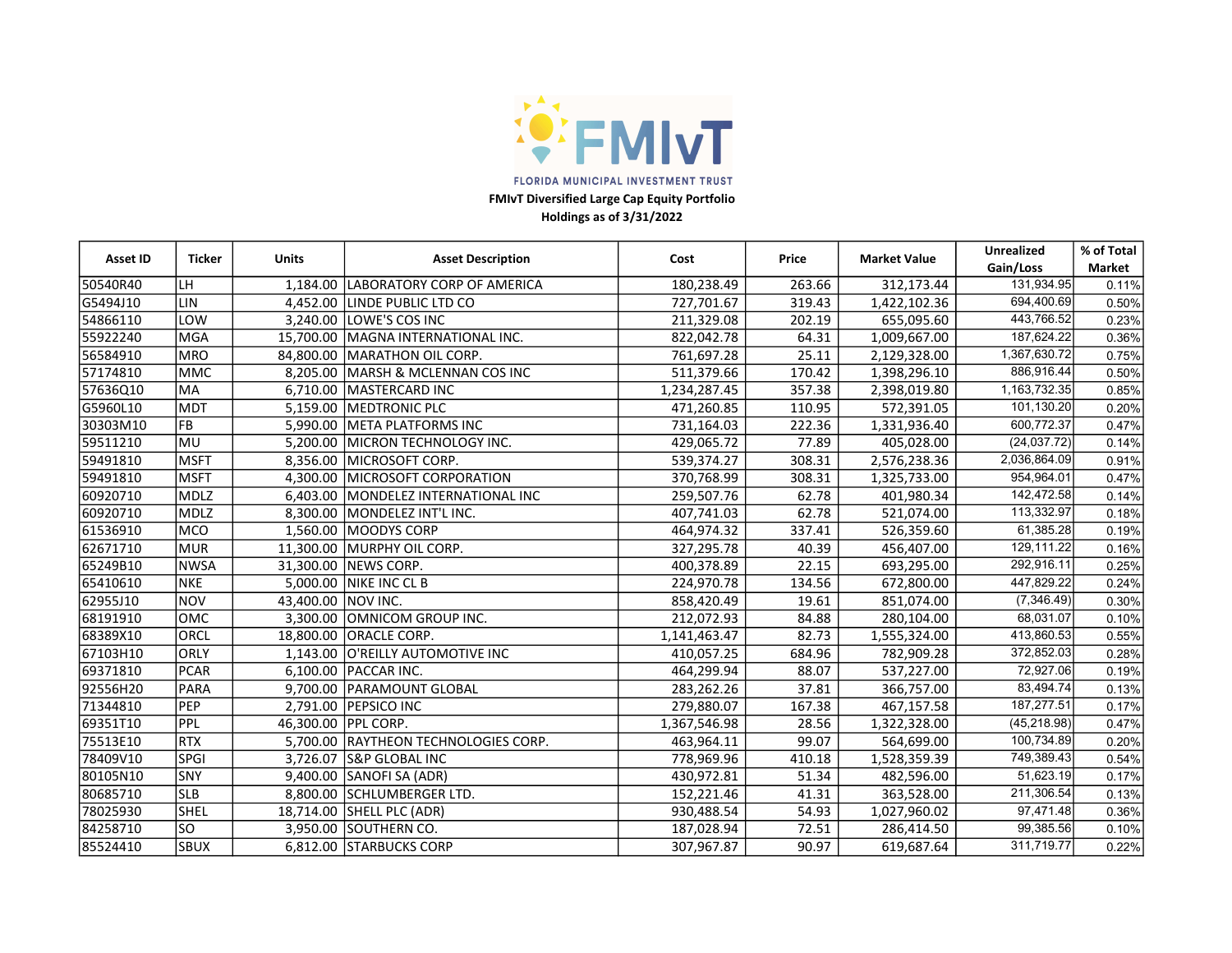

FMIvT Diversified Large Cap Equity Portfolio Holdings as of 3/31/2022

|                 |               |              |                                               |                |        |                     | <b>Unrealized</b>        | % of Total |
|-----------------|---------------|--------------|-----------------------------------------------|----------------|--------|---------------------|--------------------------|------------|
| <b>Asset ID</b> | <b>Ticker</b> | <b>Units</b> | <b>Asset Description</b>                      | Cost           | Price  | <b>Market Value</b> | Gain/Loss                | Market     |
| 85747710        | lstt          |              | 6,900.00 STATE STREET CORP.                   | 520,830.37     | 87.12  | 601,128.00          | 80,297.63                | 0.21%      |
| H8498910        | <b>TEL</b>    | 3.593.00     | <b>ITE CONNECTIVITY LTD</b>                   | 305,825.51     | 130.98 | 470,611.14          | 164,785.63               | 0.17%      |
| H8498910        | <b>TEL</b>    | 4,200.00     | <b>TE CONNECTIVITY LTD.</b>                   | 305,741.65     | 130.98 | 550,116.00          | 244,374.35               | 0.19%      |
| 88250810        | <b>TXN</b>    | 3.266.00     | <b>TEXAS INSTRUMENTS</b>                      | 198,225.73     | 183.48 | 599,245.68          | 401,019.95               | 0.21%      |
| 88355610        | <b>TMO</b>    | 4.328.00     | <b>ITHERMO FISHER SCIENTIFIC</b>              | 924,747.22     | 590.65 | 2,556,333.20        | 1,631,585.98             | 0.91%      |
| 87254010        | <b>TJX</b>    | 23,853.00    | ITJX COMPANIES INC                            | 1,201,304.45   | 60.58  | 1,445,014.74        | 243,710.29               | 0.51%      |
| 89417E10        | <b>TRV</b>    | 3,900.00     | <b>TRAVELERS COMPANIES INC.</b>               | 471,363.68     | 182.73 | 712,647.00          | 241,283.32               | 0.25%      |
| 90476770        | UL            | 17.300.00    | UNILEVER PLC (ADR)                            | 958,560.16     | 45.57  | 788,361.00          | (170, 199.16)            | 0.28%      |
| 91324P10        | <b>UNH</b>    | 800.00       | UNITEDHEALTH GROUP INC.                       | 196,228.36     | 509.97 | 407.976.00          | 211,747.64               | 0.14%      |
| 92345Y10        | <b>VRSK</b>   | 9.562.00     | <b>VERISK ANALYTICS INC</b>                   | 1,134,898.89   | 214.63 | 2,052,292.06        | 917,393.17               | 0.73%      |
| 92826C83        | V             | 11,076.00    | VISA INC CLASS A                              | 975,523.80     | 221.77 | 2,456,324.52        | 1,480,800.72             | 0.87%      |
| 92857W30        | VOD           | 45.500.00    | VODAFONE GROUP PLC (ADR)                      | 1,170,747.27   | 16.62  | 756,210.00          | (414, 537.27)            | 0.27%      |
| 94974610        | <b>WFC</b>    |              | 48,041.00   WELLS FARGO & CO.                 | 1,918,618.05   | 48.46  | 2,328,066.86        | 409,448.81               | 0.82%      |
| 98419M10        | <b>XYL</b>    |              | 11,519.00 XYLEM INC                           | 769,444.37     | 85.26  | 982,109.94          | 212,665.57               | 0.35%      |
| 98956P10        | <b>ZBH</b>    |              | 2,900.00 ZIMMER BIOMET HLDGS INC.             | 311,120.65     | 127.90 | 370,910.00          | 59,789.35                | 0.13%      |
| 98978V10        | <b>ZTS</b>    |              | 9,468.00 ZOETIS INC                           | 470,472.50     | 188.59 | 1,785,570.12        | 1,315,097.62             | 0.63%      |
|                 |               |              |                                               |                |        |                     |                          |            |
| MS610993        |               |              | 4,047,901.82 JANUS/INTECH BROAD ENHANC        | 56,658,701.59  | 42.57  | 172,326,834.31      | 115,668,132.72           | 61.02%     |
|                 |               | 5,453,249.89 | <b>Securities</b>                             | 125,474,560.59 |        | 279,703,925.47      | 154,229,364.88           | 99.04%     |
| 66527840        |               |              | 2,724,148.96 Northern Instl US Govt Portfolio | 2,724,148.96   | 1.00   | 2,724,148.96        | $\overline{\phantom{a}}$ | 0.96%      |
|                 |               |              |                                               |                |        |                     |                          |            |
|                 |               | 8,177,398.85 | <b>Portfolio Totals</b>                       | 128,198,709.55 |        | 282,428,074.43      | 154,229,364.88           | 100.00%    |
|                 |               |              |                                               |                |        |                     |                          |            |

| Portfolio NAV | 293,625,055.80 |
|---------------|----------------|
| # Shares      | 15,936,803.25  |
| NAV Per Share | 18.424338      |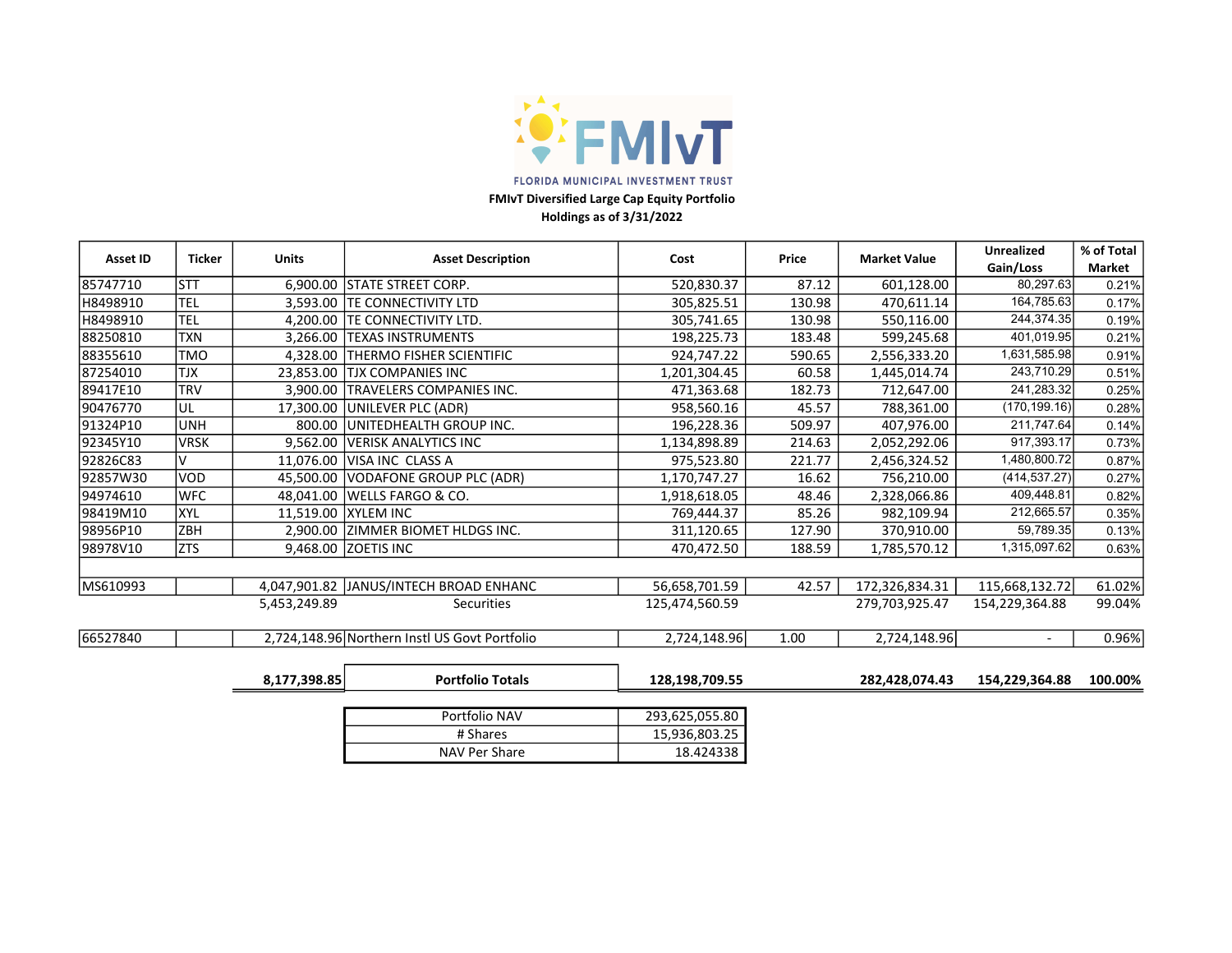

# Holdings as of 3/31/2022 FMIvT Diversified Small to Mid-Cap Equity Portfolio

| <b>Asset ID</b> | <b>Ticker</b><br><b>Units</b><br><b>Asset Description</b><br>Cost |            | <b>Price</b>                  | <b>Market Value</b> | <b>Unrealized</b> | % of Total   |               |               |
|-----------------|-------------------------------------------------------------------|------------|-------------------------------|---------------------|-------------------|--------------|---------------|---------------|
|                 |                                                                   |            |                               |                     |                   |              | Gain/Loss     | <b>Market</b> |
| 00508Y102       | AYI                                                               | 12,660.00  | ACUITY BRANDS INC             | 1,158,155.95        | 189.30            | 2,396,538.00 | 1,238,382.05  | 1.21%         |
| 00790R104       | <b>WMS</b>                                                        | 8,948.00   | <b>ADVANCED DRAINAGE</b>      | 997,744.00          | 118.81            | 1,063,111.88 | 65,367.88     | 0.54%         |
| 008252108       | AMG                                                               | 37,309.00  | <b>AFFILIATED MANAGER</b>     | 4,085,407.88        | 140.95            | 5,258,703.55 | 1,173,295.67  | 2.67%         |
| 038336103       | <b>ATR</b>                                                        | 41,703.00  | <b>APTARGROUP INC COM</b>     | 3,540,014.80        | 117.50            | 4,900,102.50 | 1,360,087.70  | 2.48%         |
| 03852U106       | <b>ARMK</b>                                                       | 181,417.00 | ARAMARK                       | 6,117,503.37        | 37.60             | 6,821,279.20 | 703,775.83    | 3.46%         |
| 084423102       | <b>WRB</b>                                                        | 141,639.00 | <b>W.R. BERKLEY CORPO</b>     | 4,797,782.11        | 66.59             | 9,431,741.01 | 4,633,958.90  | 4.78%         |
| 09073M104       | TECH                                                              | 6,288.00   | <b>BIO-TECHNE CORP</b>        | 867,923.66          | 433.04            | 2,722,955.52 | 1,855,031.86  | 1.38%         |
| 09215C105       | BKI                                                               | 51,648.00  | IBLACK KNIGHT INC             | 3,734,569.47        | 57.99             | 2,995,067.52 | (739, 501.95) | 1.52%         |
| 09227Q100       | <b>BLKB</b>                                                       | 40,337.00  | <b>BLACKBAUD INC</b>          | 1,466,758.33        | 59.87             | 2,414,976.19 | 948,217.86    | 1.22%         |
| 099502106       | <b>BAH</b>                                                        | 40,180.00  | <b>BOOZ ALLEN HAMILTO</b>     | 3,194,351.08        | 87.84             | 3,529,411.20 | 335,060.12    | 1.79%         |
| 11133T103       | BR                                                                | 14,859.00  | IBROADRIDGE FINANCI           | 1,365,290.02        | 155.71            | 2,313,694.89 | 948,404.87    | 1.17%         |
| 115236101       | <b>BRO</b>                                                        | 75,519.00  | <b>BROWN &amp; BROWN INC</b>  | 3,550,106.37        | 72.27             | 5,457,758.13 | 1,907,651.76  | 2.77%         |
| 122017106       | <b>BURL</b>                                                       | 9,772.00   | <b>BURLINGTON STORES</b>      | 1,646,965.84        | 182.17            | 1,780,165.24 | 133,199.40    | 0.90%         |
| 127190304       | <b>CACI</b>                                                       | 14,933.00  | <b>CACI INTERNATIONAL</b>     | 3,628,962.87        | 301.26            | 4,498,715.58 | 869,752.71    | 2.28%         |
| 142339100       | CSL                                                               | 37,329.00  | lCARLISLE COS INC             | 3,404,521.57        | 245.92            | 9,179,947.68 | 5,775,426.11  | 4.65%         |
| 147528103       | <b>CASY</b>                                                       | 12,369.00  | <b>CASEYS GENERAL STO</b>     | 2,451,069.35        | 198.17            | 2,451,164.73 | 95.38         | 1.24%         |
| 169905106       | <b>CHH</b>                                                        | 31,211.00  | <b>CHOICE HOTELS INT</b>      | 2,718,560.29        | 141.76            | 4,424,471.36 | 1,705,911.07  | 2.24%         |
| 198516106       | <b>COLM</b>                                                       | 36,318.00  | <b>COLUMBIA SPORTSWEA</b>     | 2,180,218.98        | 90.53             | 3,287,868.54 | 1,107,649.56  | 1.67%         |
| 243537107       | <b>DECK</b>                                                       | 4,773.00   | <b>DECKERS OUTDOOR CO</b>     | 1,376,130.42        | 273.77            | 1,306,704.21 | (69, 426.21)  | 0.66%         |
| 24906P109       | <b>XRAY</b>                                                       | 140,414.00 | <b>DENTSPLY SIRONA IN</b>     | 1,994,074.48        | 49.22             | 1,989,177.08 | (4,897.40)    | 1.01%         |
| 25659T107       | <b>DLB</b>                                                        | 56,481.00  | <b>DOLBY LABORATORIES</b>     | 4,788,997.67        | 78.22             | 4,417,943.82 | (371,053.85)  | 2.24%         |
| 29415F104       | <b>NVST</b>                                                       | 141,882.00 | <b>ENVISTA HOLDINGS C</b>     | 3,606,407.03        | 48.71             | 6,911,072.22 | 3,304,665.19  | 3.50%         |
| 303075105       | <b>FDS</b>                                                        | 4,551.00   | <b>FACTSET RESH SYS I</b>     | 736,827.11          | 434.15            | 1,975,816.65 | 1,238,989.54  | 1.00%         |
| 366651107       | IT                                                                | 9,674.00   | <b>GARTNER INC</b>            | 915,768.06          | 297.46            | 2,877,628.04 | 1,961,859.98  | 1.46%         |
| 380237107       | GDDY                                                              | 48,175.00  | <b>GODADDY INC CLASS</b>      | 3,633,181.94        | 83.70             | 4,032,247.50 | 399,065.56    | 2.04%         |
| 384109104       | <b>GGG</b>                                                        | 26,019.00  | <b>GRACO INC</b>              | 595,365.56          | 69.72             | 1,814,044.68 | 1,218,679.12  | 0.92%         |
| 426281101       | <b>JKHY</b>                                                       | 10,061.00  | <b>HENRY JACK &amp; ASSOC</b> | 983,851.39          | 197.05            | 1,982,520.05 | 998,668.66    | 1.00%         |
| 428291108       | <b>HXL</b>                                                        | 49,860.00  | <b>HEXCEL CORP</b>            | 2,226,619.37        | 59.47             | 2,965,174.20 | 738,554.83    | 1.50%         |
| 445658107       | <b>JBHT</b>                                                       | 19,027.00  | <b>JB HUNT TRANS SVCS</b>     | 1,472,974.89        | 200.79            | 3,820,431.33 | 2,347,456.44  | 1.94%         |
| 449253103       | <b>IAA</b>                                                        | 88,317.00  | <b>IAA INC</b>                | 4,336,824.68        | 38.25             | 3,378,125.25 | (958, 699.43) | 1.71%         |
| 45167R104       | <b>IEX</b>                                                        | 15,045.00  | lidex corp                    | 1,325,406.35        | 191.73            | 2,884,577.85 | 1,559,171.50  | 1.46%         |
| 48020Q107       | JLL                                                               | 18,200.00  | JONES LANG LASALLE            | 2,423,609.72        | 239.46            | 4,358,172.00 | 1,934,562.28  | 2.21%         |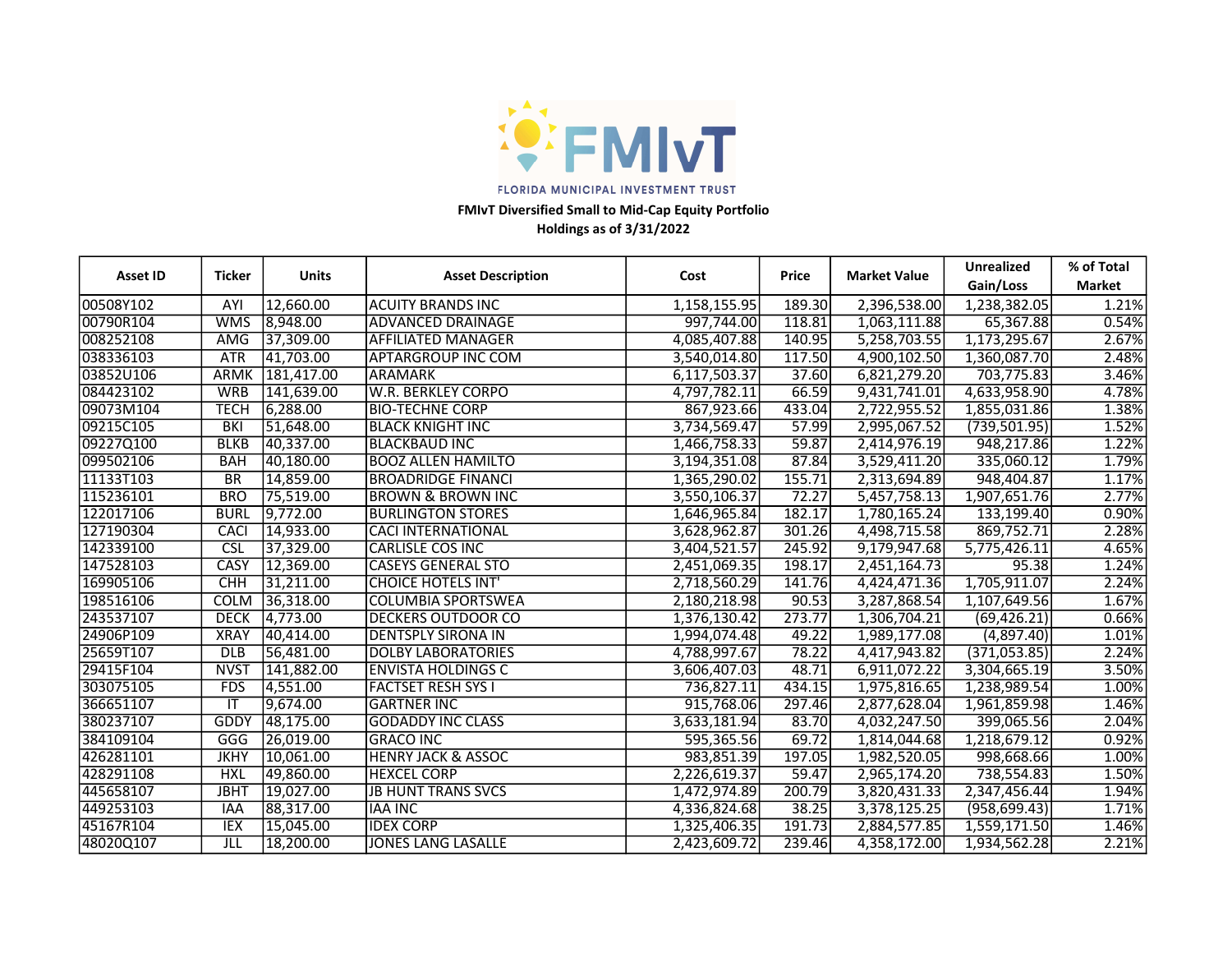

# Holdings as of 3/31/2022 FMIvT Diversified Small to Mid-Cap Equity Portfolio

|                 |               |               |                                               |                |          |                     | <b>Unrealized</b> | % of Total    |
|-----------------|---------------|---------------|-----------------------------------------------|----------------|----------|---------------------|-------------------|---------------|
| <b>Asset ID</b> | <b>Ticker</b> | <b>Units</b>  | <b>Asset Description</b>                      | Cost           | Price    | <b>Market Value</b> | Gain/Loss         | <b>Market</b> |
| 497266106       | <b>KEX</b>    | 47,853.00     | <b>KIRBY CORP</b>                             | 2,854,534.60   | 72.19    | 3,454,508.07        | 599,973.47        | 1.75%         |
| 501889208       | <b>LKQ</b>    | 85,212.00     | <b>LKQ CORP</b>                               | 3,378,950.25   | 45.41    | 3,869,476.92        | 490,526.67        | 1.96%         |
| 515098101       | <b>LSTR</b>   | 28,754.00     | LANDSTAR SYSTEM IN                            | 2,813,272.94   | 150.83   | 4,336,965.82        | 1,523,692.88      | 2.20%         |
| 526107107       | LII           | 14,693.00     | <b>LENNOX INTERNATION</b>                     | 3,148,263.13   | 257.86   | 3,788,736.98        | 640,473.85        | 1.92%         |
| 562750109       | <b>MANH</b>   | 13,818.00     | <b>MANHATTAN ASSOCIAT</b>                     | 788,097.56     | 138.71   | 1,916,694.78        | 1,128,597.22      | 0.97%         |
| 570535104       | <b>MKL</b>    | 3,335.00      | <b>MARKEL CORP</b>                            | 2,385,033.12   | 1,475.24 | 4,919,925.40        | 2,534,892.28      | 2.49%         |
| 617700109       | <b>MORN</b>   | 16,001.00     | <b>MORNINGSTAR INC</b>                        | 1,644,414.29   | 273.17   | 4,370,993.17        | 2,726,578.88      | 2.22%         |
| 655663102       | <b>NDSN</b>   | 13,003.00     | INORDSON CORP                                 | 1,651,904.55   | 227.08   | 2,952,721.24        | 1,300,816.69      | 1.50%         |
| 73278L105       | POOL          | 4,235.00      | <b>POOL CORP</b>                              | 782,627.04     | 422.85   | 1,790,769.75        | 1,008,142.71      | 0.91%         |
| 743606105       | PB            | 34,048.00     | <b>PROSPERITY BANCSHA</b>                     | 2,442,567.71   | 69.38    | 2,362,250.24        | (80, 317.47)      | 1.20%         |
| 749685103       | <b>RPM</b>    | 59,330.00     | <b>RPM INTERNATIONAL</b>                      | 4,261,251.32   | 81.44    | 4,831,835.20        | 570,583.88        | 2.45%         |
| 784117103       | <b>SEIC</b>   | 80,869.00     | <b>SEI INVESTMENTS CO</b>                     | 3,463,463.39   | 60.21    | 4,869,122.49        | 1,405,659.10      | 2.47%         |
| 806407102       | <b>HSIC</b>   | 16,824.00     | <b>HENRY SCHEIN</b>                           | 1,019,114.39   | 87.19    | 1,466,884.56        | 447,770.17        | 0.74%         |
| 817565104       | SCI           | 30,936.00     | <b>ISERVICE CORP INTL</b>                     | 1,454,237.91   | 65.82    | 2,036,207.52        | 581,969.61        | 1.03%         |
| 879369106       | <b>TFX</b>    | 10,039.00     | <b>TELEFLEX INC</b>                           | 2,791,308.10   | 354.83   | 3,562,138.37        | 770,830.27        | 1.81%         |
| 88087E100       | <b>TMX</b>    | 96,622.00     | <b>TERMINIX GLOBAL HO</b>                     | 3,655,978.11   | 45.63    | 4,408,861.86        | 752,883.75        | 2.23%         |
| 896239100       | <b>TRMB</b>   | 20,294.00     | <b>TRIMBLE INC</b>                            | 851,126.99     | 72.14    | 1,464,009.16        | 612,882.17        | 0.74%         |
| 90384S303       | <b>ULTA</b>   | 9,126.00      | <b>ULTA BEAUTY INC</b>                        | 1,788,106.17   | 398.22   | 3,634,155.72        | 1,846,049.55      | 1.84%         |
| 904214103       | <b>UMPQ</b>   | 102,928.00    | <b>UMPQUA HOLDINGS CO</b>                     | 1,496,112.61   | 18.86    | 1,941,222.08        | 445,109.47        | 0.98%         |
| 96208T104       | <b>WEX</b>    | 23,145.00     | WEX. INC.                                     | 2,924,209.25   | 178.45   | 4,130,225.25        | 1,206,016.00      | 2.09%         |
| 980745103       | <b>WWD</b>    | 15,985.00     | <b>WOODWARD INC</b>                           | 1,869,860.63   | 124.91   | 1,996,686.35        | 126,825.72        | 1.01%         |
|                 |               | 2,053,968.00  |                                               | 128,786,378.67 |          | 187,745,698.53      | 58,959,319.86     | 95.17%        |
| 665278404       |               |               | 9,533,160.93 Northern Instl US Govt Portfolio | 9,533,160.93   | 1.00     | 9,533,160.93        | 0.00              | 4.83%         |
|                 |               | 11,587,128.93 | <b>Total Portfolio</b>                        | 138,319,539.60 |          | 197,278,859.46      | 58,959,319.86     | 100.00%       |

| Portfolio NAV | 204,677,199.86 |
|---------------|----------------|
| # Shares      | 1,490,828.85   |
| NAV Per Share | 137.290877     |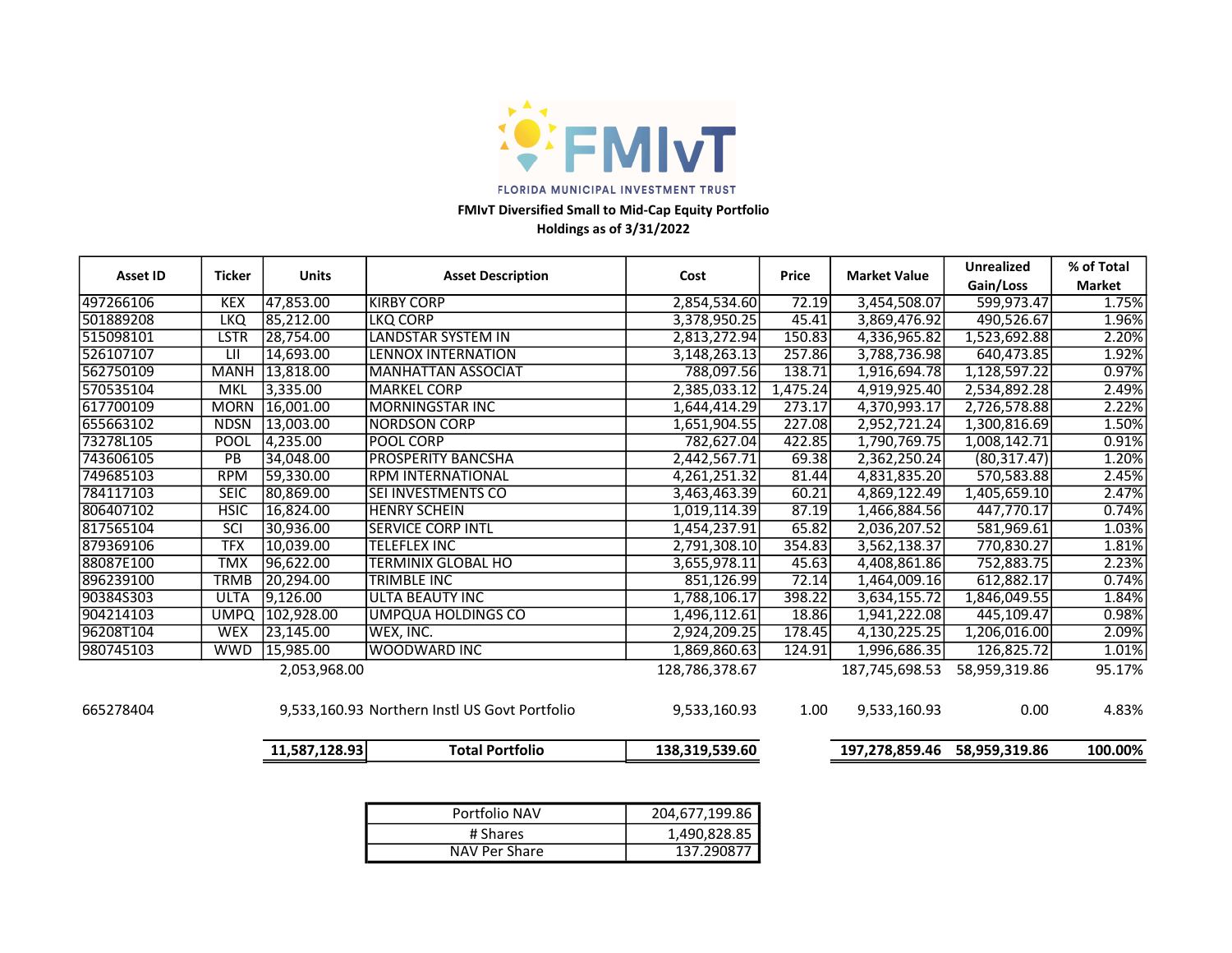

# FMIvT International Equity Portfolio Holdings as of 3/31/2022

| Asset ID  |              |                                 |                |              | <b>Market Value</b> | <b>Unrealized</b> | % of Total    |
|-----------|--------------|---------------------------------|----------------|--------------|---------------------|-------------------|---------------|
|           | <b>Units</b> | <b>Asset Description</b>        | Cost           | <b>Price</b> |                     | Gain/Loss         | <b>Market</b> |
| 666994470 |              | 1,174,985.57 INVESTEC GLOBAL SE | 141,184,979.30 | 152.63       | 179,338,047.28      | 38,153,067.98     | 91.38%        |
| 949982375 |              | 1,165,246.88 WELLS FARGO EMERG  | 15,775,088.96  | 14.44        | 16,822,266.08       | 1,047,177.12      | 8.57%         |
| 665278404 |              | 87.292.03 NORTHERN INSTL FDS    | 87,292.03      | 1.001        | 87,292.03           | 0.001             | 0.04%         |
|           | 2,427,524.48 | <b>Total Portfolio</b>          | 157,047,360.29 |              | 196,247,605.39      | 39,200,245.10     | 100.00%       |

| Portfolio NAV        | 195,927,078.98 |  |  |
|----------------------|----------------|--|--|
| # Shares             | 11,605,206.47  |  |  |
| <b>NAV per Share</b> | 16.88268791    |  |  |